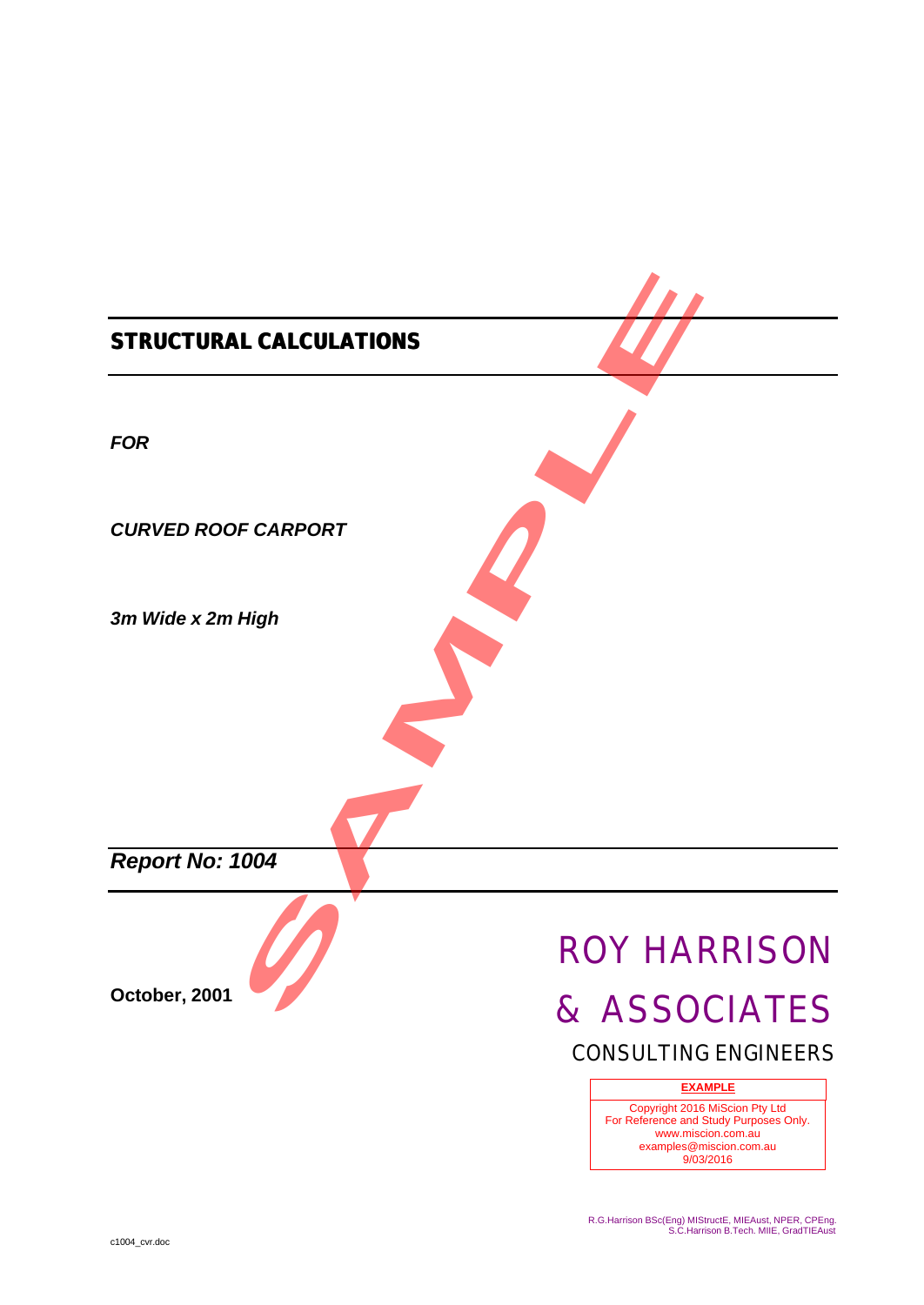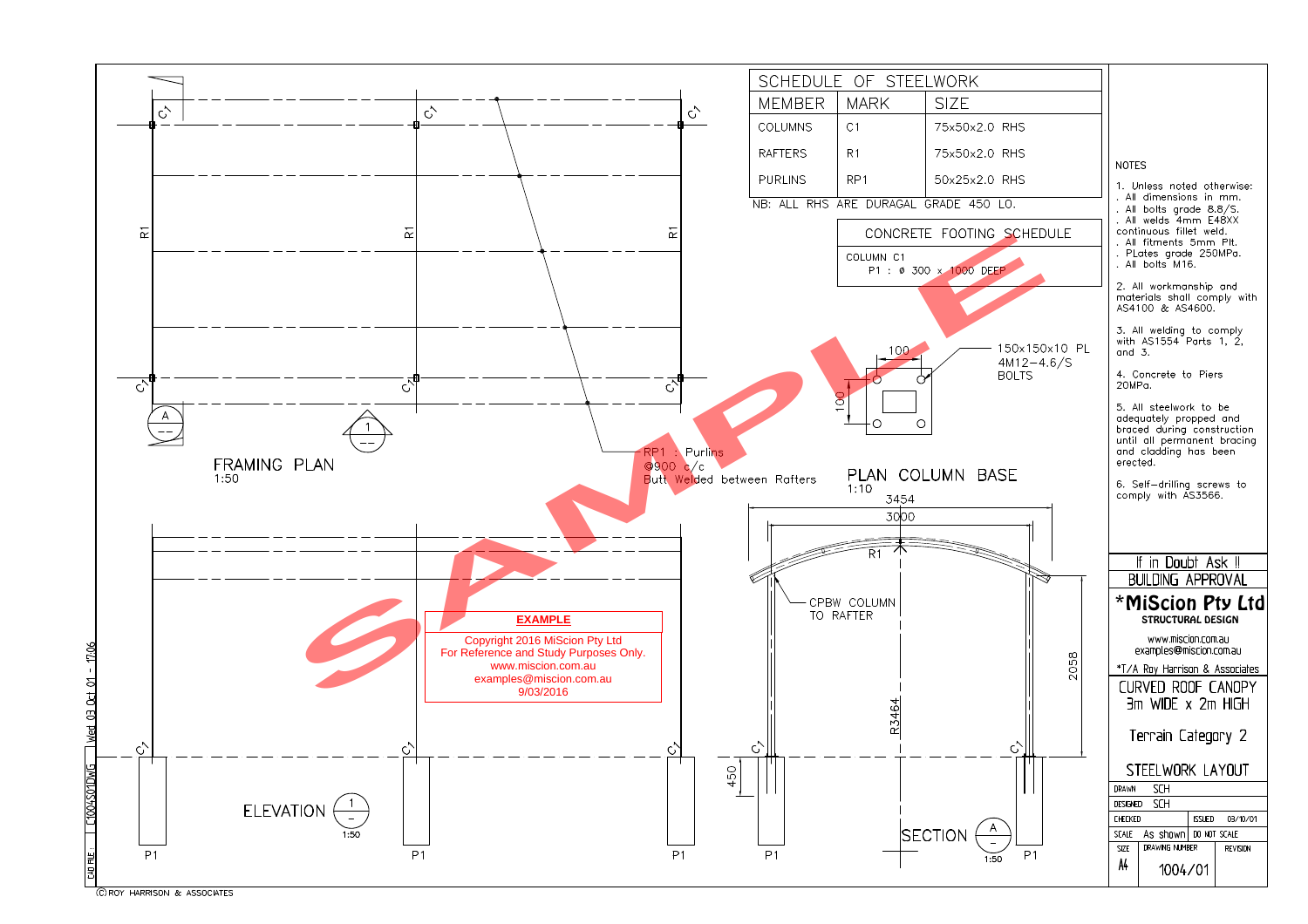**Date:** 03 October 2001

**Project No: 1004**

**Project: CURVED ROOF CANOPY - STANDARD - TC2**,

**References:**

| □      | AS 1111        | 1980 ISO Metric Hexagon Commercial Bolts and Screws                                                                            |
|--------|----------------|--------------------------------------------------------------------------------------------------------------------------------|
| □      | AS 1112        | 1980 ISO Metric Hexagon Nuts including Thin Nuts, Slotted                                                                      |
|        |                | <b>Nuts and Castle Nuts</b>                                                                                                    |
| □      | AS 1163        | 1991 Structural Steel Hollow Sections                                                                                          |
| □      | AS 1170.1      | Loading Code: Dead and Live Loads                                                                                              |
| $\Box$ | AS 1170.1      | Wind Loads                                                                                                                     |
| $\Box$ | AS 1250        | <b>SAA Steel Structures Code</b>                                                                                               |
| $\Box$ | AS 1252        | 1983 High Strength Steel Bolts/Nuts/Washers for Structural                                                                     |
|        |                | Engineering.                                                                                                                   |
| □      | AS 1302        | 1991 Steel Reinforcing Bars For Concrete                                                                                       |
| $\Box$ | AS 1304        | 1991 Welded Wire Reinforcing Fabric For Concrete                                                                               |
| □      | AS 1379        | <b>Ready Mixed Concrete</b>                                                                                                    |
| $\Box$ | AS 1397        | 1984 Steel sheet and strip - Hot-dipped zinc-coated or                                                                         |
|        |                | aluminium/zinc coated                                                                                                          |
| □      | AS 1538        | SAA Cold-Formed Steel Structures Code                                                                                          |
| $\Box$ | AS 1554        | SAA Structural Steel Welding Code                                                                                              |
| $\Box$ | AS 1562        | 1992 Design and installation of sheet roof and wall cladding.                                                                  |
| $\Box$ | AS 1627        | 1988 Metal Finishing-Preparation And Pre-treatment Of                                                                          |
|        |                | Surfaces.                                                                                                                      |
| □      | AS 1650        | 1989 Galvanised Coatings                                                                                                       |
| $\Box$ | AS 2105        | 1992 Inorganic Zinc Silicate Paint                                                                                             |
| $\Box$ | AS 2312        | Guide To The Protection Of Iron And Steel Against Exterior                                                                     |
|        |                | <b>Atmospheric Corrosion</b>                                                                                                   |
| П      | AS 2870        | Residential Slabs And Footings.                                                                                                |
| □      | AS 3566        | Screws-Self-drilling-for the Building and Construction                                                                         |
|        |                | Industries.                                                                                                                    |
| П      | <b>AS 3600</b> | Concrete Structures.                                                                                                           |
| ΙI     | AS 4100        | 1990 Steel Structures.                                                                                                         |
| □      | AS 4600        | 1996 Cold-Formed Steel Structures Code                                                                                         |
| П      | AWS D1.3-81    | Structural Welding Code - Sheet Steel.                                                                                         |
| □      |                | <b>BUILDING CODE OF AUSTRALIA</b>                                                                                              |
| п      |                | <b>EXAMPLE</b><br>Design of Portal Frame Buildings - S.T. Woolcock & S. Kitipornehaj<br>AISC<br>Copyright 2016 MiScion Pty Ltd |
| □      |                | Design of Cold-Formed Steel Structures - Gregory PPPF and Starts Purposes Only.<br>niscion.com.au                              |
|        |                | examples@miscion.com.au<br>9/03/2016                                                                                           |

*Queries relating to these computations should be directed to Roy Harrison*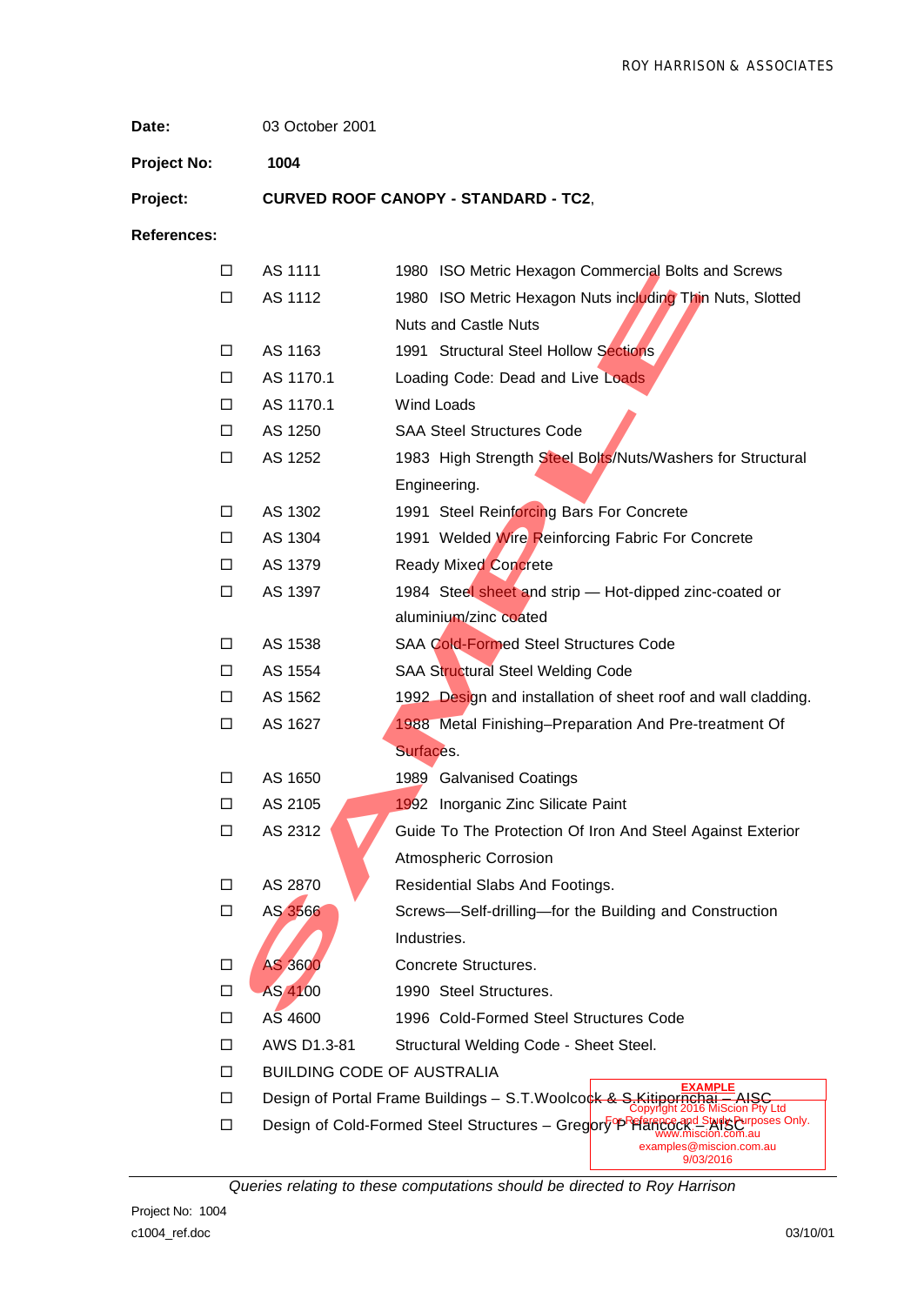#### **CONTENTS**

#### **CURVED ROOF CARPORT : 3m Wide x 2m High**





*Queries relating to these computations should be directed to Roy Harrison*

examples@miscion.com.au 9/03/2016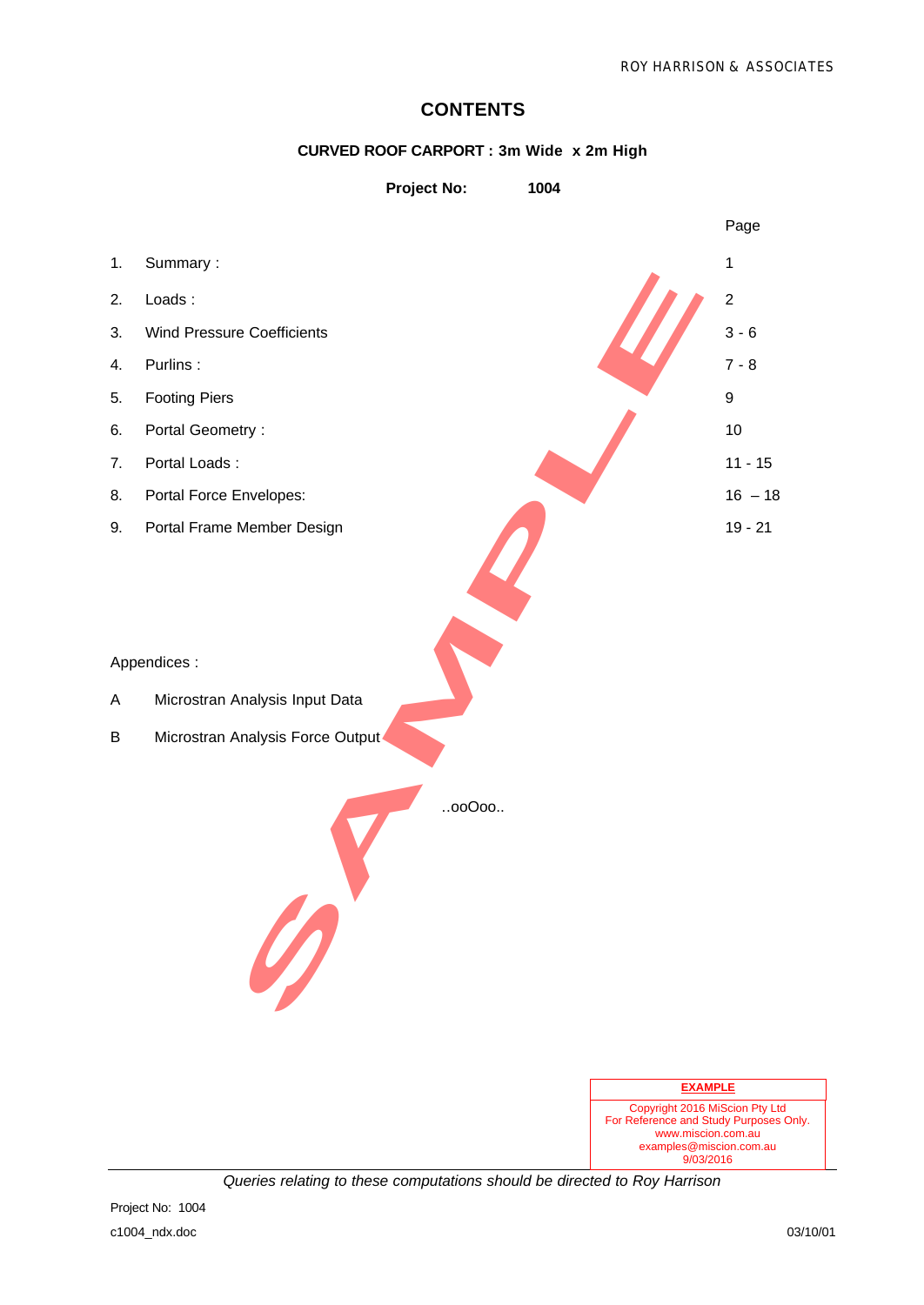**CONSULTING ENGINEERS**

| $REF$ .:       | <b>1004 PAGE:</b> |             |
|----------------|-------------------|-------------|
| <b>DESIGN:</b> |                   | DATE:       |
|                | SCH               | 03-Oct-2001 |

| Portal Frame<br>Location:<br>Wind Region:<br>Terrain Category: | Curved Roof Canopy<br>Adelaide                 |
|----------------------------------------------------------------|------------------------------------------------|
|                                                                |                                                |
|                                                                |                                                |
|                                                                | Α                                              |
|                                                                | 2                                              |
|                                                                | PORTAL FRAME 3m Wide x 2m High                 |
| Rafter:                                                        | 75 x 50 x 2.0 RHS                              |
| Column:                                                        | 75 x 50 x 2.0 RHS                              |
| <b>ROOF</b>                                                    |                                                |
| Purlins:                                                       | 50 x 25 x 2 RHS                                |
| <b>PIERS</b>                                                   |                                                |
| Portal Columns:                                                | 300 Diameter x 1000 Deep                       |
| <b>CONNECTIONS</b>                                             |                                                |
| Base:                                                          | 150 x 150 x 10 PL + 4M12-4.6/s Hold Down Bolts |
| Eaves:                                                         | <b>Complete Penetration Butt Weld</b><br>0     |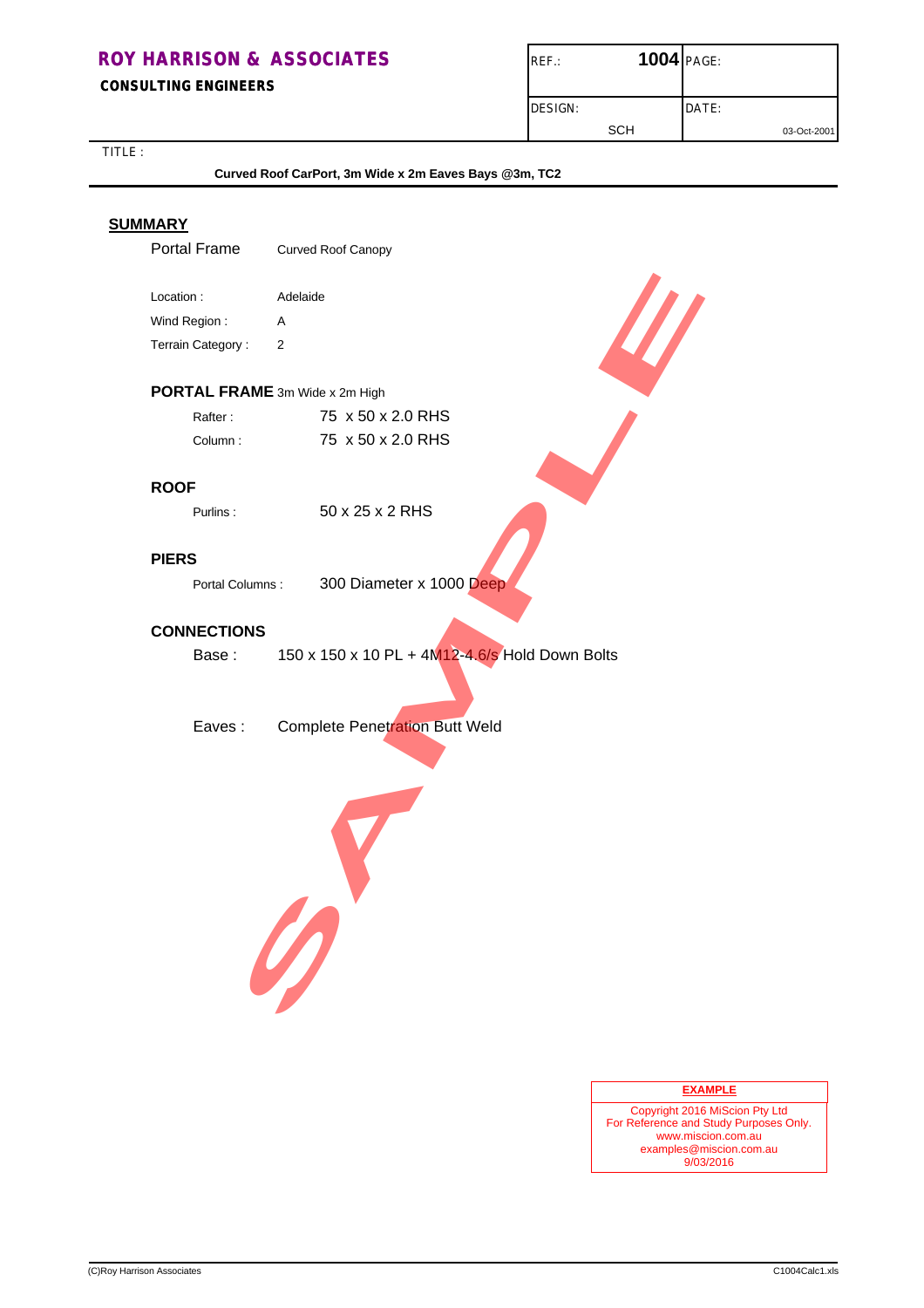CONSULTING ENGINEERS

TITLE :

| $REF$ :        | <b>1004 PAGE:</b> |             |
|----------------|-------------------|-------------|
|                |                   |             |
| <b>DESIGN:</b> |                   | DATE:       |
|                | SCH               | 03-Oct-2001 |

|                                            | Curved Roof CarPort, 3m Wide x 2m Eaves Bays @3m, TC2                |                        |
|--------------------------------------------|----------------------------------------------------------------------|------------------------|
| <b>FRAME LOADING</b>                       |                                                                      |                        |
| <b>DEAD</b>                                |                                                                      |                        |
| Sheeting                                   | $0.04$ kPa = kN/m <sup>2</sup>                                       |                        |
| <b>Purlins/Girts</b>                       | $0.02$ kPa = kN/m <sup>2</sup><br>$\Sigma$ DL 0.07 kPa x<br>3<br>$=$ | 0.20 kN/m              |
| Swt Frame                                  | $\Sigma$ DL                                                          | 0.04 kN/m<br>0.23 kN/m |
| LIVE (Roof)                                |                                                                      |                        |
| Projected Area of Portal Rafter A          | $3.00 \times 3.00$<br>$=$<br>$9 \, m2$<br>$=$                        |                        |
| $(1.8/A + 0.12)$<br>LL.<br>$=$             | 0.3 kPa<br>$\, =$                                                    |                        |
| $0.3$ kPa $x$<br>$\Sigma$ LL<br>$=$        | $3 =$<br>$1$ kN/m                                                    |                        |
| <b>OCCASSIONAL POINT LOAD (OPL)</b>        |                                                                      |                        |
| Industrial<br>1.4 kN<br>$\Sigma$ OPI=<br>0 |                                                                      | Domestic               |
|                                            |                                                                      | <b>EXAMPLE</b>         |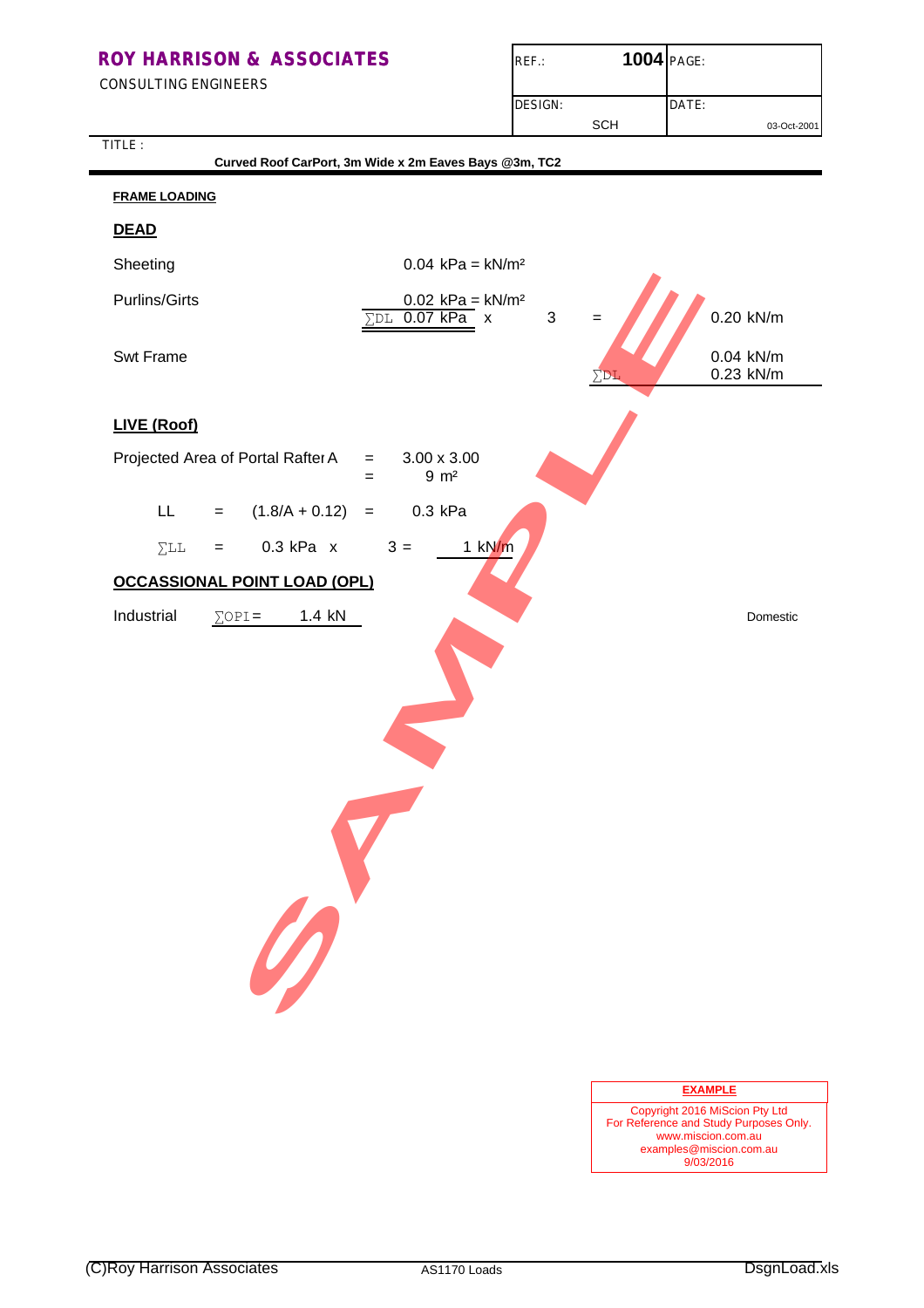**CONSULTING ENGINEERS**

| $REF$ : | <b>1004 PAGE:</b> |             |
|---------|-------------------|-------------|
| DESIGN: |                   | DATE:       |
|         | <b>SCH</b>        | 03-Oct-2001 |

| TITLE:               |                                     | Curved Roof CarPort, 3m Wide x 2m Eaves Bays @3m, TC2 |                     |                              |                                          |                                         |                               |                                                                                                                                             |
|----------------------|-------------------------------------|-------------------------------------------------------|---------------------|------------------------------|------------------------------------------|-----------------------------------------|-------------------------------|---------------------------------------------------------------------------------------------------------------------------------------------|
|                      |                                     |                                                       |                     | <b>Doubly Pitched Canopy</b> |                                          |                                         |                               |                                                                                                                                             |
|                      |                                     |                                                       |                     |                              |                                          |                                         |                               | {adopt: an equivalent doubly pitched roof for the curved canopy: the pitch equals the tangent angle for midpoint of each half of the roof.} |
|                      | Alpha<br><b>Building Eaves Hght</b> |                                                       | $14.4$ degrees =    | 2 <sub>m</sub>               | $0.25$ radians =<br><b>Building Span</b> | Pitch 1 in                              | 3.90<br>3 <sub>m</sub>        |                                                                                                                                             |
|                      | <b>Bay Spacing</b>                  |                                                       |                     | 3 <sub>m</sub>               | Number of Bays                           |                                         | $\overline{2}$                |                                                                                                                                             |
|                      | <b>Building Length</b>              |                                                       |                     | 6 m                          | Number of Columns                        |                                         | 6                             |                                                                                                                                             |
|                      | <b>Region</b>                       |                                                       |                     |                              | 41 m/s                                   | $Vs =$                                  | $38$ m/s                      |                                                                                                                                             |
|                      | Location : Adelaide                 | A                                                     | $Vp =$<br>$Vu =$    |                              | 50 m/s                                   | sensitivity                             | {static analysis acceptable}  |                                                                                                                                             |
|                      | $b/d =$                             | 2.00                                                  | $d/b =$             | 0.50                         | $h/d =$                                  | 0.67                                    |                               |                                                                                                                                             |
|                      |                                     |                                                       |                     |                              |                                          |                                         |                               |                                                                                                                                             |
|                      | $\mathbf{Q} = \mathbf{0}$           | Wind Classification to AS1170                         |                     |                              |                                          | $Q = 90$                                | Wind Classification to AS1170 |                                                                                                                                             |
|                      | a < 60                              | $h = he =$                                            | $2.000$ m           |                              |                                          | $h = ht =$                              | 2.385 m                       |                                                                                                                                             |
|                      |                                     |                                                       |                     |                              |                                          |                                         |                               |                                                                                                                                             |
|                      | Tcat<br>$M[z, cat] =$               | 0.85                                                  | 2 TC <sub>2.0</sub> |                              |                                          | <b>Tcat</b><br>$M[z, cat] =$            | 2 TC <sub>2.0</sub><br>0.85   |                                                                                                                                             |
|                      | $M[s] =$                            |                                                       | $1$ NS              |                              |                                          | $M[s] =$                                | 1 NS                          |                                                                                                                                             |
|                      | $M[t] =$                            |                                                       | 1T1                 |                              |                                          | $M[t] =$                                | 1T1                           |                                                                                                                                             |
|                      | $M[i] =$                            | 1                                                     |                     |                              |                                          | $M[i] =$                                | $\mathbf{1}$                  |                                                                                                                                             |
| directional $M[d] =$ |                                     | 0.95<br>Perm                                          |                     |                              |                                          | $M[d] =$                                | 0.95<br>Perm                  |                                                                                                                                             |
|                      | $Vz =$                              | 33.1                                                  | Limit<br>40.4 m/s   |                              |                                          | $Vz =$                                  | 33.1                          | Limit<br>40.4 m/s                                                                                                                           |
|                      |                                     |                                                       |                     |                              |                                          |                                         |                               |                                                                                                                                             |
|                      | $qz =$                              | 0.66                                                  | 0.98 kPa            |                              |                                          | $qz =$                                  | 0.66                          | 0.98 kPa                                                                                                                                    |
|                      |                                     |                                                       |                     |                              |                                          |                                         |                               |                                                                                                                                             |
|                      | N3                                  | Wind Classification to AS4055                         |                     |                              |                                          | N3                                      | Wind Classification to AS4055 |                                                                                                                                             |
|                      | $Vz =$                              | <b>WP41, WU50</b><br>41                               |                     | $50$ m/s                     |                                          | $Vz =$                                  | <b>WP41, WU50</b><br>41       | 50 m/s                                                                                                                                      |
|                      | $qz =$                              | 1.01                                                  | 1.50 kPa            |                              |                                          | $qz =$                                  | 1.01                          | 1.50 kPa                                                                                                                                    |
|                      | <b>Design</b>                       | AS1170                                                | <b>Limit State</b>  |                              |                                          | <b>Design</b>                           | AS1170                        | <b>Limit State</b>                                                                                                                          |
|                      | $Vz =$                              | $40.4$ m/s                                            |                     |                              |                                          | $Vz =$                                  | $40.4$ m/s                    |                                                                                                                                             |
|                      | $qz =$<br>$WZ =$                    | 0.98 kPa                                              | 2.93 kN/m           |                              |                                          | $qz =$<br>$WZ =$                        | 0.98 kPa<br>2.93 kN/m         |                                                                                                                                             |
|                      |                                     |                                                       |                     |                              |                                          |                                         |                               |                                                                                                                                             |
|                      | $b =$                               | $3.00 \text{ m}$                                      |                     |                              | $d =$                                    | 6.00 m                                  |                               |                                                                                                                                             |
|                      |                                     | local pressure extent = $'a'$ = min                   |                     | 0.2 <sub>b</sub>             | $=$ min                                  | 0.600                                   | $=$                           | 0.6 <sub>m</sub>                                                                                                                            |
|                      |                                     |                                                       |                     | 0.2 <sub>d</sub><br>ht       |                                          | 1.200<br>2.385                          |                               |                                                                                                                                             |
|                      |                                     |                                                       |                     |                              |                                          |                                         |                               |                                                                                                                                             |
|                      | $a/2 =$                             | 0.3 <sub>m</sub>                                      |                     |                              |                                          |                                         |                               |                                                                                                                                             |
|                      |                                     | Length along Slope of Rafter =                        |                     | 1.549 m                      |                                          |                                         |                               |                                                                                                                                             |
|                      |                                     |                                                       |                     |                              |                                          |                                         |                               |                                                                                                                                             |
|                      |                                     | <b>Area Reduction Factors</b>                         |                     |                              |                                          | <b>Tributary Area</b><br>m <sup>2</sup> |                               | Ka                                                                                                                                          |
|                      | <b>Rafter</b>                       |                                                       |                     |                              |                                          |                                         |                               |                                                                                                                                             |
|                      | Aligned                             |                                                       | 1.549 x 3.000       |                              | $=$                                      | 4.65                                    |                               | 1.00                                                                                                                                        |
|                      | Projected<br><b>Column</b>          |                                                       | 1.500 x 3.000       |                              | $=$                                      | 4.50                                    |                               | 1.00                                                                                                                                        |
|                      | Aligned                             |                                                       | 2.000 x 3.000       |                              | $=$                                      | 6.00                                    |                               | 1.00                                                                                                                                        |
|                      |                                     |                                                       |                     |                              |                                          |                                         |                               | <b>EXAMPLE</b>                                                                                                                              |
|                      |                                     |                                                       |                     |                              |                                          |                                         |                               | Copyright 2016 MiScion Pty Ltd<br>For Reference and Study Purposes Only.                                                                    |
|                      |                                     |                                                       |                     |                              |                                          |                                         |                               | www.miscion.com.au                                                                                                                          |
|                      |                                     |                                                       |                     |                              |                                          |                                         |                               | examples@miscion.com.au<br>9/03/2016                                                                                                        |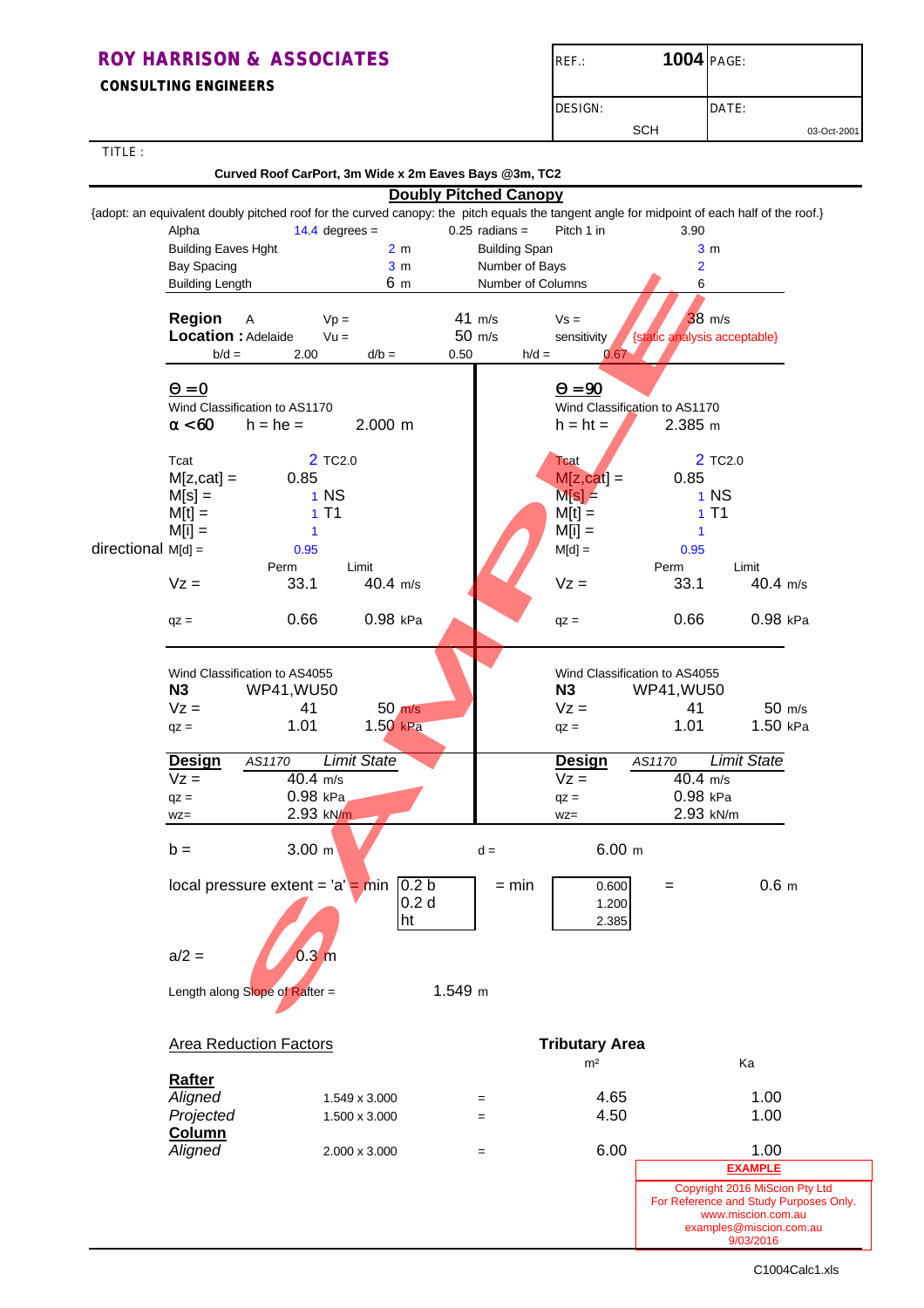#### **CONSULTING ENGINEERS**

| $REF$ :        | <b>1004 PAGE:</b> |       |             |
|----------------|-------------------|-------|-------------|
| <b>DESIGN:</b> |                   | DATE: |             |
|                | SCH               |       | 03-Oct-2001 |

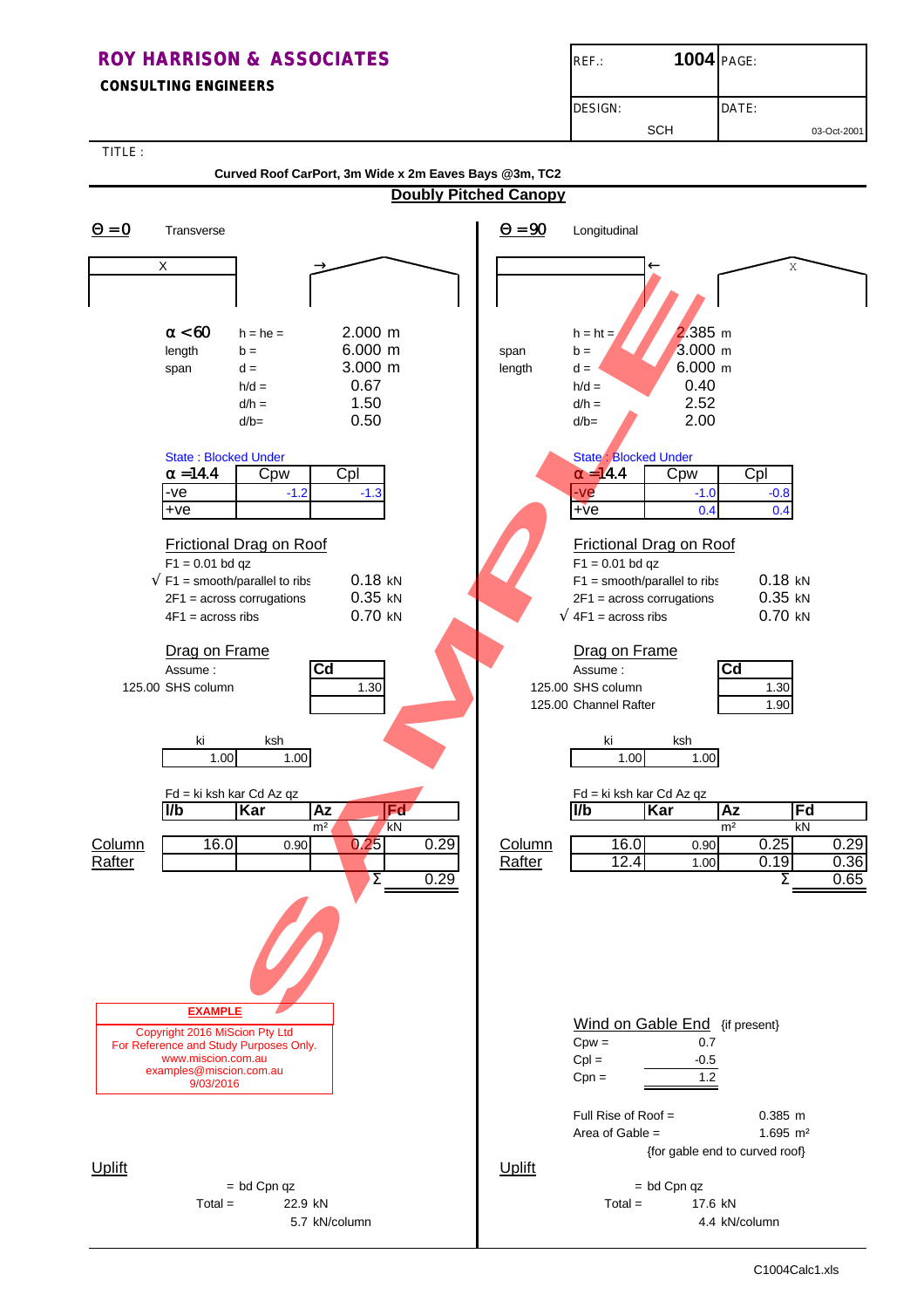## **ROY HARRISON & ASSOCIATES ROY HARRISON & ASSOCIATES CONSULTING ENGINEERS** DESIGN: DATE: SCH 03-Oct-2001

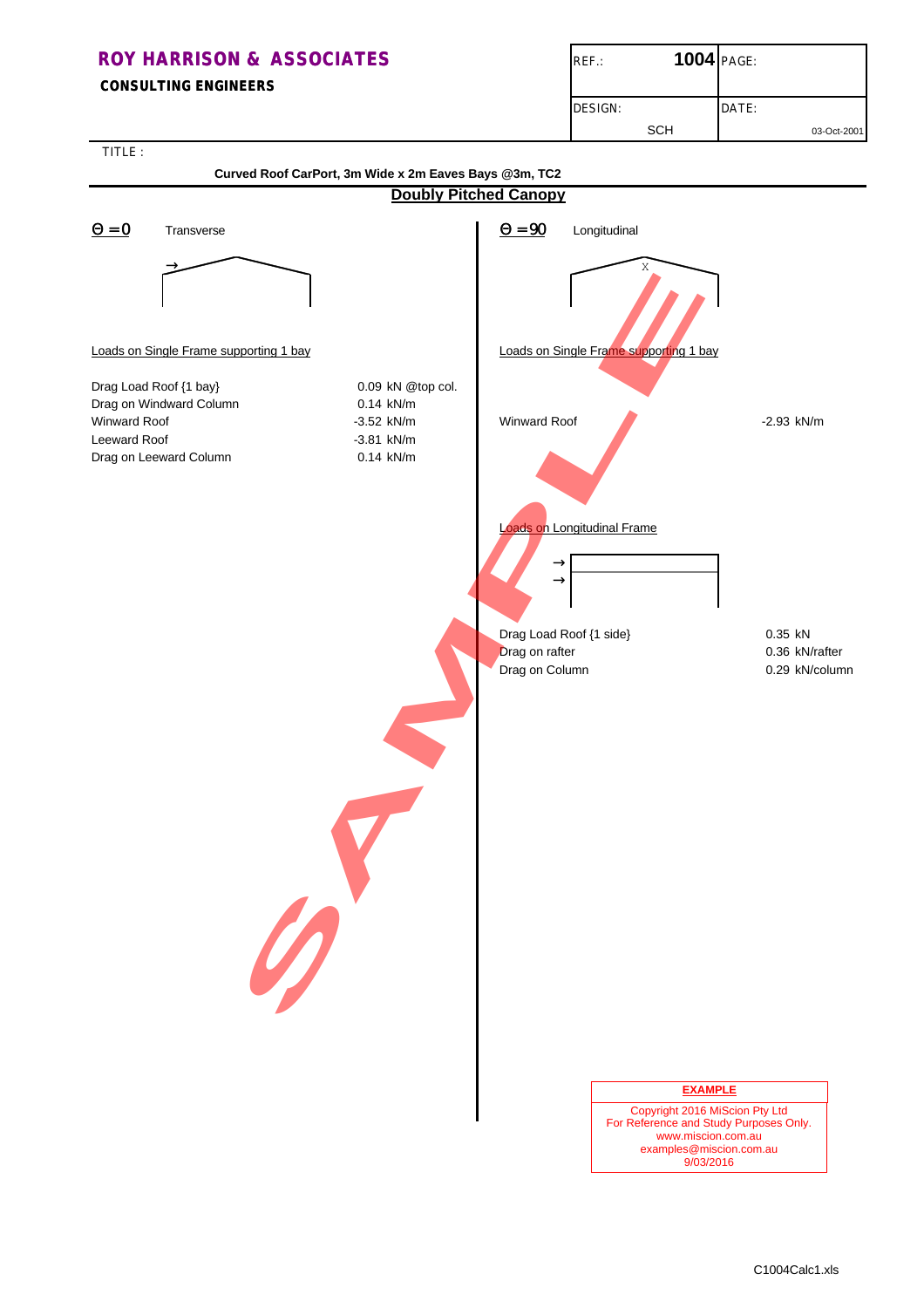#### **CONSULTING ENGINEERS**

| $REF$ :        | 1004 PAGE: |             |
|----------------|------------|-------------|
| <b>DESIGN:</b> |            | DATE:       |
|                | <b>SCH</b> | 03-Oct-2001 |

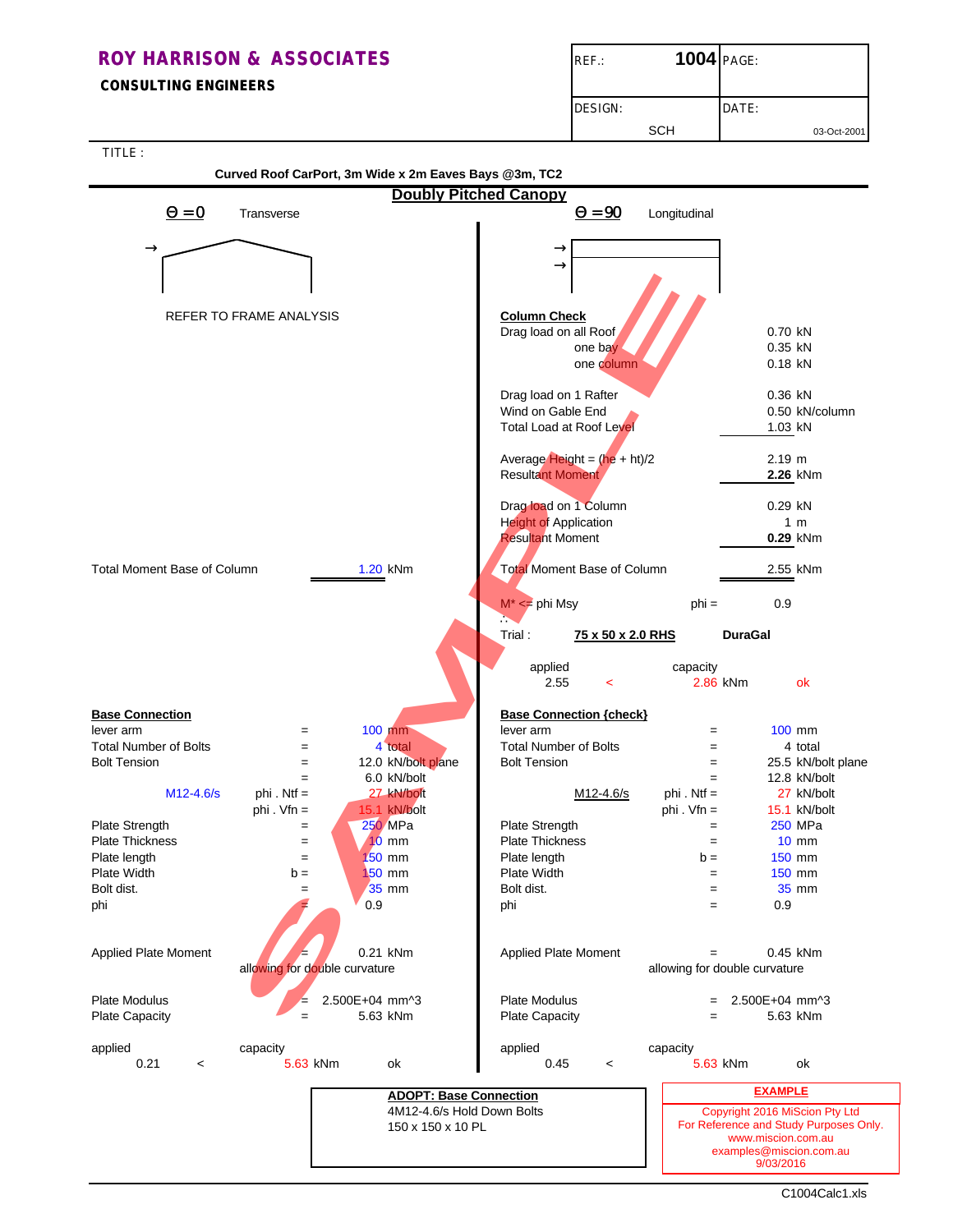**CONSULTING ENGINEERS**

| $REF$ .:       | <b>1004 PAGE:</b> |             |
|----------------|-------------------|-------------|
| <b>DESIGN:</b> | DATE:             |             |
| SCH            |                   | 03-Oct-2001 |

TITLE :

| IIILE :                                    | Curved Roof CarPort, 3m Wide x 2m Eaves Bays @3m, TC2 |                                                                           |                |                      |         |                        |                       |               |                      |            |         |
|--------------------------------------------|-------------------------------------------------------|---------------------------------------------------------------------------|----------------|----------------------|---------|------------------------|-----------------------|---------------|----------------------|------------|---------|
| Reference AS1170.2 - 1989 SAA LOADING CODE |                                                       |                                                                           |                |                      |         |                        |                       |               |                      |            |         |
| <b>WIND LOADS</b>                          |                                                       | - Determination of UDL's equivalent to Local Loadings for Simple Supports |                |                      |         |                        |                       |               |                      |            |         |
| <b>PURLINS</b><br><b>ROOF</b>              |                                                       |                                                                           |                |                      |         |                        |                       |               |                      |            |         |
|                                            |                                                       |                                                                           |                |                      |         |                        |                       |               |                      |            |         |
|                                            |                                                       | 'a'/2 local area extent                                                   |                | $kl = 2.0$           |         |                        | 'a' local area extent |               |                      | $kl = 1.5$ |         |
|                                            | WIND                                                  | $-1.30$                                                                   |                |                      |         | WIND                   | $-1,30/2$             |               |                      |            |         |
|                                            | $\rightarrow$                                         | <u> 111111 1</u>                                                          | $-1.30 + 0.00$ |                      |         | $\rightarrow$          | <b>MATTT</b>          |               | $-1.30 + 0.00$       |            |         |
|                                            | $\Theta = 0$                                          | <b>↑↑↑↑↑↑↑↑↑↑↑↑↑↑↑↑↑↑</b>                                                 |                |                      |         | $\Theta = 0$ $\degree$ | 7777777               |               | <b>7111111111</b>    |            |         |
|                                            |                                                       |                                                                           |                |                      |         |                        |                       |               |                      |            |         |
| {span}                                     | a                                                     | $b {a/2}$                                                                 | х1             | L-x1                 |         | a                      | $b {a'}$              | x1            |                      | L-x1       |         |
| dist.                                      | 1.35<br>3                                             | 0.3                                                                       |                | 1.50                 | 1.50    | 1.20                   | 0.6                   |               | 1.50                 |            | 1.50    |
| dist <sup>2</sup>                          | 9.00<br>1.82                                          | 0.09                                                                      |                |                      |         | 1.44                   | 0.36                  |               |                      |            |         |
|                                            |                                                       |                                                                           | kN/m           | kN                   |         |                        |                       | kN/m          |                      | kN         |         |
|                                            | w1 full                                               |                                                                           |                | $-1.30$              | $-3.90$ |                        |                       |               | $-1.30$              |            | $-3.90$ |
|                                            | w2 partial                                            |                                                                           |                | $-1.30$              | $-0.39$ |                        |                       |               | $-0.65$              |            | $-0.39$ |
|                                            |                                                       | $\Sigma =$                                                                |                | $-2.60$              | $-4.29$ |                        | $\Sigma =$            |               | $-1.95$              |            | $-4.29$ |
| Partial Load Occuring At                   |                                                       | Moment                                                                    |                | <b>End Reactions</b> |         |                        | Moment                |               | <b>End Reactions</b> |            |         |
| Centre of Span                             |                                                       | M[max]                                                                    | Ra             | <b>Rb</b>            |         |                        | M[max]                | Ra            |                      | Rb         |         |
|                                            |                                                       | kNm                                                                       | kN             | kN                   |         |                        | kNm                   | kN            |                      | kN         |         |
| full                                       |                                                       | $-1.46$                                                                   |                | $-1.95$              | $-1.95$ |                        | $-1.46$               |               | $-1.95$              |            | $-1.95$ |
| partial at Centre                          | $\uparrow \uparrow \uparrow$                          | $-0.28$                                                                   |                | $-0.20$              | $-0.20$ |                        | $-0.26$               |               | $-0.20$              |            | $-0.20$ |
|                                            | $\Sigma =$                                            | $-1.74$                                                                   |                | $-2.15$              | $-2.15$ |                        | $-1.73$               |               | $-2.15$              |            | $-2.15$ |
| Equiv UDL:                                 | $Cp_n$                                                | $-1.55$                                                                   |                |                      |         |                        | $-1.53$               |               |                      |            |         |
|                                            |                                                       |                                                                           |                |                      |         |                        |                       |               |                      |            |         |
| Partial Load Occuring At                   |                                                       | Moment                                                                    |                | <b>End Reactions</b> |         |                        | Moment                |               | <b>End Reactions</b> |            |         |
| End of Span                                |                                                       | M[max]                                                                    | Ra             | <b>Rb</b>            |         |                        | M[max]                | Ra            |                      | Rb         |         |
|                                            |                                                       | kNm                                                                       | kN             | kN                   |         |                        | kNm                   | kN            |                      | kN         |         |
| full                                       |                                                       | $-1.46$                                                                   |                | $-1.95$              | $-1.95$ |                        | $-1.46$               |               | $-1.95$              |            | $-1.95$ |
| partial at end                             | $\uparrow \uparrow \uparrow$                          | $-0.05$                                                                   |                | $-0.37$              | $-0.02$ |                        | $-0.09$               |               | $-0.35$              |            | $-0.04$ |
|                                            | $\Sigma =$                                            | $-1.52$                                                                   |                | $-2.32$              | $-1.97$ |                        | $-1.56$               |               | $-2.30$              |            | $-1.99$ |
| Equiv UDL:                                 | $Cp_n =$                                              | $-1.35$                                                                   |                |                      |         |                        | $-1.38$               |               |                      |            |         |
|                                            |                                                       |                                                                           |                |                      |         |                        |                       |               |                      |            |         |
| MAX Equiv UDL:                             | $Cp_n =$                                              | $-1.55$                                                                   |                |                      |         |                        | $-1.53$               |               |                      |            |         |
|                                            |                                                       |                                                                           |                |                      |         |                        |                       |               |                      |            |         |
|                                            |                                                       | 'a'/2 local area extent                                                   |                | $kl = 2.0$           |         |                        | 'a' local area extent |               |                      | $kl = 1.5$ |         |
|                                            | <b>WIND</b>                                           | $-1.20$                                                                   |                |                      |         | <b>WIND</b>            |                       |               |                      |            |         |
|                                            | $\rightarrow$                                         | 111111                                                                    | $-1.20 + 0.0$  |                      |         | $\rightarrow$          | $-1.2/2$<br>111111    | $-1.20 + 0.0$ |                      |            |         |
|                                            | $0 = 90$ °                                            | ተተተተነሱ የተነሱት የተነሱት                                                        |                |                      |         | $0 = 90$ °             | 11111111              |               | ተገተገገገ               |            |         |
|                                            |                                                       |                                                                           | kN/m           | kN                   |         |                        |                       | kN/m          |                      | kN         |         |
|                                            | w1 full                                               |                                                                           |                | $-1.20$              | $-3.6$  |                        |                       |               | $-1.20$              |            | $-3.6$  |
|                                            | w <sub>2</sub> partial                                |                                                                           |                | $-1.2$               | $-0.36$ |                        |                       |               | $-0.6$               |            | $-0.36$ |
|                                            |                                                       | Έ,<br>$\bar{\Sigma}'$                                                     |                | $-2.40$              | $-3.96$ |                        | $\Sigma =$            |               | $-1.80$              |            | $-3.96$ |
|                                            |                                                       |                                                                           |                |                      |         |                        |                       |               |                      |            |         |
| Partial Load Occuring At                   |                                                       | <b>Moment</b>                                                             |                | <b>End Reactions</b> |         |                        | Moment                |               | <b>End Reactions</b> |            |         |
| End of Span                                |                                                       | M[max]                                                                    | Ra             | Rb                   |         |                        | M[max]                | Ra            |                      | <b>Rb</b>  |         |
|                                            |                                                       | kNm                                                                       | kN             | kN                   |         |                        | kNm                   | kN            |                      | kN         |         |
| full                                       |                                                       | $-1.35$                                                                   |                | $-1.80$              | $-1.80$ |                        | $-1.35$               |               | $-1.80$              |            | $-1.80$ |
| partial at end                             | 111                                                   | $-0.05$                                                                   |                | $-0.34$              | $-0.02$ |                        | $-0.09$               |               | $-0.32$              |            | $-0.04$ |
|                                            | $\Sigma =$                                            | $-1.40$                                                                   |                | $-2.14$              | $-1.82$ |                        | $-1.44$               |               | $-2.12$              |            | $-1.84$ |
| Equiv UDL:                                 | $Cp_n =$                                              | $-1.24$                                                                   |                |                      |         |                        | $-1.28$               |               |                      |            |         |
|                                            |                                                       |                                                                           |                |                      |         |                        |                       |               |                      |            |         |
|                                            |                                                       |                                                                           |                |                      |         |                        |                       |               |                      |            |         |
|                                            |                                                       |                                                                           |                |                      |         |                        | <b>EXAMPLE</b>        |               |                      |            |         |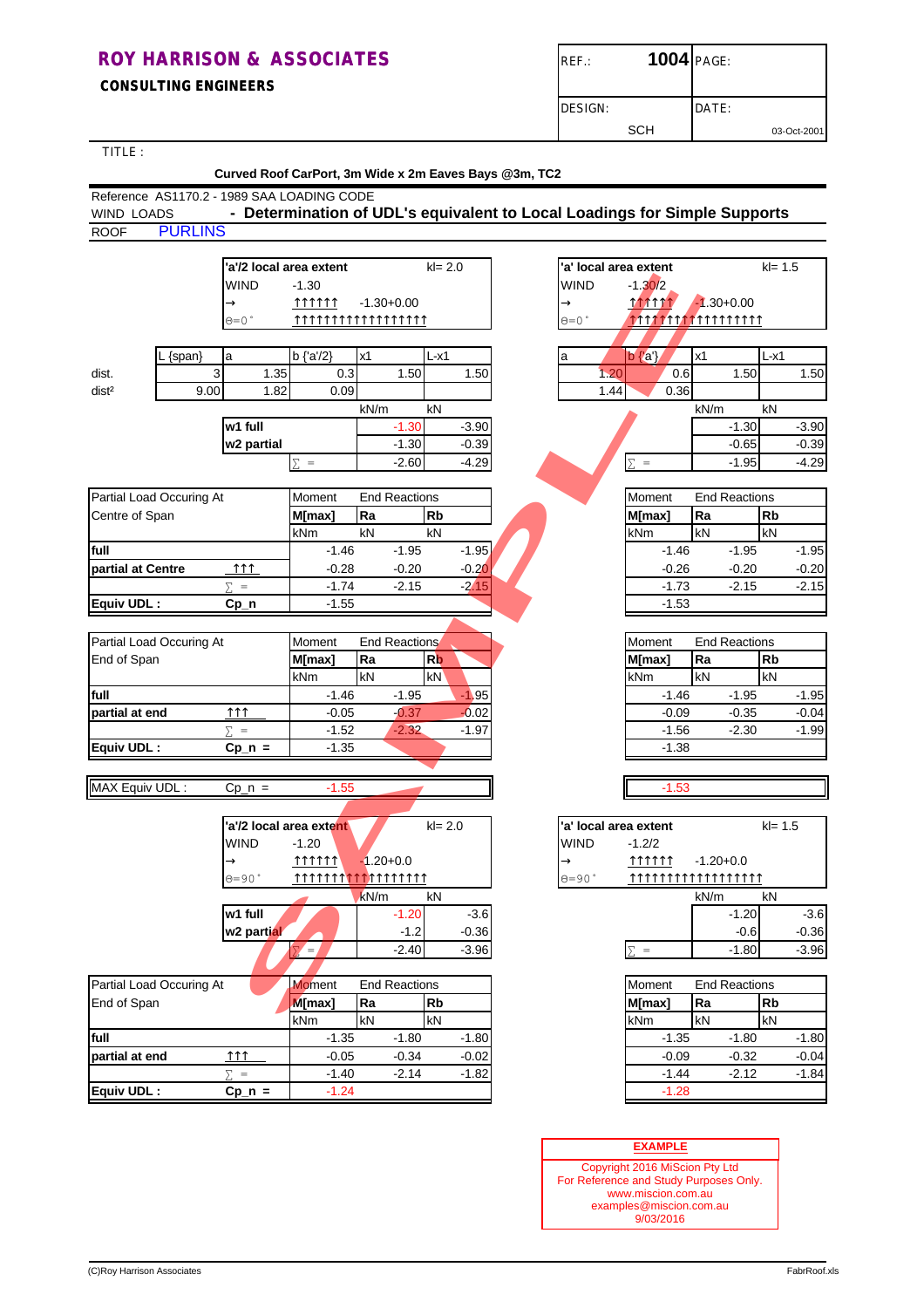**CONSULTING ENGINEERS**

| $REF$ :        | <b>1004 PAGE:</b> |       |             |
|----------------|-------------------|-------|-------------|
| <b>DESIGN:</b> |                   | DATE: |             |
|                | SCH               |       | 03-Oct-2001 |

| TITLE:                                             |                     |                                                       |                        |             |                                                   |                   |         |                                        |                    |
|----------------------------------------------------|---------------------|-------------------------------------------------------|------------------------|-------------|---------------------------------------------------|-------------------|---------|----------------------------------------|--------------------|
|                                                    |                     | Curved Roof CarPort, 3m Wide x 2m Eaves Bays @3m, TC2 |                        |             |                                                   |                   |         |                                        |                    |
| <b>PURLINS</b><br><b>Wind Pressures</b><br>$dwe =$ |                     | { Limit State }<br>distance from windward edge        |                        |             | $a = local pressure extent$                       | $span =$          | 3000    | $Int =$<br>$Edge =$                    | 900 c/c<br>900 c/c |
| <b>END WIND</b>                                    |                     |                                                       | $qz = 0.98[kPa]$       |             | ${thea = 90}$                                     |                   |         |                                        |                    |
|                                                    |                     |                                                       |                        |             |                                                   |                   |         |                                        |                    |
|                                                    |                     |                                                       |                        | Cpn         |                                                   | qz                |         |                                        |                    |
| { dwe                                              | $\leq$              | $0.300 \text{ m} = a/2$                               |                        | $-1.24$     | X                                                 | 0.98[kPa]         |         | $-1.22$ [kPa] $ ^{\uparrow}$           |                    |
| { dwe                                              | $\leq$              | $0.600 m = a$                                         |                        | $-1.28$     | X                                                 | 0.98[kPa]         |         | -1.25[kPa]  ↑                          |                    |
| { dwe                                              | $\geq$              | $0.600 \text{ m} = a$                                 |                        | $-1.20$     | X                                                 | $0.98$ [kPa]      |         | -1.18[kPa] <b> </b> ↑                  |                    |
| <b>SIDE WIND</b>                                   |                     |                                                       | $qz = 0.98[kPa]$       |             | ${thea = 0}$                                      |                   |         |                                        |                    |
|                                                    |                     |                                                       |                        | Cpn         |                                                   | qz                |         |                                        |                    |
| { dwe                                              | $\leq$              | $0.300 \text{ m} = a/2$                               |                        | $-1.55$     | X                                                 | $0.98$ kPa =      |         | -1.52[kPa] ↑                           |                    |
| { dwe                                              | $\leq$              | $0.600 \text{ m} = a$                                 |                        | $-1.53$     | X                                                 | $0.98[kPa] =$     |         | -1.50[kPa] <b> </b> ↑                  |                    |
| { dwe                                              | $\geq$              | $0.600 \text{ m} = a$                                 |                        | $-1.30$     | X                                                 | $0.98[kPa] =$     |         | $-1.27$ [kPa] <sup>1</sup>             |                    |
|                                                    |                     |                                                       |                        |             |                                                   |                   |         |                                        |                    |
|                                                    |                     | Forces                                                |                        | + 1         |                                                   | ↓                 |         |                                        |                    |
|                                                    |                     |                                                       |                        |             |                                                   |                   |         |                                        |                    |
|                                                    |                     | Spacing                                               | Area                   | Wind        | Live Load Sheeting                                |                   |         | <b>Purlin swt Resultant SS Moments</b> |                    |
|                                                    |                     |                                                       | m <sup>2</sup>         | kPa         | kPa                                               | kPa               | kN/m    | $w^*$ =kG+kQ<br>kN/m                   | kNm                |
| <b>Internal</b>                                    | Inwards             | m<br>0.900                                            | 2.70                   |             | $-0.79$                                           | $-0.04$           | $-0.06$ | $-1.18$                                | $-1.32$            |
|                                                    | Outwards            | 0.900                                                 |                        | 1.27        |                                                   | $-0.04$           | $-0.06$ | 1.07                                   | 1.21               |
| <b>Edge</b>                                        | Inwards             | 0.900                                                 | 2.70                   |             | $-0.79$                                           | $-0.04$           | $-0.06$ | $-1.18$                                | $-1.32$            |
| a                                                  | Outwards            | 0.900                                                 |                        | 1.50        |                                                   | $-0.04$           | $-0.06$ | 1.28                                   | 1.44               |
| Edge                                               | Inwards             | 0.900                                                 | 2.70                   |             | $-0.79$                                           | $-0.04$           | $-0.06$ | $-1.18$                                | $-1.32$            |
| a/2                                                | Outwards            | 0.900                                                 |                        | 1.52        |                                                   | $-0.04$           | $-0.06$ | 1.29                                   | 1.45               |
|                                                    |                     |                                                       |                        |             |                                                   |                   |         |                                        |                    |
|                                                    | Trial               | <b>DuraGal</b>                                        | Grade 450 Lo           |             | 50 x 25 x 2.0 RHS                                 |                   |         |                                        |                    |
|                                                    |                     |                                                       |                        |             |                                                   |                   |         |                                        |                    |
|                                                    |                     |                                                       | Inwards                | OutWards    |                                                   |                   |         |                                        |                    |
|                                                    | capacity            | @3m                                                   | 1.63                   | $1.63$ kN/m |                                                   | from OneSteel DCT |         |                                        |                    |
|                                                    | applied             |                                                       | .32<br>$\overline{23}$ | 1.12        | 1.45 kN/m                                         |                   |         |                                        |                    |
|                                                    | load factor         |                                                       | ok                     | оk          |                                                   |                   |         |                                        |                    |
|                                                    | Combined Assessment |                                                       |                        | ok          |                                                   |                   |         |                                        |                    |
|                                                    |                     |                                                       |                        |             |                                                   |                   |         |                                        |                    |
|                                                    |                     | Spacing                                               |                        |             |                                                   |                   |         |                                        |                    |
|                                                    |                     |                                                       |                        |             | $Q$ 900 c/c {for distance < 300 from edges}       |                   |         |                                        |                    |
|                                                    |                     |                                                       |                        |             | $@.900$ c/c {for 300 < distance from edges < 600} |                   |         |                                        |                    |
|                                                    |                     |                                                       |                        |             | @ 900 c/c {for distance > 600 from edges}         |                   |         |                                        |                    |

| <b>Trial</b>                       | <b>DuraGal</b> | Grade 450 Lo                                                                                                     |                                    | 50 x 25 x 2.0 RHS |
|------------------------------------|----------------|------------------------------------------------------------------------------------------------------------------|------------------------------------|-------------------|
| capacity<br>applied<br>load factor | @3m            | <b>Inwards OutWards</b><br>.63<br>1.32<br>1.23                                                                   | $1.63$ kN/m<br>$1.45$ kN/m<br>1.12 | from OneSteel DCT |
| <b>Combined Assessment</b>         | Spacing        | ok<br>ok<br>ok<br>@ 900 c/c {for distance < 300 from edges}<br>$@.900$ c/c {for 300 < distance from edges < 600} |                                    |                   |
|                                    |                | @ 900 c/c {for distance > 600 from edges}                                                                        |                                    |                   |
|                                    |                |                                                                                                                  |                                    |                   |
| Adopt:                             |                | <b>PURLINS</b>                                                                                                   |                                    |                   |
|                                    | DuraGal        | Grade 450 Lo                                                                                                     |                                    | 50 x 25 x 2.0 RHS |

| Adopt: | DuraGal                       | <b>PURLINS</b><br>Grade 450 Lo | 50 x 25 x 2.0 RHS |                                                                                                                                        |  |
|--------|-------------------------------|--------------------------------|-------------------|----------------------------------------------------------------------------------------------------------------------------------------|--|
|        | spaced at                     | <b>900 mm</b>                  | centres           | <b>EXAMPLE</b>                                                                                                                         |  |
|        |                               |                                |                   | Copyright 2016 MiScion Pty Ltd<br>For Reference and Study Purposes Only.<br>www.miscion.com.au<br>examples@miscion.com.au<br>9/03/2016 |  |
|        | Axial Reserve Eaves and Ridge | kN                             |                   | simplified procedure BHP/Lysaght                                                                                                       |  |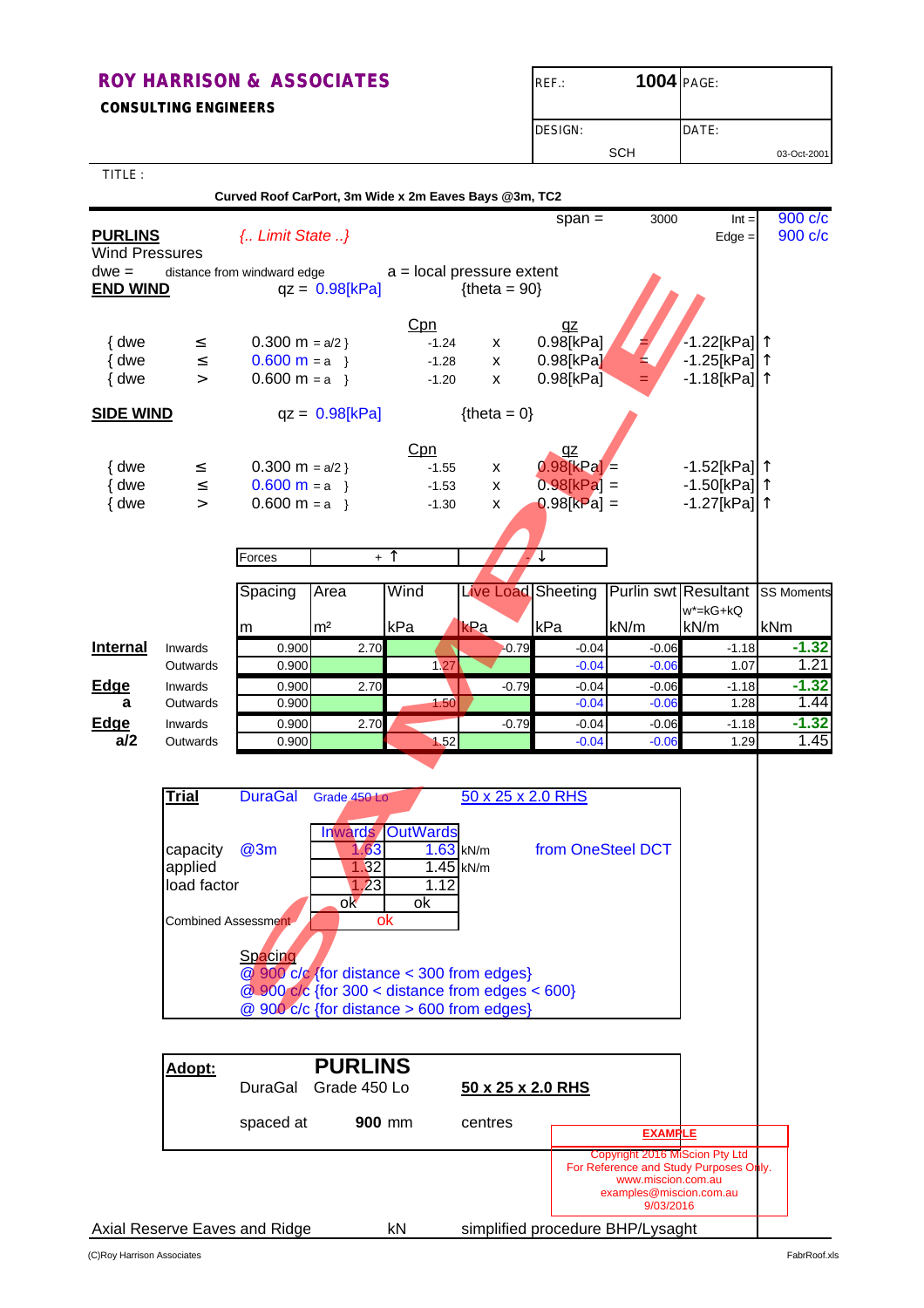**CONSULTING ENGINEERS**

| $REF$ :         | 1004 PAGE: |       |          |
|-----------------|------------|-------|----------|
| <b>IDESIGN:</b> |            | DATE: |          |
|                 | SCH        |       | Oct-2001 |

TITLE :

# **Curved Roof CarPort, 3m Wide x 2m Eaves Bays @3m, TC2 PIERS FOR COLUMNS {based on main portal frame}** ASSUME SANDY SOIL **DELACTE SET ASSUME** SANDY SOIL active 0.27 Total cone height {D+f} 1.11 Soil 1937.00 19.00 passive 3.69 Cone Vol {V\_tot} 0.71 Concrete 2400.00 23.54 soil cone  $\{e\}$  0.63 Apex vol  $\{v2\}$  0.01 apex length  $\{\hat{i} \}$  0.21 Cylinder vol  $\{v\_cyl\}$  0.06 Limit State diameter {f}  $1.56\gamma = 1900 \text{ kN/m}^3$  DL load factor 0.80  $c =$  0.00 kPa  $\sqrt{a}$  Overturning Factor  $\sqrt{a}$  1.00  $\phi =$  35 0.61 radians Diameter  $\phi =$  0.3 allowable bearing pmax =  $150.00$  kPa  $\vert$  Depth  $D = 0.9$  $Vu =$  5.7  $Check Up Lift$  Volume Force  $\bigwedge_{M_0} M_0$  Vd = 0  $[m<sup>3</sup>]$   $[kN]$ Soil 0.64 12.19 Concrete 0.06 1.50 cohes 0.00 DL Vd 0.00  $\Sigma$  13.69 kN  $FoS = 0.80 \times 13.69 / 5.70 = 1.92 > 1.00$  ok 3.69 Cone Vol (V\_tot)<br>
0.83 Appex vol (V\_tot)<br>
0.23 Cylinder vol (V\_tot)<br>
1.56 Y = 1900 kN/m<sup>3</sup><br>
1.56 Y = 0.00 kPa<br>
1.56 C = 0.00 kPa<br>
0.61 radians<br>
0.61 radians<br>
0.64 12.19<br>
0.06 1.5.00 kPa<br>
1.92 > 1.00 ok<br>
1.92 P(ton +

# Check Over Turning

| h = Mo / Ho = | $2.55 / 1.32 =$                        | 1.93 m                                   |                      | $P = Ho$ | 1.32 |
|---------------|----------------------------------------|------------------------------------------|----------------------|----------|------|
| $Q2 =$        | $P(10h + 3.4D)/(5.6D)$                 |                                          |                      | Mo       | 2.55 |
| $=$           |                                        | $1.32x(10x1.93 + 3.4x0.90) / (5.6x0.90)$ |                      |          |      |
| $=$           | 5.86 kN                                |                                          | Q2                   |          |      |
|               |                                        |                                          | 녝                    |          |      |
| $Q1 =$        | $Q2 + P$                               | 7.18 kN                                  |                      |          |      |
| $S1 =$        | $7.2 / (0.68 \times 0.90 \times 0.30)$ | $=$                                      | $39.11$ => p average |          |      |
| $pa =$        | 1.5 x 39.11                            | $=$                                      | $58.67$ < pmax ok    |          |      |
|               |                                        |                                          |                      |          |      |
|               |                                        |                                          |                      |          |      |
| <b>ADOPT:</b> | 300 DIAM. PIER x                       |                                          | 900 DEEP<br>1000     |          |      |
|               |                                        |                                          |                      |          |      |
|               |                                        |                                          |                      |          |      |
|               |                                        |                                          | <b>CYASED C</b>      |          |      |

#### **EXAMPLE**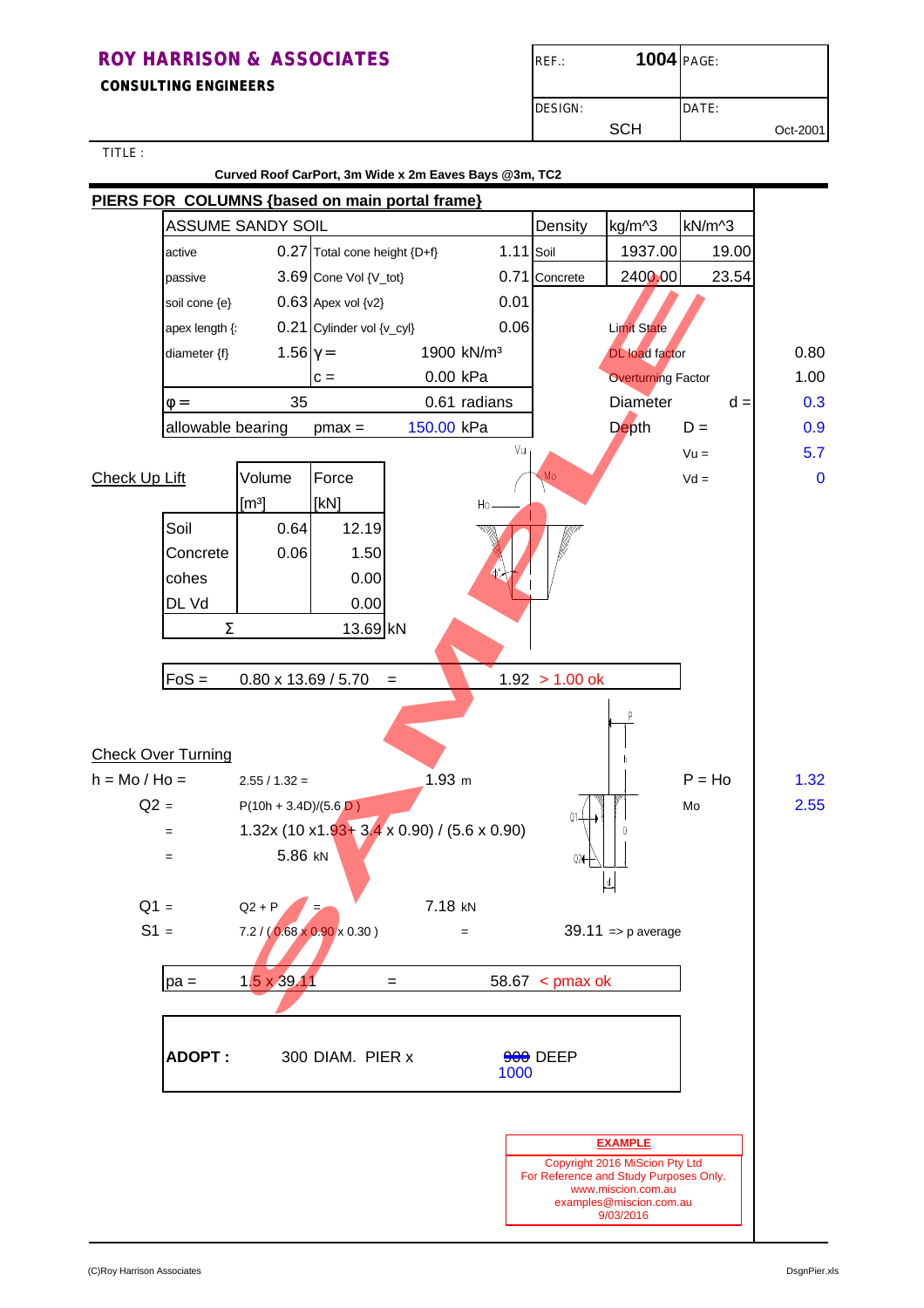#### Job: c1004frm 2 Oct 2001

Curved Roof CarPort, 3m Wide x 2m Eaves Bays @3m, 09:11 PM

by S C Harrison

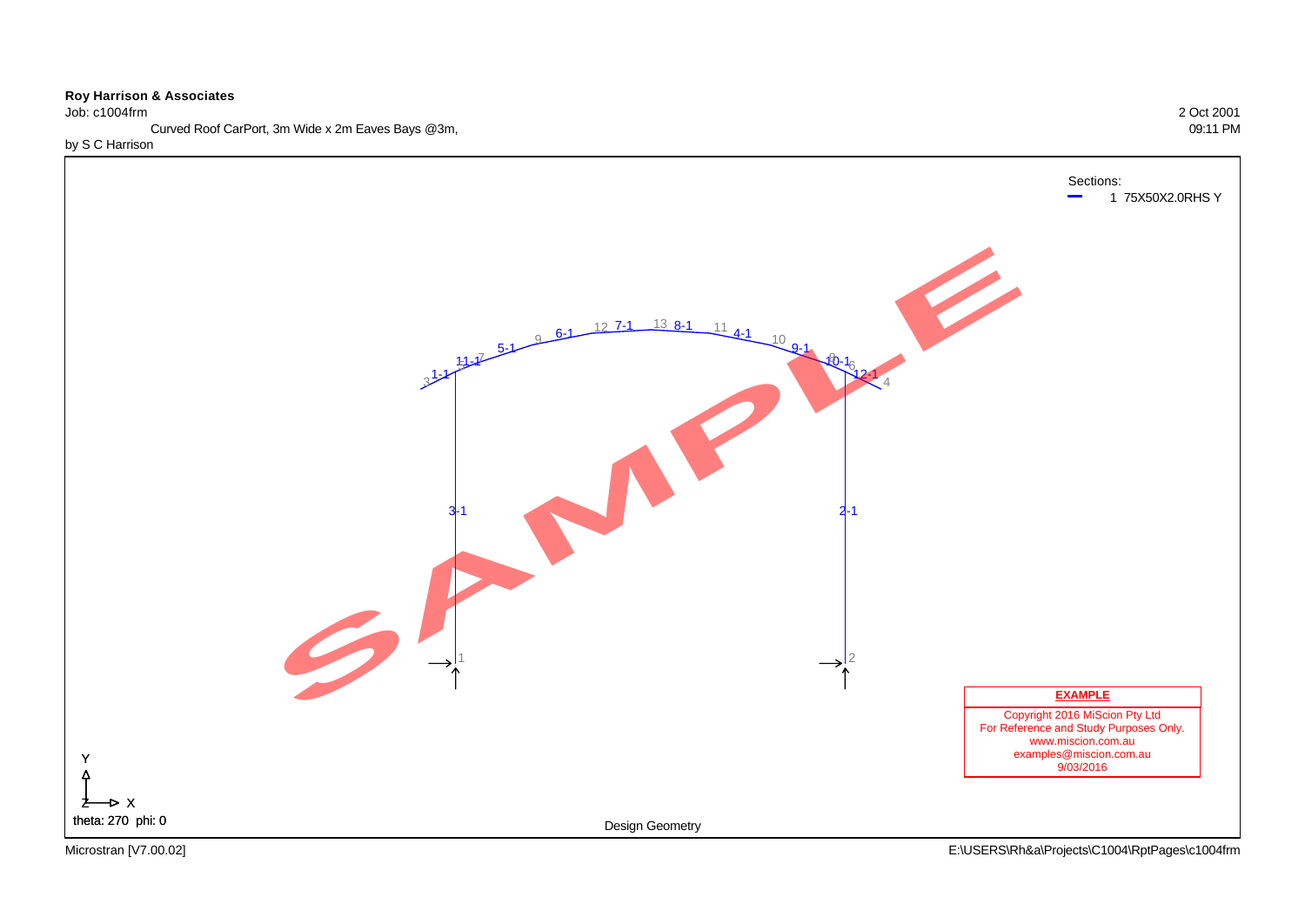Job: c1004frm 2 Oct 2001

Load Cases:

Curved Roof CarPort, 3m Wide x 2m Eaves Bays @3m, 09:02 PM

#### by S C Harrison



X Z

Y

 $\Delta$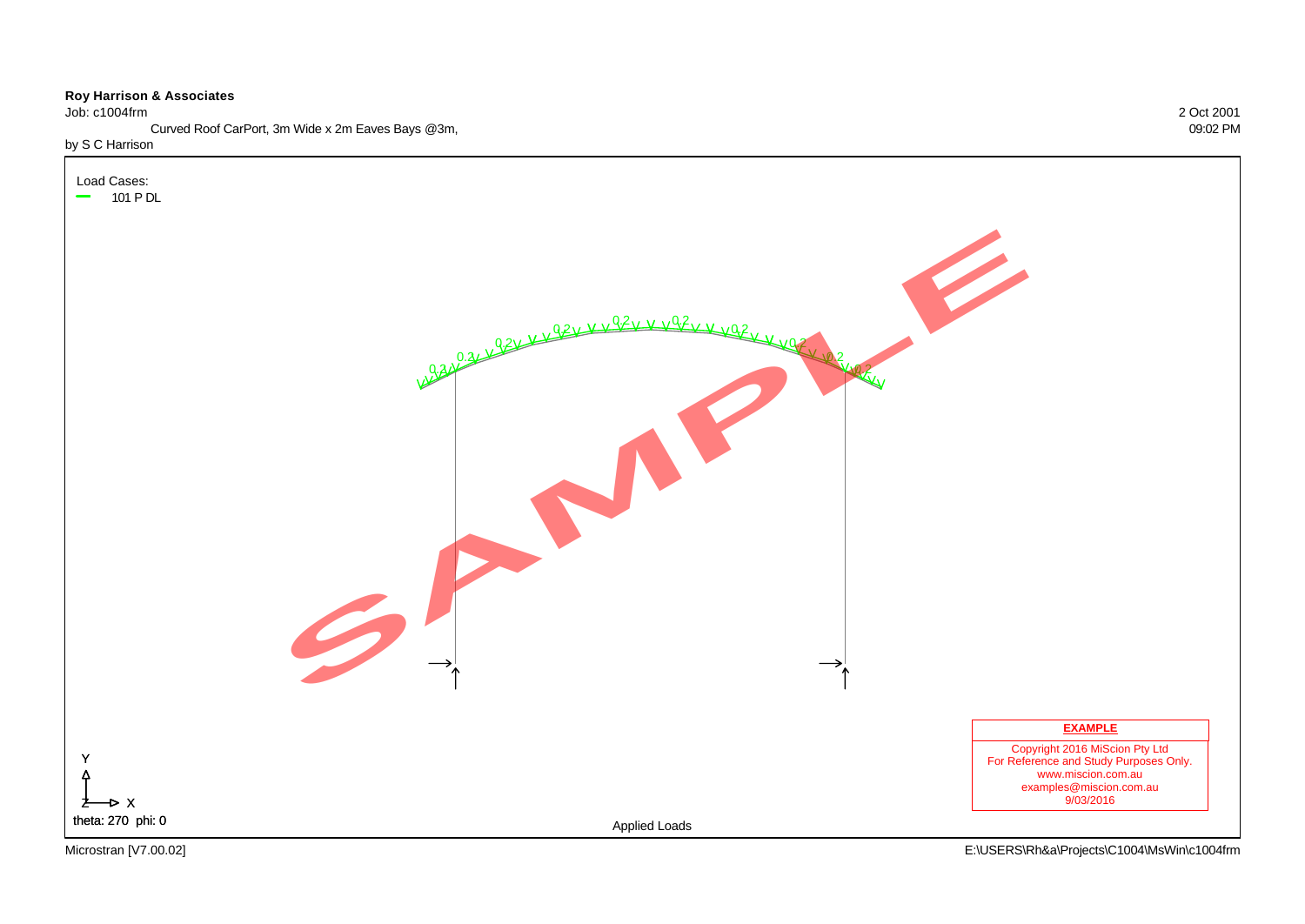Job: c1004frm 2 Oct 2001

Curved Roof CarPort, 3m Wide x 2m Eaves Bays @3m, 09:03 PM

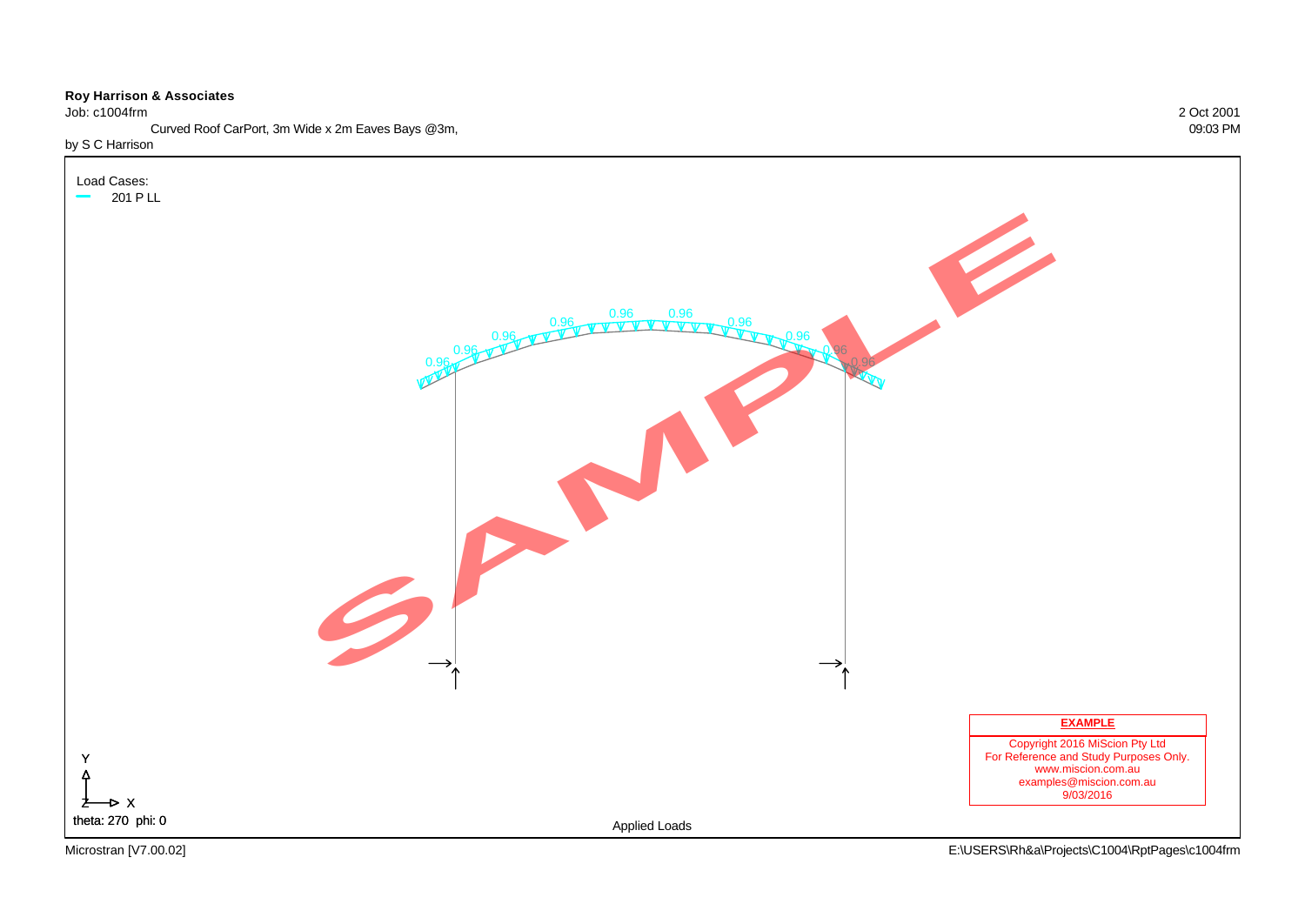#### Job: c1004frm 2 Oct 2001

Curved Roof CarPort, 3m Wide x 2m Eaves Bays @3m, 09:03 PM

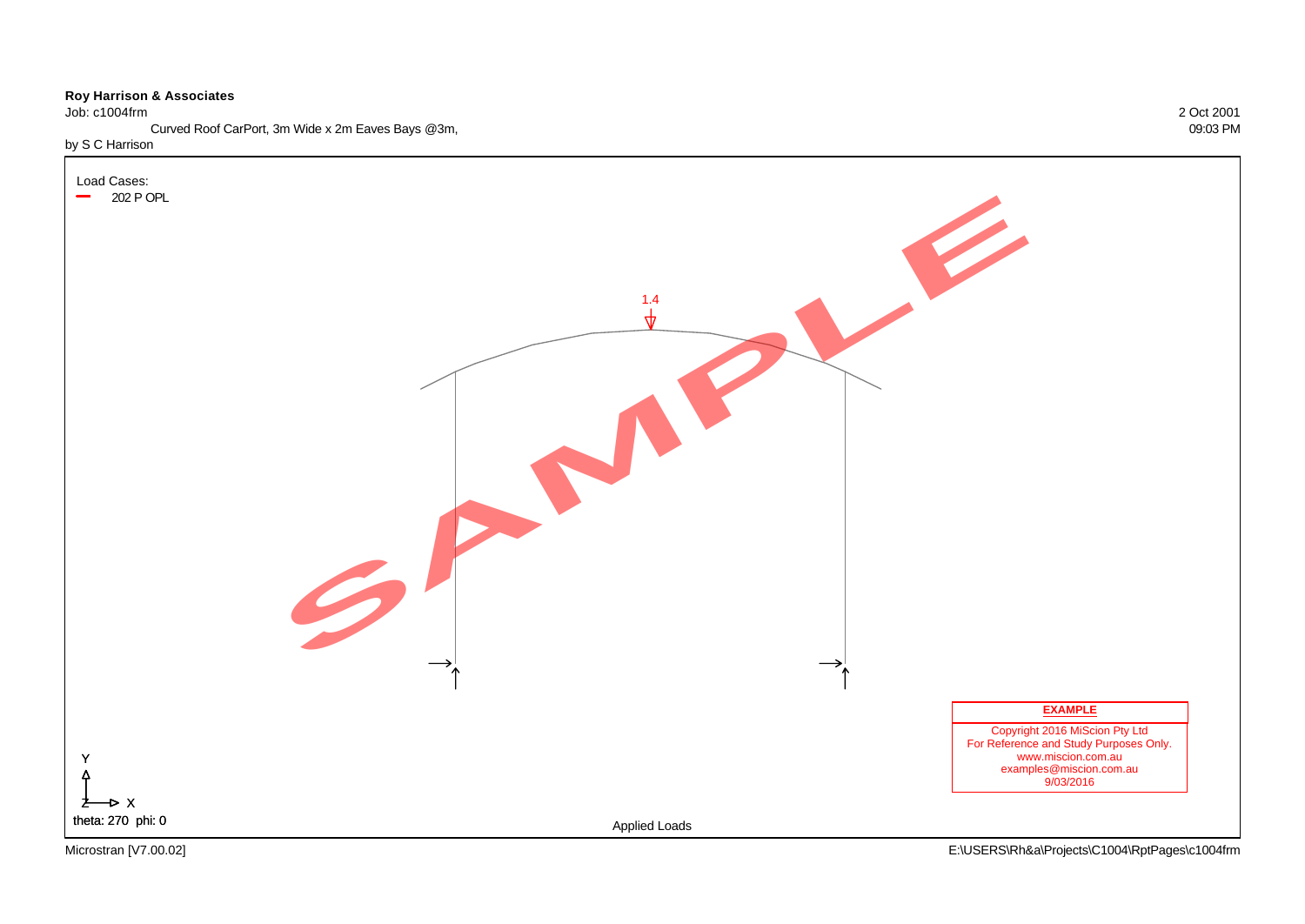Job: c1004frm 2 Oct 2001

Curved Roof CarPort, 3m Wide x 2m Eaves Bays @3m, 09:04 PM

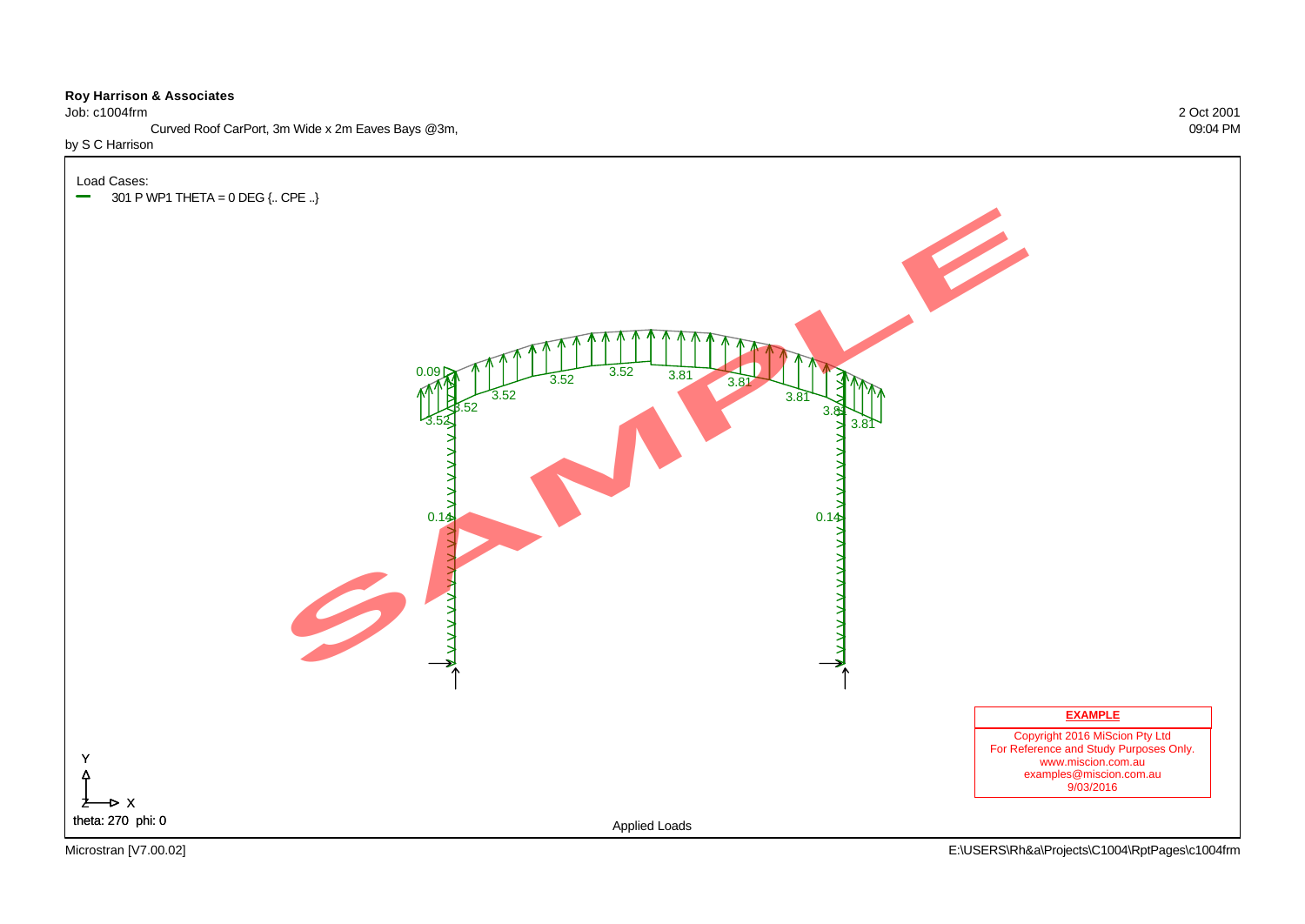Job: c1004frm 2 Oct 2001

Curved Roof CarPort, 3m Wide x 2m Eaves Bays @3m, 09:05 PM

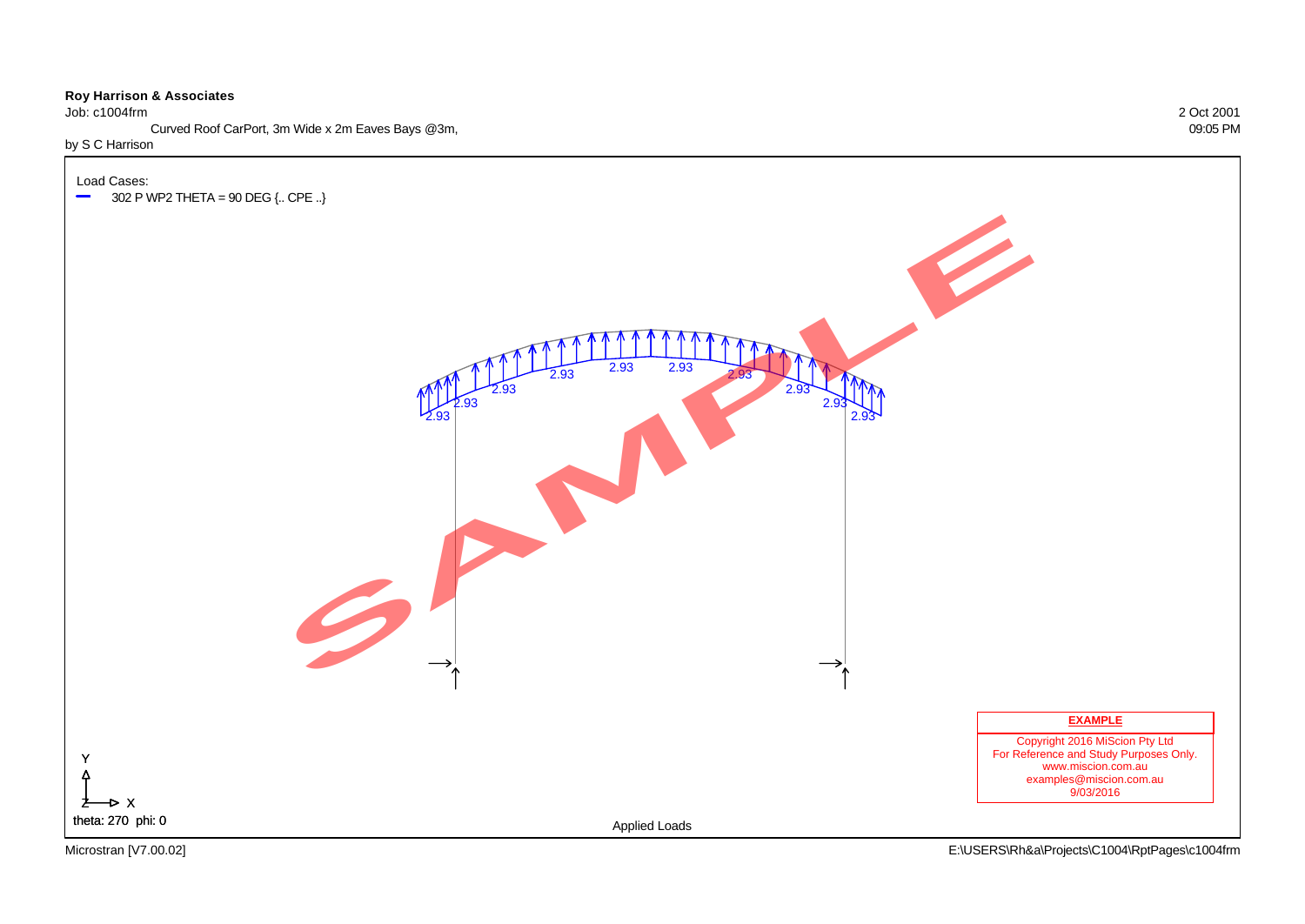Job: c1004frm 2 Oct 2001

Curved Roof CarPort, 3m Wide x 2m Eaves Bays @3m, 09:07 PM

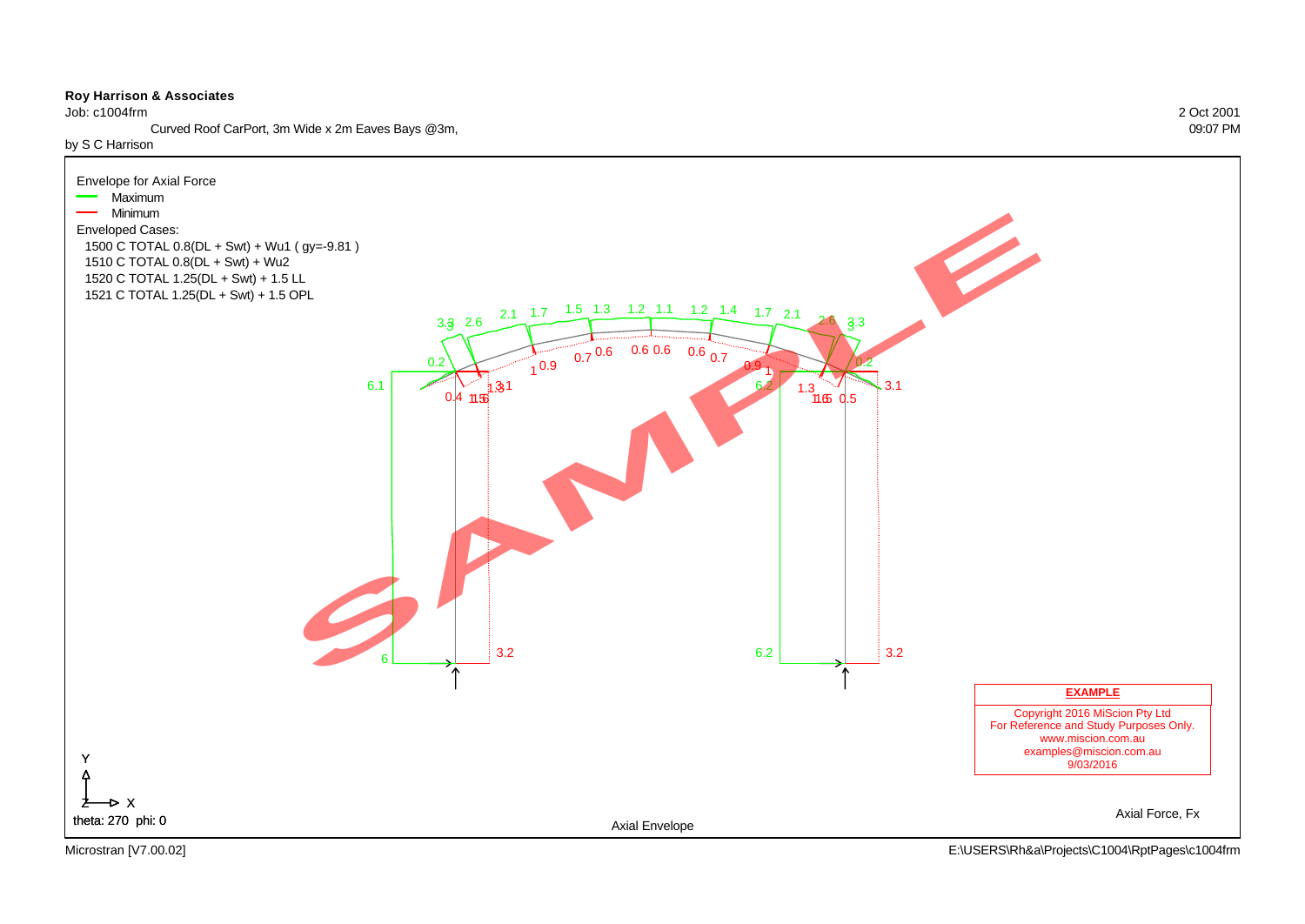Job: c1004frm 2 Oct 2001

Curved Roof CarPort, 3m Wide x 2m Eaves Bays @3m, 09:07 PM

by S C Harrison

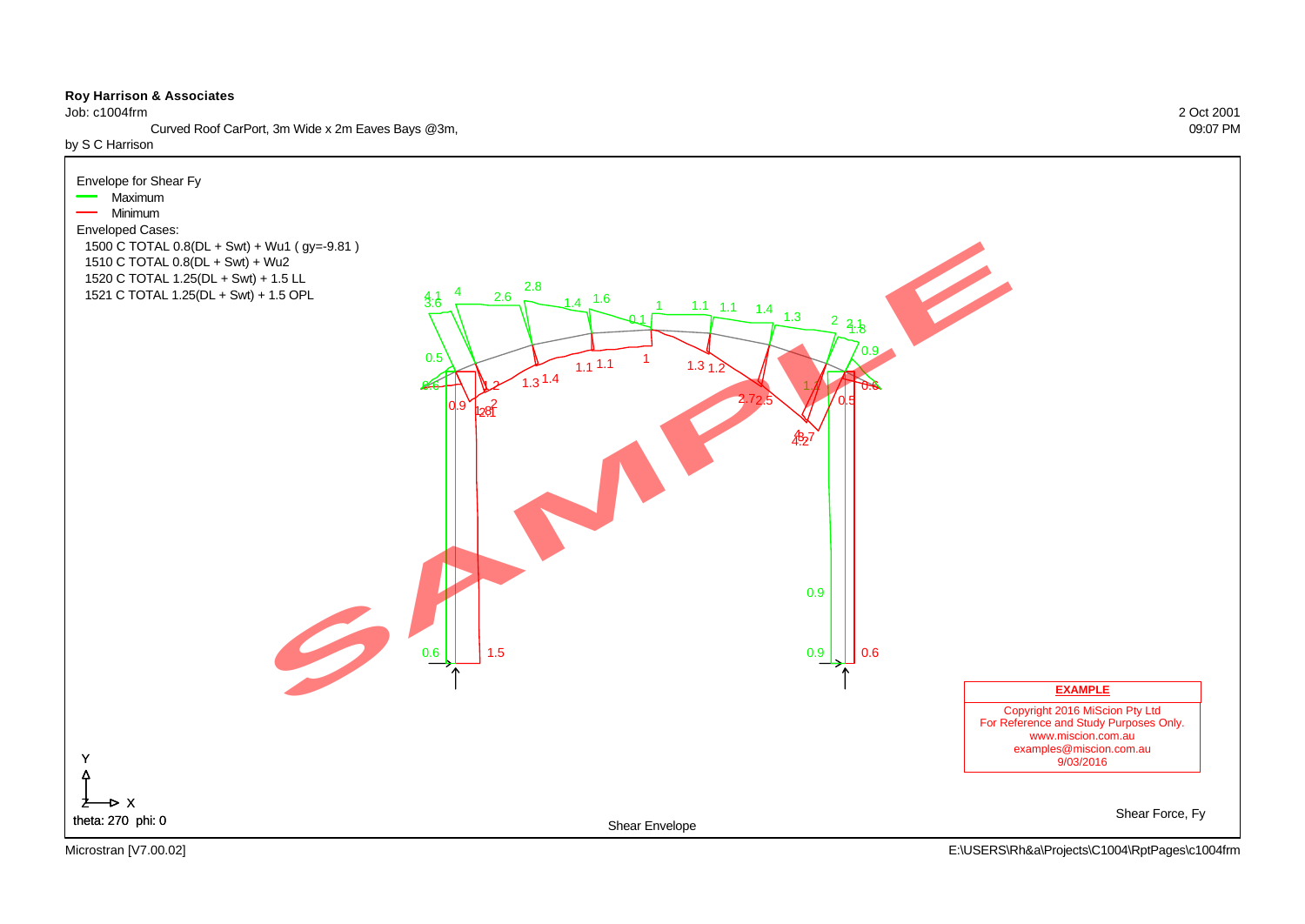Job: c1004frm 2 Oct 2001

Curved Roof CarPort, 3m Wide x 2m Eaves Bays @3m, 09:06 PM

by S C Harrison

![](_page_21_Figure_4.jpeg)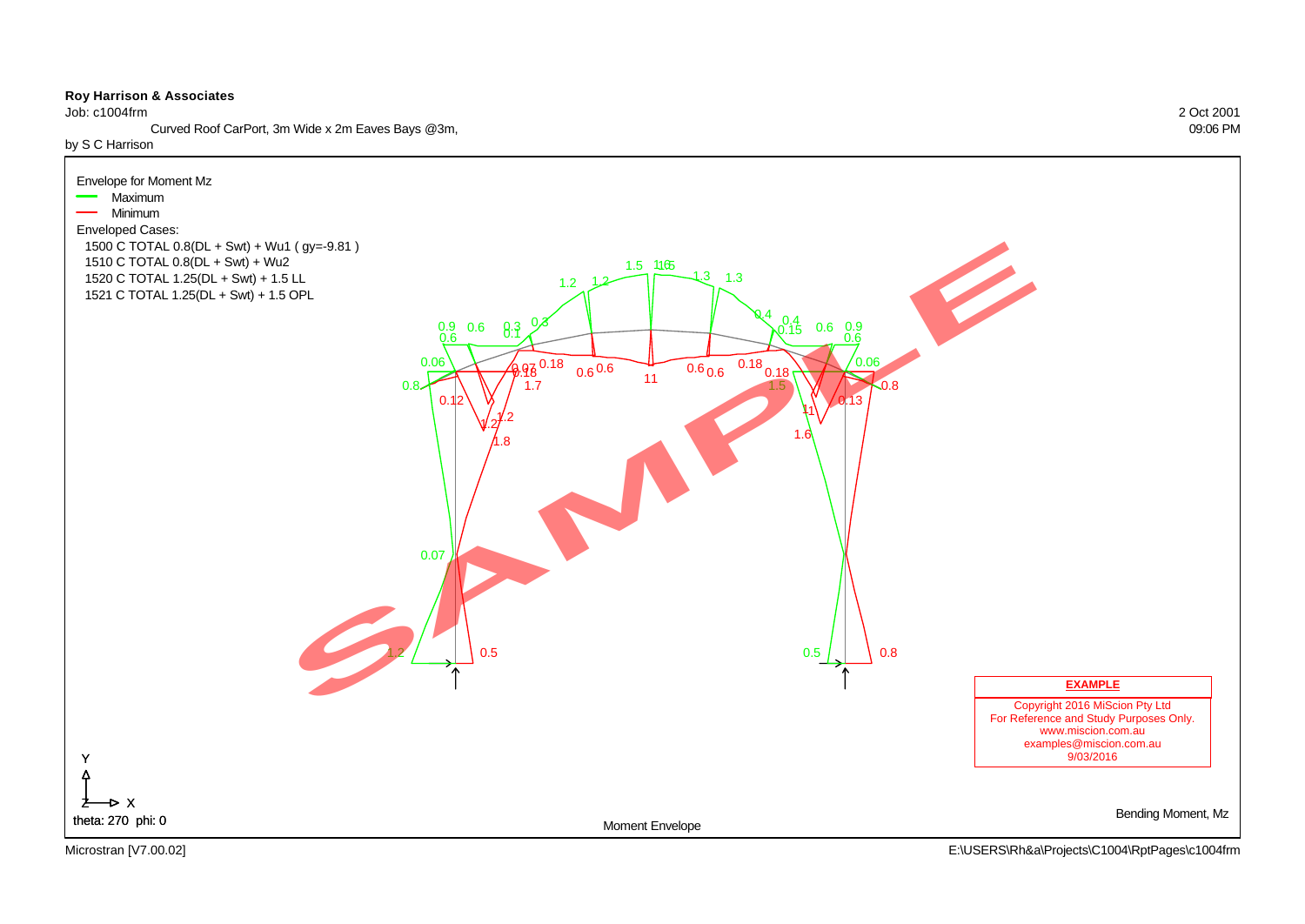Curved Roof CarPort, 3m Wide x 2m Eaves Bays @3m, 9:30 PM by S C Harrison

#### **LOAD CASES - STEEL DESIGN**

 Case Type Title 1500 C TOTAL 0.8(DL + Swt) + Wu1 1510 C TOTAL 0.8(DL + Swt) + Wu2 1520 C TOTAL 1.25(DL + Swt) + 1.5 LL 1521 C TOTAL 1.25(DL + Swt) + 1.5 OPL

#### **STEEL MEMBERS SUMMARY REPORT**

|  |    | Memb Code Length Grade Section   |  | Crit. Load Critical                         |  |
|--|----|----------------------------------|--|---------------------------------------------|--|
|  | mm | Name                             |  | Crit. Load Critical<br>Ratio Case Condition |  |
|  |    | 1* AS4100 3538 C350 75X50X2.0RHS |  | 2.007 1500 Member out-plane C+Mx            |  |
|  |    | 2 AS4100 2149 C350 75X50X2.0RHS  |  | 2.569 1500 Section N+Mx                     |  |
|  |    | 3 AS4100 2149 C350 75X50X2.0RHS  |  | 2.229 1500 Section N+Mx                     |  |

#### **LOAD CASES - STEEL DESIGN**

#### **STEEL MEMBERS FULL REPORT**

#### **MEMBER: 1 (Code Check to AS4100)(10 members, 1-11-5....9-10-12 linked)**

|                                |                                             | STEEL MEMBERS SUMMARY REPORT                        |                                   |                                                                                                                                                                          |                             |                                                                                                            |    |                                  |              |                                                                                                                                            |  |
|--------------------------------|---------------------------------------------|-----------------------------------------------------|-----------------------------------|--------------------------------------------------------------------------------------------------------------------------------------------------------------------------|-----------------------------|------------------------------------------------------------------------------------------------------------|----|----------------------------------|--------------|--------------------------------------------------------------------------------------------------------------------------------------------|--|
|                                |                                             | mm                                                  |                                   | Memb Code Length Grade Section<br>Name<br>1* AS4100 3538 C350 75X50X2.0RHS<br>2 AS4100 2149 C350 75X50X2.0RHS 2.569 1500 Section N+Mx<br>3 AS4100 2149 C350 75X50X2.0RHS |                             | Crit. Load Critical<br>Ratio Case Condition<br>2.007 1500 Member out-plane C+Mx<br>2.229 1500 Section N+Mx |    |                                  |              |                                                                                                                                            |  |
|                                |                                             | LOAD CASES - STEEL DESIGN                           |                                   |                                                                                                                                                                          |                             |                                                                                                            |    |                                  |              |                                                                                                                                            |  |
| 1500                           | Case Type Title                             |                                                     |                                   | C TOTAL $0.8$ (DL + Swt) + Wu1<br>1510 C TOTAL 0.8 (DL + Swt) + Wu2<br>1520 C TOTAL 1.25 (DL + Swt) + 1.5 LL<br>1521 C TOTAL 1.25 (DL + Swt) + 1.5 OPL                   |                             |                                                                                                            |    |                                  |              |                                                                                                                                            |  |
|                                |                                             | STEEL MEMBERS FULL REPORT                           |                                   |                                                                                                                                                                          |                             |                                                                                                            |    |                                  |              |                                                                                                                                            |  |
|                                |                                             |                                                     |                                   | MEMBER: 1 (Code Check to AS4100)(10 members, $1-11-5$ , 9-10-12 linked)                                                                                                  |                             |                                                                                                            |    |                                  |              |                                                                                                                                            |  |
| $D =$<br>$Aq=$                 |                                             | Section dimensions and properties.<br>75.0<br>474.0 | $B=$<br>$rx =$<br>$ry =$<br>$J =$ | Section: 75X50X2.0RHS Axis: Y Grade: C350 fy: 350 fu: 430<br>$50.0$ T=<br>28.0 $Zx = 9.91E+03$ $Sx = 1.20E+04$<br>$20.5$ $Zy=$<br>$4.14E+05$ Iw=                         |                             | 2.0<br>$7.96E+03$ Sy= 9.06E+03<br>$0.00E + 00$                                                             |    |                                  |              |                                                                                                                                            |  |
|                                | $Ae=$                                       | Section Properties for Design:                      |                                   | Form Factor= 0.971 Class Mx: Compact<br>460 Class My: Slender                                                                                                            |                             |                                                                                                            |    | Zex= 1.200E+04<br>Zey= 7.580E+03 |              |                                                                                                                                            |  |
|                                | Member Restraints                           |                                                     | /--Beam--/                        | Load                                                                                                                                                                     |                             | $/------Column---/$                                                                                        |    |                                  |              |                                                                                                                                            |  |
| No<br>$1 \quad$<br>$2^{\circ}$ | 0.000<br>3.538                              | Offset Top Btm Cant<br>$\mathbb{L}$<br>$\mathbb{Z}$ | L<br>$\mathbb{L}$                 | Ht<br>$S_{-}$<br>N<br>N<br>Sidesway - about XX axis: N about YY axis: N                                                                                                  | XX<br>Y                     | kx<br>1.00 Y                                                                                               | YY | ky<br>1.00                       |              |                                                                                                                                            |  |
| 1500<br>1510<br>1520<br>1521   |                                             | Case Cap/Load Condition                             |                                   | Critical conditions for design load cases:<br>2.007 Member out-plane C+Mx<br>2.710 Member out-plane C+Mx<br>3.467 Member out-plane C+Mx<br>3.266 Member out-plane C+Mx   |                             |                                                                                                            |    |                                  |              |                                                                                                                                            |  |
|                                | SECTION CHECKS                              |                                                     |                                   |                                                                                                                                                                          |                             |                                                                                                            |    |                                  |              |                                                                                                                                            |  |
|                                |                                             |                                                     | $N^* =$                           | Case: 1500 Off: 287 Cap/Load= 2.078 Section N+Mx (8.3.2)                                                                                                                 | $M * x =$                   | 1.82                                                                                                       |    |                                  |              |                                                                                                                                            |  |
|                                | Design loads:                               | Design capacities øNt= 149.31                       |                                   | $3.25$ t                                                                                                                                                                 | $\emptyset$ Msx=            | 3.78                                                                                                       |    | $M * y =$<br>$\emptyset$ Msy=    | 0.00<br>2.39 |                                                                                                                                            |  |
|                                |                                             |                                                     | $\varnothing$ Ns=                 | 0.00                                                                                                                                                                     | $\emptyset$ Mrx=            | 3.78                                                                                                       |    | øMry=                            | 2.34         |                                                                                                                                            |  |
|                                |                                             | MEMBER/SEGMENT CHECKS                               |                                   | Case: 1500 Off: 0/3538 Cap/Load= 2.007 Member out-plane C+Mx                                                                                                             |                             |                                                                                                            |    |                                  |              | <b>EXAMPLE</b>                                                                                                                             |  |
| $Lmy = 3538$                   | Design loads:<br>$Lx = 3538$<br>$Ly = 3538$ | $N^* =$<br>$Lmx = 3538$ column o/a length           | 0.45c                             | $\beta$ my=<br>$Bme =$<br>$\alpha$ m=                                                                                                                                    | $M * x =$<br>$Bmx = -1.000$ | 1.82<br>0.000<br>0.003<br>1.902 BM modification factor                                                     |    | $M * y =$                        |              | Copyright 2016 MiScion Pty Ltd<br>0. From Reference and Study Purposes Only.<br>www.miscion.com.au<br>examples@miscion.com.au<br>9/03/2016 |  |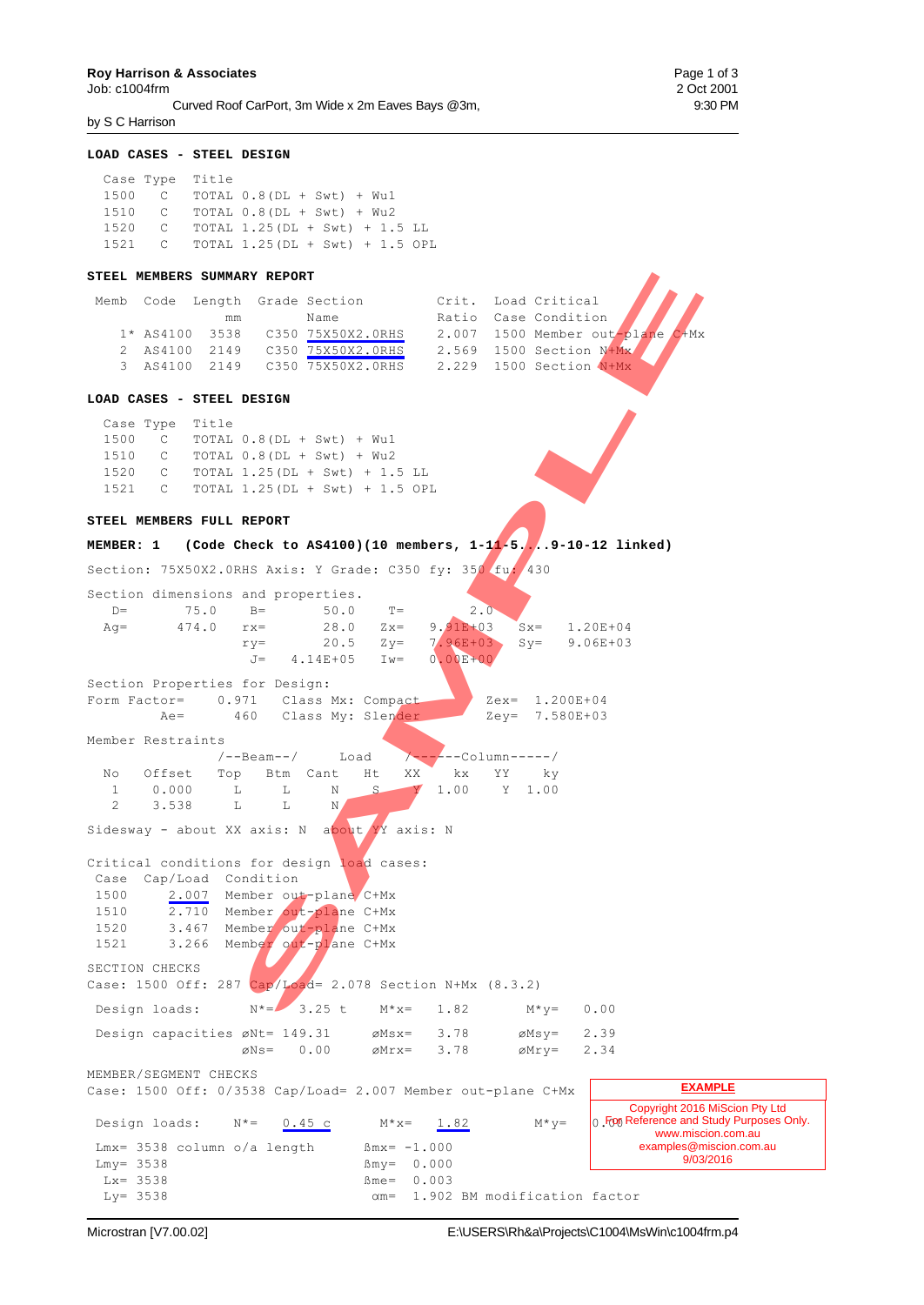**Roy Harrison & Associates Page 2 of 3 Page 2 of 3** 

by S C Harrison

Le= 3538 beam eff. length  $\alpha s=$  0.96 BM slend. reductn. factor Lz= 3538 torsion eff. length Transversely loaded. Design capacities  $\emptyset$ Ncx= 47.37  $\emptyset$ Msx= 3.78  $\emptyset$ Ncx= 47.37 #  $\emptyset$ Mox= 3.72  $\begin{array}{ccccccccc} \text{\&eV} = & 26.42 & \text{\&eMrx} = & 3.78 & \text{\&eMcy} = & 26.42 & \text{\#} & \text{\&eMbx} = & 0.00 \\ & & & & & & & & \\ \text{\&eMsy} = & 2.39 & \text{\&eMix} = & 3.74 & \text{\&eMoz} = & 0.00 \\ \end{array}$  $\varnothing$ Msy= 2.39  $\varnothing$ Mix= 3.74  $\varnothing$ Noz= 0.00  $\varnothing$ Mry= 2.38  $\varnothing$ Miy= 2.35  $\varnothing$ Mcx= 3.72  $\emptyset$ Mbx=  $3.78$  # computed with kL <= Lm  $(8.4.2.2)$ SHEAR CHECKS (Appendix I excluded) Case: 1500 Off: 3252 Cap/Load= 12.867 Section N+Mx (8.3.2) Design loads:  $V^* = 4.17$ Design capacities  $\varnothing$ Vv= 53.68  $\varnothing$ Mf= 2.30 **MEMBER: 2 (Code Check to AS4100)** Section: 75X50X2.0RHS Axis: Y Grade: C350 fy: 350 fu: 430 Section dimensions and properties. D= 75.0 B= 50.0 T= 2.0<br>Ag= 474.0 rx= 28.0 Zx= 9.91E+03 Ag= 474.0 rx= 28.0 Zx= 9.91E+03 Sx= 1.20E+04  $ry=$  20.5 Zy= 7.96E+03 Sy= 9.06E+03<br>J= 4.14E+05 Iw= 0.00E+00  $J= 4.14E+05$ Section Properties for Design: Form Factor=  $0.971$  Class Mx: Compact  $\chi_{\text{ex}} = 460$  Class My: Slender  $\chi_{\text{ex}} = 7.580E+03$ Ae= 460 Class My: Slender Member Restraints /--Beam--/ Load /------Column-----/<br>Top Btm Cant Ht XX kx YY ky No Offset Top Btm Cant Ht XX kx 1 0.000 L L N S Y 1.00 Y 1.00 2 2.149 T. T. N. Sidesway - about XX axis: N about YY axis: Critical conditions for design load cases: Case Cap/Load Condition 1500 2.569 Section N+Mx 1510 3.037 Section N+Mx 1520 3.867 Member out-plane C+Mx 1521 5.022 Member out-plane C+Mx SECTION CHECKS Case: 1500 Off: 2149 Cap/Load=  $2.569$  Section N+Mx (8.3.2) Design loads:  $N^* = 6.23 \text{ t}$   $M^*x = -1.47$   $M^*y = 0.00$ Design capacities  $\varnothing$ Nt=  $\begin{array}{ccc} 149.31 & \varnothing$ Msx= 3.78  $\varnothing$ Msy= 2.39<br>  $\varnothing$ Ns= 0.00  $\varnothing$ Mrx= 3.78  $\varnothing$ Mry= 2.29  $\emptyset$ Ns=  $\{0.00\}$   $\emptyset$ Mrx= 3.78  $\emptyset$ Mry= 2.29 MEMBER/SEGMENT CHECKS Case: 1500 Off: 0/2149 Cap/Load= 2.570 Section N+Mx (8.3.2) Design loads:  $N^* = 6.23$  t  $M^* = 1.47$   $M^* = 0.00$  $Lmx = 2149$  column o/a length  $Bmx = 1.000$  $\text{Lmy} = 2149$   $\text{Bmy} = 0.000$ <br> $\text{Lx} = 2149$   $\text{Bme} = 0.454$  $Bme = 0.454$  $Ly = 2149$   $\alpha m = 2.500$  BM modification factor Le= 2149 beam eff. length  $\alpha s= 0.99$  BM slend. reductn. factor Lz= 2149 torsion eff. length Transversely loaded. Design capacities  $\begin{array}{ccccccccc} \varnothing \text{Nt} = & 149.31 & & \varnothing \text{Ms} \text{x} = & 3.78 & & \varnothing \text{Mb} \text{x} = & & 3.78 & & \varnothing \text{Mo} \text{x} = & & & \\ & & \varnothing \text{Mr} \text{x} = & 3.78 & & \varnothing \text{Mi} \text{x} = & & 0.00 & & & \varnothing \text{Mb} \text{x} \text{x} = & & & \end{array}$  ÌMrx= 3.78 ÌMix= 0.00 ÌMbxo= 0.00  $\emptyset$ Miy= 0.00  $\emptyset$ Noz=  $\begin{bmatrix} 0.00 \\ 0.00 \end{bmatrix}$  $\varnothing$ Mry= 2.29  $\varnothing$ Mcx= 0.00 Copyright 2016 MiScion Pty Ltd For Reference and Study Purposes Only. www.miscion.com.au 0.00 examples@miscion.com.au 9/03/2016 **EXAMPLE** Mbx = 3.78 **f** computed with kL <= 1m (8.4.2.2)<br>
S2 Cap/10ad- 12.867 Section NHX (8.3.2)<br>
V\*= 4.17<br>
sVv = 53.68 eMf = 2.30<br>
Check to A54100)<br>
RHS Axis: Y Grade: C350 fy: 350 fu: 430<br>
n-<br>
n-<br>
n-<br>
50.0 T- 2.0<br>
n-<br>
n-<br>
for be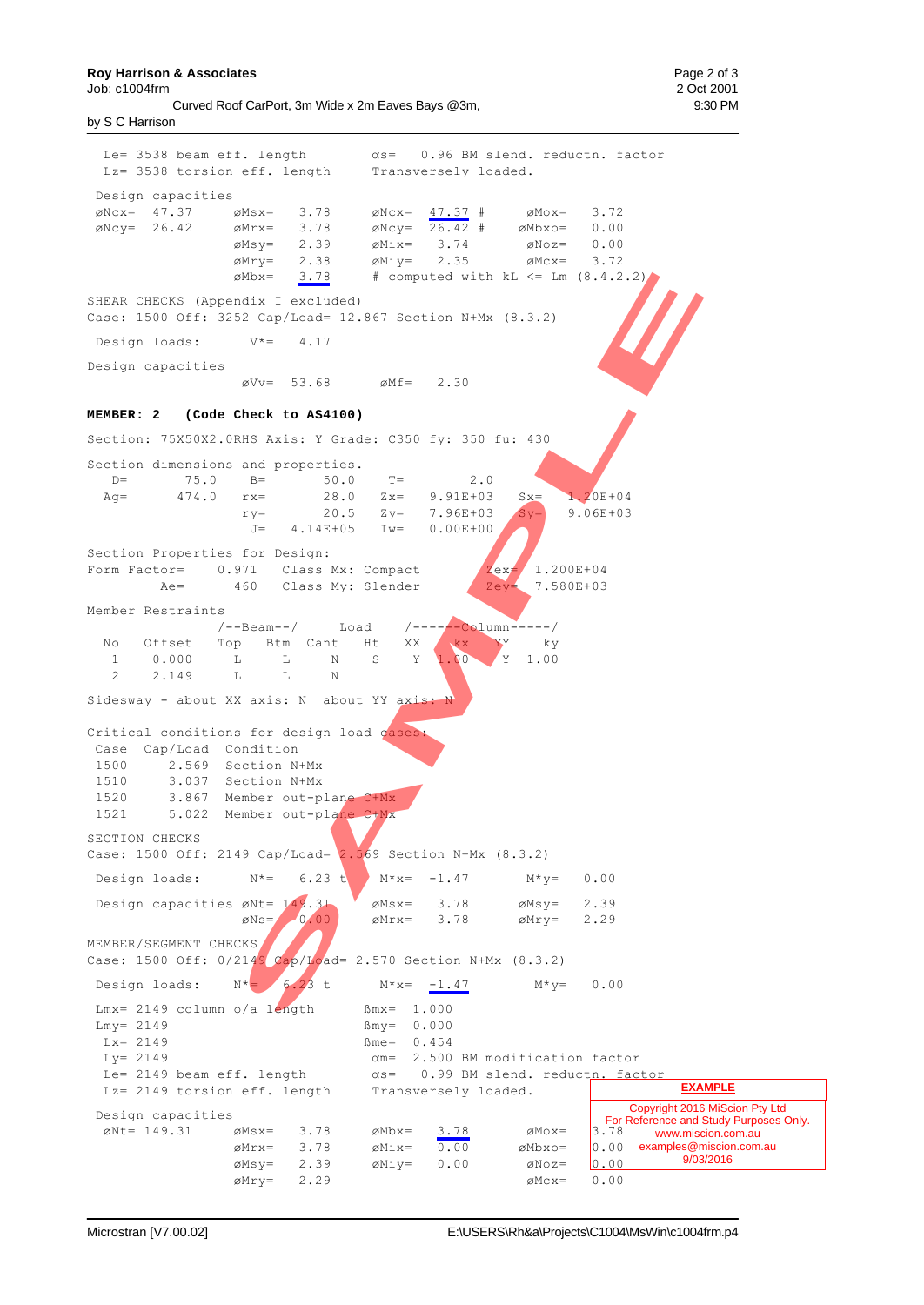Job: c1004frm 2 Oct 2001 Curved Roof CarPort, 3m Wide x 2m Eaves Bays @3m, 9:30 PM by S C Harrison

SHEAR CHECKS (Appendix I excluded) Case: 1500 Off: 2149 Cap/Load= 46.838 Section N+Mx (8.3.2) Design loads:  $V^* = 1.15$ Design capacities  $\alpha Vv = 53.68$   $\alpha Mf = 2.30$ **MEMBER: 3 (Code Check to AS4100)** Section: 75X50X2.0RHS Axis: Y Grade: C350 fy: 350 fu: 430 Section dimensions and properties. D=  $75.0$  B=  $50.0$  T=  $2.0$ <br>Ag=  $474.0$  rx=  $28.0$  Zx=  $9.91E+03$ Ag= 474.0 rx= 28.0 Zx= 9.91E+03 Sx= 1.20E+04  $ry=$  20.5  $Zy=$  7.96E+03 Sy= 9.06E+03 J= 4.14E+05 Iw= 0.00E+00 Section Properties for Design: Form Factor= 0.971 Class Mx: Compact Zex= 1.200E+04 Ae= 460 Class My: Slender Zey= 7.580E+03 Member Restraints /--Beam--/ Load /------Column-----/ No Offset Top Btm Cant Ht XX kx YY ky 1 0.000 L L N S Y 1.00 Y 1.00 2 2.149 L L N Sidesway - about XX axis: N about YY axis: N Critical conditions for design load cases: Case Cap/Load Condition 1500 2.229 Section N+Mx 1510 3.037 Section N+Mx 1520 3.867 Member out-plane C+Mx 1521 5.022 Member out-plane C+Mx SECTION CHECKS Case: 1500 Off: 2149 Cap/Load= 2.229 Section N+Mx (8.3.2) Design loads:  $N^* = 6.08 \text{ t}$   $M^*x = 1.70$   $M^*y = 0.00$ Design capacities  $\varnothing$ Nt= 149.31  $\varnothing$ Msx= 3.78  $\varnothing$ Msy= 2.39  $\varnothing$ Ns= 0.00  $\varnothing$ Mrx= 3.78  $\varnothing$ Mry= 2.29 MEMBER/SEGMENT CHECKS Case: 1500 Off: 0/2149 Cap/Load= 2.230 Section N+Mx (8.3.2) Design loads:  $N^* = 6.08 \text{ t}$   $M^*x = 1.70$   $M^*y = 0.00$ Lmx= 2149 column o/a length  $$\beta$ mx= 0.380  $Lmv = 2149$   $Bmv = 0.000$  $Lx = 2149$ <br> $Ly = 2149$ <br> $Gm = 2.500$  $\alpha$ m= 2.500 BM modification factor Le= 2149 beam eff. length  $\alpha$ s= 0.99 BM slend. reductn. factor Lz= 2149 torsion eff. length Transversely loaded. Design capacities  $\emptyset$ Nt= 149.31  $\emptyset$ Msx= 3.78  $\emptyset$ Mbx= 3.78  $\emptyset$ Mox= 3.78<br>  $\emptyset$ Mrx= 3.78  $\emptyset$ Mix= 0.00  $\emptyset$ Mbxo= 0.00  $\varnothing$ Mrx= 3.78  $\varnothing$ Mix= 0.00  $\varnothing$ Mbxo= 0.00  $\emptyset$ Msy= 2.39  $\emptyset$ Miy= 0.00  $\emptyset$ Noz= 0.00<br> $\emptyset$ Mrv= 2.29  $\emptyset$ Mcx= 0.00  $\varnothing$ Mry= 2.29  $\varnothing$ Mcx= 0.00 SHEAR CHECKS (Appendix I excluded) Case: 1500 Off: 0 Cap/Load= 35.323 Section N+Mx (8.3.2) Design loads:  $V^* = 1.52$ Design capacities  $\varnothing$ Vv= 53.68  $\varnothing$ Mf= 2.30 Copyright 2016 MiScion Pty Ltd For Reference and Study Purposes Only. www.miscion.com.au examples@miscion.com.au 9/03/2016 **EXAMPLE CHERAKIS: Y Grade: C350 fy:** 350 fu: 430<br>
and properties.<br>  $\frac{9}{2}$  = 50.0 2x= 9.912+03 8x= 1.201.00<br>  $\frac{1}{3}$  FX= 20.5 2y= 7.686+03 8y= 9.001.00<br>  $\frac{1}{3}$  = 4.142+05 Iw= 0.002+00<br>  $\frac{1}{3}$  = 4.142+05 Iw= 0.002+00<br>  $\$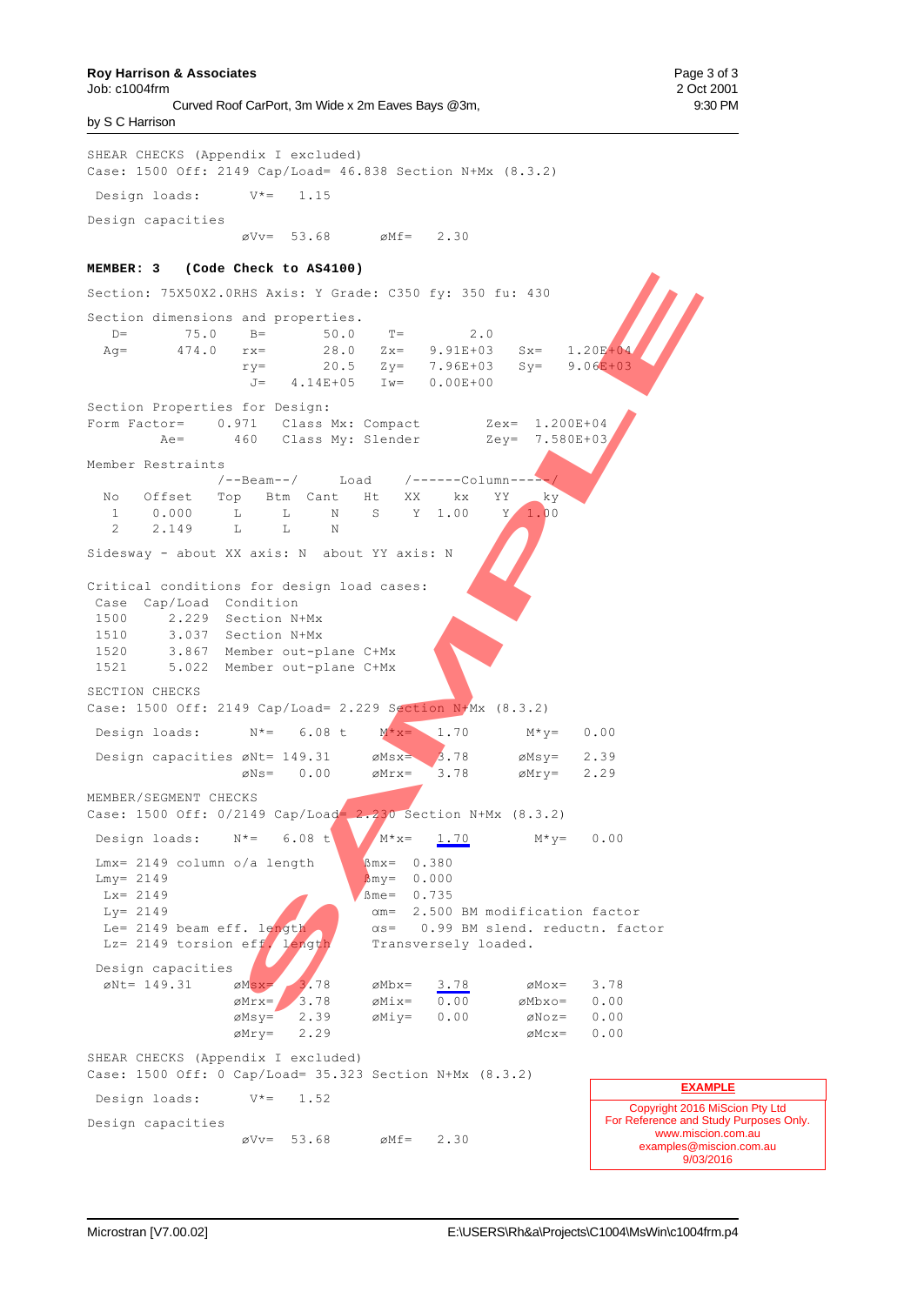![](_page_25_Figure_1.jpeg)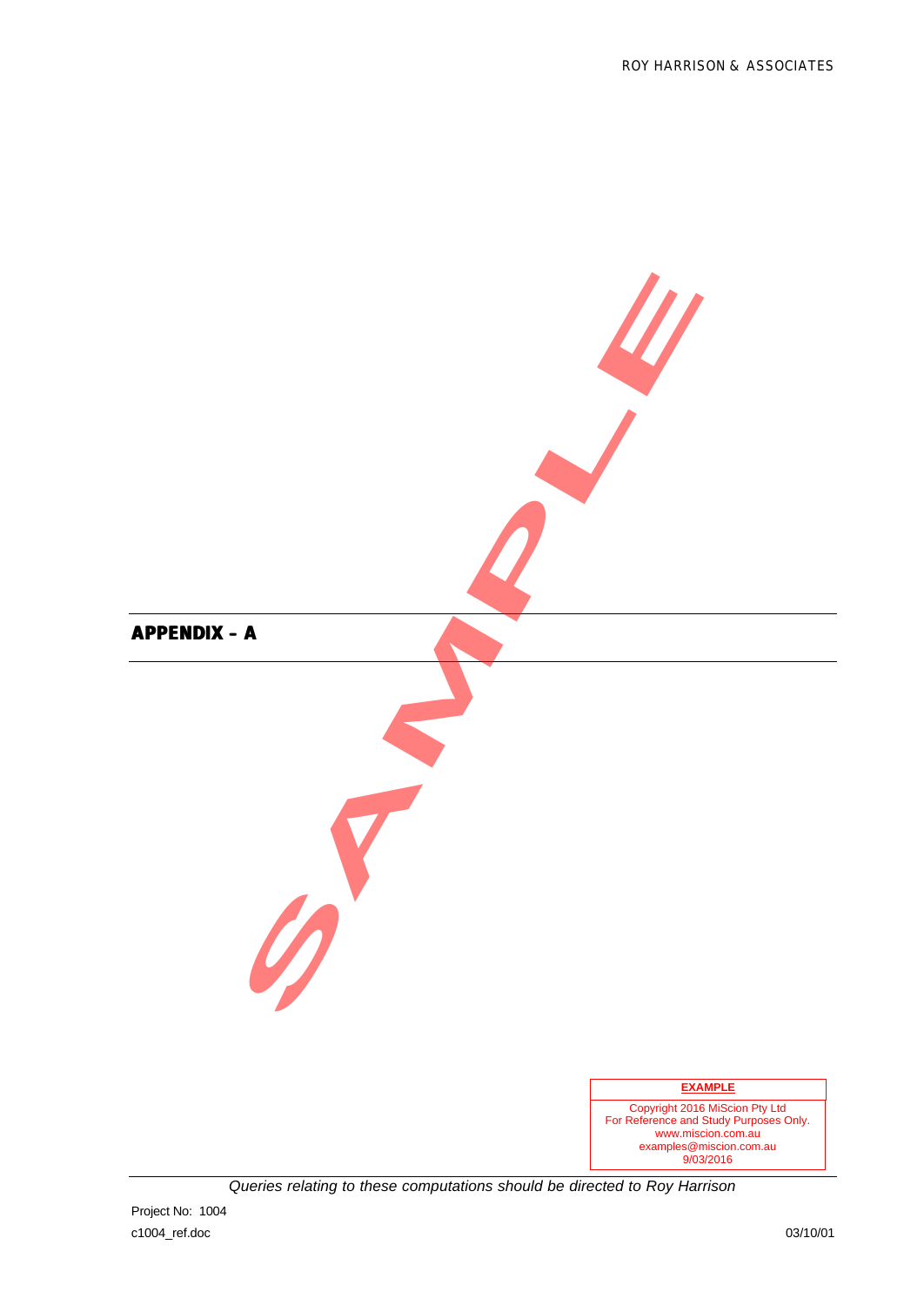**Roy Harrison & Associates** Page 1 of 6<br>
Job: c1004frm 2 Oct 2001 Job: c1004frm Curved Roof CarPort, 3m Wide x 2m Eaves Bays @3m, 9:23 PM by S C Harrison

Job: c1004frm

#### **INPUT/ANALYSIS REPORT**

| Title:                                        |                                      | Curved Roof CarPort, 3m Wide x 2m Eaves Bays @3m, |
|-----------------------------------------------|--------------------------------------|---------------------------------------------------|
|                                               | by S C Harrison                      |                                                   |
| Type:<br>Plane frame                          |                                      |                                                   |
| Date:<br>2 Oct 2001                           |                                      |                                                   |
| Time:<br>$9:22$ PM                            |                                      |                                                   |
|                                               |                                      |                                                   |
| Nodes                                         |                                      | 13                                                |
| Members                                       |                                      | 12                                                |
| Spring supports                               |                                      | 0                                                 |
| Sections                                      |                                      | 1                                                 |
| Materials                                     |                                      | 1                                                 |
| Primary load cases                            |                                      | 6                                                 |
| Combination load cases                        |                                      | 12                                                |
| Analysis: Non-linear elastic                  |                                      |                                                   |
| Update node coordinates                       |                                      | Υ                                                 |
| Small displacement theory                     |                                      | Υ                                                 |
| Include axial force effects                   |                                      | Y                                                 |
| Include flexural shortening                   |                                      | N                                                 |
| Convergence criterion: Residual               |                                      |                                                   |
|                                               |                                      | Convergence tolerance  5.000E-04                  |
|                                               |                                      |                                                   |
| LOAD CASES                                    |                                      |                                                   |
|                                               |                                      |                                                   |
| 100<br>$\mathbf P$                            | Case Type Analysis Title<br>L<br>SWT |                                                   |
|                                               |                                      |                                                   |
| 101<br>$\, {\mathbb P}$<br>201<br>$\mathbf P$ | L<br>DL                              |                                                   |
| 202<br>$\mathbf P$                            | L<br>LL                              |                                                   |
| $\mathbf P$                                   | L<br>OPL                             |                                                   |
| 301<br>302                                    | L                                    | WP1 THETA = $0$ DEG $\{ \cdot \cdot \}$ CPE       |
| $\, {\mathbb P}$<br>900                       | L                                    | WP2 THETA = 90 DEG $\{\ldots$ CPE<br>$\ldots$     |
| C<br>C                                        | L                                    | TOTAL DL + Swt + Wp1                              |
| 910<br>920<br>$\mathsf{C}$                    | L<br>L                               | TOTAL DL + Swt + Wp2<br>TOTAL DL + Swt + LL       |
| $\mathsf C$<br>921                            | L                                    | TOTAL DL + Swt + OPL                              |
| 1000<br>C                                     |                                      |                                                   |
| 1010<br>C                                     | L<br>L                               | TOTAL DL + Swt + Ws1<br>TOTAL DL + Swt + Ws2      |
| 1020<br>$\mathsf C$                           | L                                    | TOTAL DL + Swt + LL                               |
| $\mathsf C$<br>1021                           | L                                    | TOTAL DL + Swt + OPL                              |
| 1500<br>C                                     | Ν                                    | TOTAL $0.8(DL + Swt) + Wu1$                       |
| 1510<br>C                                     | Ν                                    | TOTAL $0.8$ (DL $+$ Swt) + Wu2                    |
| $\mathsf{C}$<br>1520                          | Ν                                    | TOTAL $1.25(DL + Swt) + 1.5 LL$                   |
| $\mathsf C$<br>1521                           | N                                    | TOTAL $1.25(DL + Swt) + 1.5 OPL$                  |
|                                               |                                      |                                                   |
| Analysis Types:                               |                                      |                                                   |
|                                               | S - Skipped (not analysed)           |                                                   |
| L - Linear                                    |                                      |                                                   |
| N - Non-linear                                |                                      |                                                   |
|                                               |                                      |                                                   |
| NODE COORDINATES                              |                                      |                                                   |
| Node                                          | Χ                                    | Ζ<br>Restraint                                    |
|                                               |                                      |                                                   |

#### **LOAD CASES**

|      |              | Case Type Analysis Title |                                            |
|------|--------------|--------------------------|--------------------------------------------|
| 100  | P            | L                        | SWT                                        |
| 101  | $\mathbf P$  | L                        | DL                                         |
| 201  | $\mathbf P$  | L                        | LL                                         |
| 202  | $\mathbf P$  | L                        | OPL                                        |
| 301  | $\mathbf{P}$ | L                        | WP1<br>THETA = $0$ DEG {<br>CPE            |
| 302  | $\mathbf P$  | L                        | WP2 THETA = 90 DEG $\{\cdot\,\cdot\,\$ CPE |
| 900  | C            | L                        | TOTAL DL + Swt + Wp1                       |
| 910  | C            | L                        | TOTAL $DL + Swt + Wp2$                     |
| 920  | $\mathsf{C}$ | L                        | TOTAL DL + Swt + LL                        |
| 921  | C            | L                        | TOTAL DL + Swt + OPL                       |
| 1000 | C            | L                        | TOTAL DL + Swt + Ws1                       |
| 1010 | C            | L                        | TOTAL DL + Swt + Ws2                       |
| 1020 | C            | L                        | TOTAL DL + Swt + LL                        |
| 1021 | C            | L                        | TOTAL DL $+$ Swt $+$ OPL                   |
| 1500 | C            | N                        | TOTAL $0.8(DL + Swt) + Wu1$                |
| 1510 | C            | N                        | TOTAL $0.8$ (DL $+$ Swt) + Wu2             |
| 1520 | C            | N                        | TOTAL $1.25(DL + Swt) + 1.5 LL$            |
| 1521 | C            | N                        | TOTAL $1.25(DL + Swt)$<br>$+1.5$ OPL       |

#### Analysis Types:

- L Linear
- N Non-linear

#### **NODE COORDINATES**

| Node           | X        |       | Z     | Restraint |
|----------------|----------|-------|-------|-----------|
|                | m        | m     | m     |           |
| 1              | 0.000    | 0.000 | 0.000 | 111111    |
| $\mathcal{L}$  | 2.875    | 0.000 | 0.000 | 111111    |
| 3              | $-0.259$ | 2.027 | 0.000 | 000000    |
| $\overline{4}$ | 3.134    | 2.027 | 0.000 | 000000    |
| 5              | 0.000    | 2.149 | 0.000 | 000000    |
| 6              | 2.875    | 2.149 | 0.000 | 000000    |
| 7              | 0.141    | 2.215 | 0.000 | 000000    |
| 8              | 2.734    | 2.215 | 0.000 | 000000    |
| 9              | 0.562    | 2.352 | 0.000 | 000000    |
| 1 <sub>0</sub> | 2.313    | 2.352 | 0.000 | 000000    |
| 11             | 1.879    | 2.434 | 0.000 | 000000    |
|                |          |       |       |           |

| <b>EXAMPLE</b>                         |
|----------------------------------------|
| Copyright 2016 MiScion Pty Ltd         |
| For Reference and Study Purposes Only. |
| www.miscion.com.au                     |
| examples@miscion.com.au                |
| 9/03/2016                              |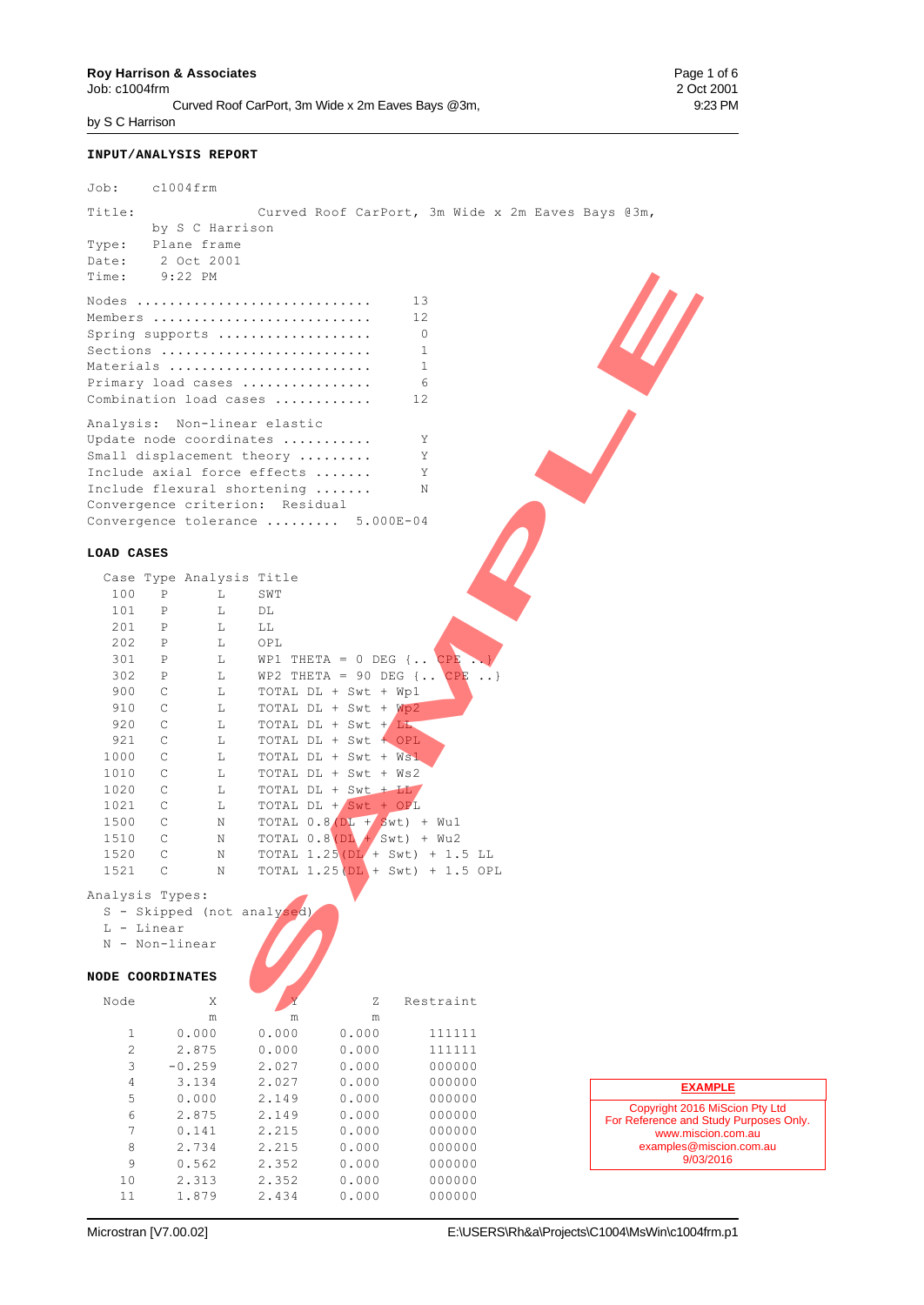Job: c1004frm<br>Curved Roof CarPort, 3m Wide x 2m Eaves Bays @3m, 2 Oct 2001 Curved Roof CarPort, 3m Wide x 2m Eaves Bays @3m, by S C Harrison

| 13                                               |                                              | $0.996$ $2.434$ $0.000$                    |                                             |                      |                                    | 000000         |                                                                       |                             |                                                     |
|--------------------------------------------------|----------------------------------------------|--------------------------------------------|---------------------------------------------|----------------------|------------------------------------|----------------|-----------------------------------------------------------------------|-----------------------------|-----------------------------------------------------|
|                                                  | 1.438                                        |                                            | 2.462 0.000                                 |                      |                                    | 000000         |                                                                       |                             |                                                     |
|                                                  | MEMBER DEFINITION                            |                                            |                                             |                      |                                    |                |                                                                       |                             |                                                     |
|                                                  | Member A                                     | $\mathbf{B}$                               |                                             |                      | C Prop Matl Rel-A Rel-B            |                | Length<br>${\rm m}$                                                   |                             |                                                     |
| $\mathbf{1}$                                     | 3                                            | 5<br>Y                                     | $\mathbf{1}$                                |                      | 1 000000 000000                    |                | 0.287                                                                 |                             |                                                     |
| $\overline{2}$                                   | $\mathbf{2}$                                 | 6<br>$-X$                                  | $\mathbf{1}$                                |                      | 1 000000 000000                    |                | 2.149                                                                 |                             |                                                     |
| 3                                                | $\mathbf{1}$                                 | 5<br>$-X$                                  | $\mathbf{1}$                                |                      | 1 000000 000000                    |                | 2.149                                                                 |                             |                                                     |
| 4                                                | 11                                           | Y<br>10                                    | $\mathbf{1}$                                |                      | 1 000000 000000                    |                | 0.442                                                                 |                             |                                                     |
| 5                                                | $7\phantom{.0}$                              | 9                                          | $\mathbf Y$<br>$\mathbf{1}$                 |                      | 1 000000 000000                    |                | 0.442                                                                 |                             |                                                     |
| 6                                                | 9                                            | $\mathbf Y$<br>12                          | $\mathbf{1}$                                |                      | 1 000000 000000                    |                | 0.442                                                                 |                             |                                                     |
| $7\phantom{.0}$                                  | 12                                           | 13                                         | $\mathbf Y$<br>$\mathbf{1}$                 |                      | 1 000000 000000                    |                | 0.442                                                                 |                             |                                                     |
| 8                                                | 13                                           | 11                                         | $Y$ and $Y$<br>$\mathbf{1}$                 |                      | 1 000000 000000                    |                | 0.442                                                                 |                             |                                                     |
| 9                                                | 10<br>8                                      | 8<br>6<br>Y                                | $\mathbf Y$<br>$\mathbf{1}$<br>$\mathbf{1}$ |                      | 1 000000 000000<br>1 000000 000000 |                | 0.442<br>0.156                                                        |                             |                                                     |
| 10<br>11                                         | 5                                            | $7\phantom{.0}$                            | $\mathbf{Y}$<br>$\mathbf{1}$                |                      | 1 000000 000000                    |                | 0.156                                                                 |                             |                                                     |
| 12                                               | 6                                            | $\overline{4}$                             | $Y$ and $Y$<br>$\mathbf{1}$                 |                      | 1 000000 000000                    |                | 0.287                                                                 |                             |                                                     |
|                                                  |                                              |                                            |                                             |                      |                                    |                |                                                                       |                             |                                                     |
|                                                  | LIBRARY SECTIONS                             |                                            |                                             |                      |                                    |                |                                                                       |                             |                                                     |
|                                                  | Section Library                              |                                            |                                             |                      | Name Axis Comment                  |                |                                                                       |                             |                                                     |
| 1                                                | Asw.lib                                      |                                            |                                             |                      | 75X50X2.0RHS Y default             |                |                                                                       |                             |                                                     |
|                                                  | SECTION PROPERTIES                           |                                            |                                             |                      |                                    |                |                                                                       |                             |                                                     |
| Section                                          | <b>Ax</b>                                    |                                            | Ay                                          |                      | Αz                                 |                | Iу                                                                    | Ιz                          | fact                                                |
|                                                  | m2                                           |                                            | m2                                          |                      | m2                                 | m <sub>4</sub> | m <sub>4</sub><br>1 4.740E-04 0.000E+00 0.000E+00 4.140E-07 1.990E-07 | m <sub>4</sub><br>3.720E-07 |                                                     |
| Material<br>$1 \quad$<br>MATERIAL                | TABLE OF QUANTITIES<br>$\sim$ 1              | E<br>kN/m2<br>2.000E+08  0.2500  7.850E+00 | $\mathbf u$                                 |                      | Density<br>t/m3                    |                | Alpha<br>/deg C<br>$.170E - 05$                                       |                             |                                                     |
|                                                  |                                              |                                            |                                             |                      |                                    |                |                                                                       |                             |                                                     |
| Section Name                                     |                                              |                                            |                                             | Length<br>m.         |                                    | Mass<br>tonne  | Comment                                                               |                             |                                                     |
|                                                  | 1 75X50X2.0RHS                               |                                            |                                             | 7.836<br>- 7         |                                    |                | 0.029 default                                                         |                             |                                                     |
|                                                  |                                              |                                            |                                             | 7.836                |                                    | 0.029          |                                                                       |                             |                                                     |
|                                                  | APPLIED LOADING<br>100: SWT                  |                                            |                                             |                      |                                    |                |                                                                       |                             |                                                     |
|                                                  |                                              |                                            |                                             |                      |                                    |                |                                                                       |                             |                                                     |
|                                                  | Gravitational Acceleration                   |                                            |                                             |                      |                                    |                |                                                                       |                             |                                                     |
|                                                  | X Comp<br>m/sec2<br>0.000                    | Y Comp<br>m/sec2<br>$-9.810$               | Z Comp<br>m/sec2<br>0.000                   |                      |                                    |                |                                                                       |                             |                                                     |
| FX:                                              | Sum of Applied Loads (Global Axes):<br>0.000 | FY:                                        |                                             | $-0.286$             | FZ:                                |                | 0.000                                                                 |                             |                                                     |
|                                                  | 101: DL                                      |                                            |                                             |                      |                                    |                |                                                                       |                             |                                                     |
|                                                  |                                              |                                            |                                             |                      |                                    |                |                                                                       |                             |                                                     |
|                                                  | Form<br>T.                                   | A<br>S                                     |                                             | F1                   |                                    | X1             | F2                                                                    | X2                          | <b>EXAMPLE</b>                                      |
| $\mathbf{1}$                                     | UNIF                                         | FY GL                                      |                                             | $-0.200$             |                                    |                |                                                                       |                             | Copyright 2016 MiScion Pty Ltd                      |
| 4                                                | UNIF                                         | FY GL                                      |                                             | $-0.200$             |                                    |                |                                                                       |                             | www.miscion.com.au                                  |
| 5                                                | UNIF                                         | FY GL                                      |                                             | $-0.200$             |                                    |                |                                                                       |                             | examples@miscion.com.au                             |
| CASE<br>CASE<br>Member Loads<br>Member<br>6<br>7 | UNIF<br>UNIF                                 | FY GL<br>FY GL                             |                                             | $-0.200$<br>$-0.200$ |                                    |                |                                                                       |                             | For Reference and Study Purposes Only.<br>9/03/2016 |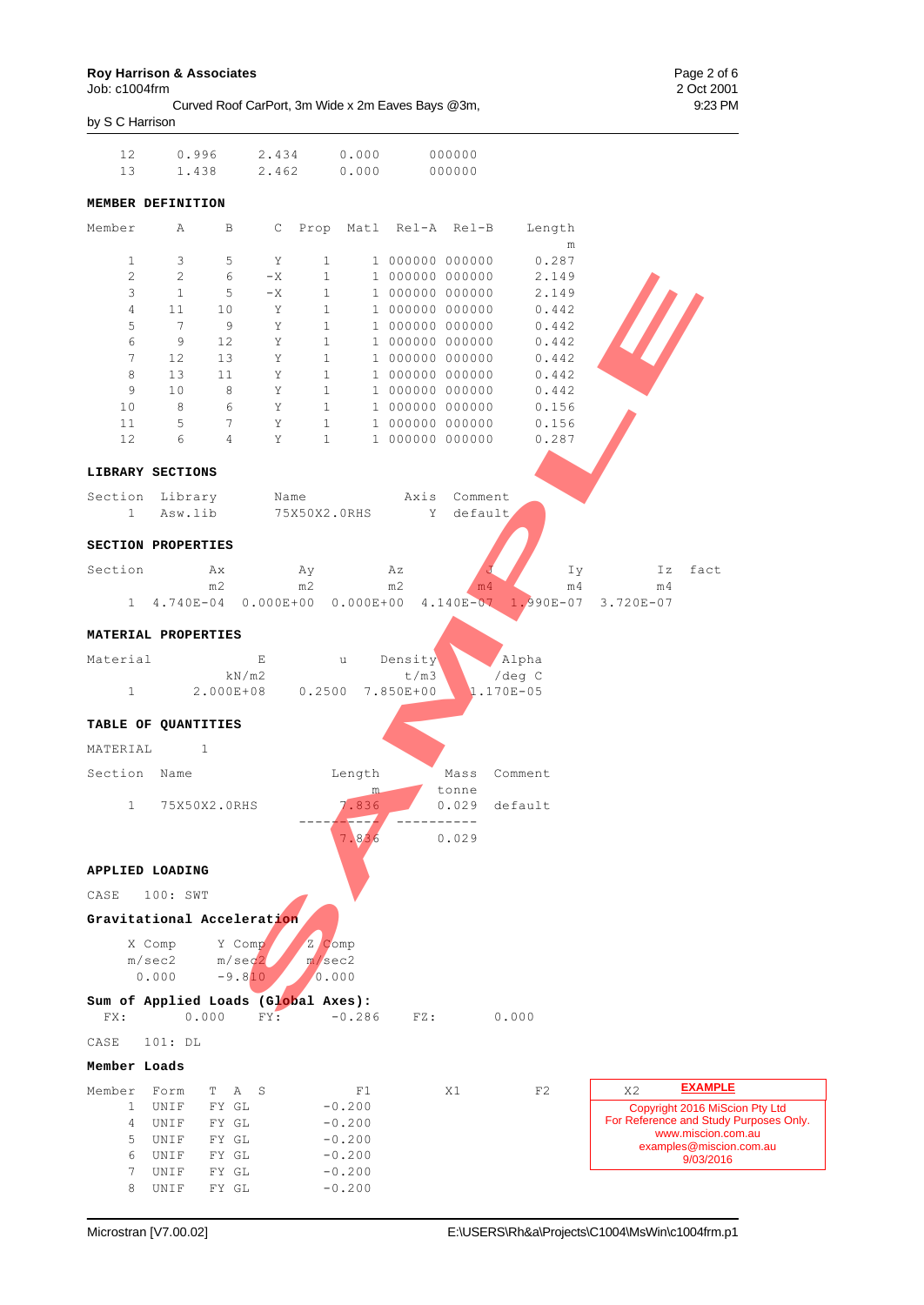**Roy Harrison & Associates** Page 3 of 6

| Job: c1004frm                                     | 2 Oct 2001 |
|---------------------------------------------------|------------|
| Curved Roof CarPort, 3m Wide x 2m Eaves Bays @3m, | 9:23 PM    |
| by S C Harrison                                   |            |
|                                                   |            |

|              | 9 UNIF FYGL              |                       |                                     | $-0.200$                               |                                                         |                 |                 |                          |
|--------------|--------------------------|-----------------------|-------------------------------------|----------------------------------------|---------------------------------------------------------|-----------------|-----------------|--------------------------|
|              | 10 UNIF FY GL            |                       |                                     | $-0.200$                               |                                                         |                 |                 |                          |
|              | 11 UNIF FY GL            |                       |                                     | $-0.200$                               |                                                         |                 |                 |                          |
|              | 12 UNIF FY GL            |                       |                                     | $-0.200$                               |                                                         |                 |                 |                          |
|              |                          |                       | Sum of Applied Loads (Global Axes): |                                        |                                                         |                 |                 |                          |
| FX:          |                          |                       |                                     |                                        | $0.000$ FY: $-0.708$ FZ: $0.000$                        |                 |                 |                          |
|              | CASE 201: LL             |                       |                                     |                                        |                                                         |                 |                 |                          |
| Member Loads |                          |                       |                                     |                                        |                                                         |                 |                 |                          |
| Member Form  |                          | T A S                 |                                     | F1                                     | X1                                                      | F2              |                 |                          |
|              | 1 UNIF                   | FY GL                 |                                     | $-0.960$                               |                                                         |                 |                 |                          |
|              | 4 UNIF<br>5 UNIF         | FY GL<br>FY GL        |                                     | $-0.960$<br>$-0.960$                   |                                                         |                 |                 |                          |
|              | 6 UNIF                   | FY GL                 |                                     | $-0.960$                               |                                                         |                 |                 |                          |
|              | 7 UNIF FYGL              |                       |                                     | $-0.960$                               |                                                         |                 |                 |                          |
| 8            | UNIF                     | FY GL                 |                                     | $-0.960$                               |                                                         |                 |                 |                          |
| 9            | UNIF                     | FY GL                 |                                     | $-0.960$                               |                                                         |                 |                 |                          |
|              | 10 UNIF                  | FY GL                 |                                     | $-0.960$                               |                                                         |                 |                 |                          |
|              | 11 UNIF FY GL<br>12 UNIF | FY GL                 |                                     | $-0.960$<br>$-0.960$                   |                                                         |                 |                 |                          |
|              |                          |                       |                                     |                                        |                                                         |                 |                 |                          |
| FX:          |                          |                       | Sum of Applied Loads (Global Axes): | $0.000$ FY: $-3.397$ FZ:               |                                                         | 0.000           |                 |                          |
|              | CASE 202: OPL            |                       |                                     |                                        |                                                         |                 |                 |                          |
| Node Loads   |                          |                       |                                     |                                        |                                                         |                 |                 |                          |
|              |                          |                       |                                     |                                        |                                                         |                 |                 |                          |
|              |                          | kN                    | kN                                  | kN                                     | Node X Force Y Force Z Force X Moment<br>kNm            | Y Moment<br>kNm | Z Moment<br>kNm |                          |
|              | 13                       |                       |                                     |                                        | $0.000 -1.400 0.000 0.000$                              | 0.000           | 0.000           |                          |
|              |                          |                       |                                     | Sum of Applied Loads (Global Axes):    |                                                         |                 |                 |                          |
| FX:          |                          |                       |                                     | $0.000$ FY: $-1.400$ FZ:               |                                                         | 0.000           |                 |                          |
|              |                          |                       |                                     | CASE $301: WP1 THETA = 0 DEG$ { CPE  } |                                                         |                 |                 |                          |
| Node Loads   |                          |                       |                                     |                                        |                                                         |                 |                 |                          |
|              |                          |                       |                                     |                                        | Node X Force Y Force Z Force X Moment Y Moment Z Moment |                 |                 |                          |
|              |                          | kN                    | kN                                  | kN                                     | kNm                                                     | kNm             | kNm             |                          |
| $5 -$        |                          | 0.090                 | 0.000                               | 0.000                                  | 0.000                                                   | 0.000           | 0.000           |                          |
| Member Loads |                          |                       |                                     |                                        |                                                         |                 |                 |                          |
|              | Member Form T A S        |                       |                                     | F1                                     | X1                                                      | F2              | X2              |                          |
| 1            | UNIF                     | FY GL                 |                                     | 3.520                                  |                                                         |                 |                 |                          |
| 2            | UNIF                     | FX GL                 |                                     | 0.140                                  |                                                         |                 |                 |                          |
| 3<br>4       | UNIF<br>UNIF             | FX GL<br>FY GL        |                                     | 0.140<br>3.810                         |                                                         |                 |                 |                          |
| 5            | UNIF                     | FY GL                 |                                     | 3.520                                  |                                                         |                 |                 |                          |
| 6            | UNIF                     | FY GL                 |                                     | 3.520                                  |                                                         |                 |                 |                          |
| 7            | UNIF                     | FY GL                 |                                     | 3.520                                  |                                                         |                 |                 |                          |
| 8            | UNIF                     | ${\rm FY}$ ${\rm GL}$ |                                     | 3.810                                  |                                                         |                 |                 |                          |
| 9            | UNIF                     | FY GL                 |                                     | 3.810                                  |                                                         |                 |                 |                          |
| 10<br>11     | UNIF<br>UNIF             | FY GL<br>FY GL        |                                     | 3.810<br>3.520                         |                                                         |                 |                 |                          |
| 12           | $\mathtt{UNIF}$          | FY GL                 |                                     | 3.810                                  |                                                         |                 |                 |                          |
|              |                          |                       | Sum of Applied Loads (Global Axes): |                                        |                                                         |                 |                 |                          |
| FX:          |                          | 0.692                 | FY:                                 | 12.968                                 | FZ:                                                     | 0.000           |                 |                          |
| CASE         |                          |                       |                                     | 302: WP2 THETA = 90 DEG { CPE }        |                                                         |                 |                 | <b>EXAMPLE</b>           |
|              |                          |                       |                                     |                                        |                                                         |                 |                 | Copyright 2016 MiScion F |
|              |                          |                       |                                     |                                        |                                                         |                 |                 |                          |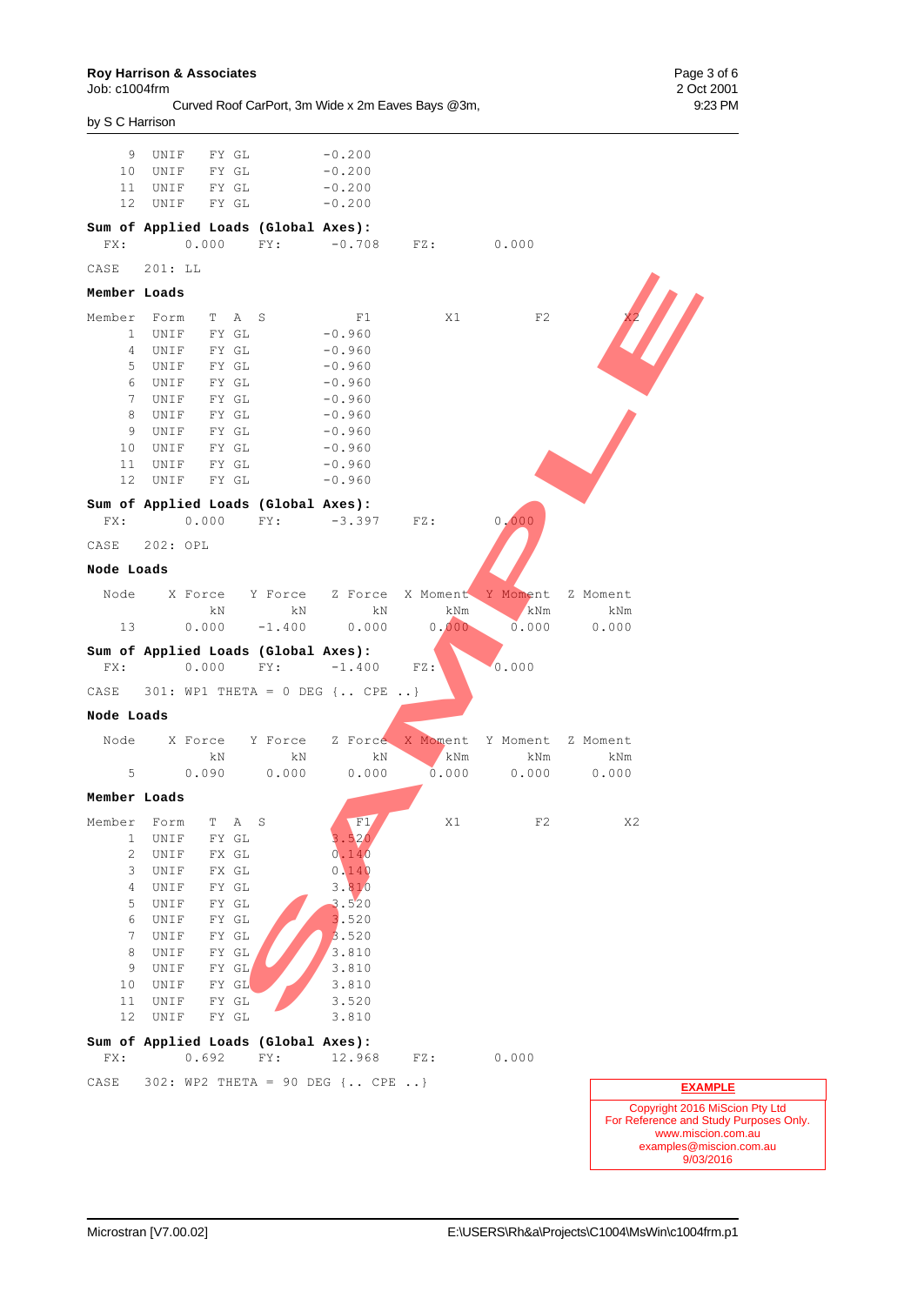Job: c1004frm 2 Oct 2001

Curved Roof CarPort, 3m Wide x 2m Eaves Bays @3m, 9:23 PM by S C Harrison

**Member Loads** Member Form T A S F1 X1 F2 X2 1 UNIF FY GL 2.930 4 UNIF FY GL 2.930 5 UNIF FY GL 2.930 6 UNIF FY GL 2.930 7 UNIF FY GL 2.930 8 UNIF FY GL 2.930<br>9 UNIF FY GL 2.930 9 UNIF FY GL 2.930 10 UNIF FY GL 2.930 11 UNIF FY GL 2.930 12 UNIF FY GL 2.930 **Sum of Applied Loads (Global Axes):** FX: 0.000 FY: 10.367 FZ: 0.000 CASE 900: TOTAL DL + Swt + Wp1 **Load Combinations** Case Factor 100 1.000 SWT 101 1.000 DL 301 0.667 WP1 THETA = 0 DEG {.. CPE ..} **Sum of Applied Loads (Global Axes):** FX: 0.461 FY: 7.656 FZ: 0.00 CASE 910: TOTAL DL + Swt + Wp2 **Load Combinations** Case Factor 100 1.000 SWT 101 1.000 DL  $302$  0.667 WP2 THETA = 90 DEG {.. CPE **Sum of Applied Loads (Global Axes):** FX: 0.000 FY: 5.921 FZ: 0.000 CASE 920: TOTAL DL + Swt + LL **Load Combinations** Case Factor 100 1.000 SWT 101 1.000 DL 201 1.000 LL **Sum of Applied Loads (Global Axes):**  $FX: 0.000 \t FY: -4.391 \t FZ: 0.000$ CASE 921: TOTAL DL + Swt + OPL **Load Combinations** Case Factor 100 1.000 SWT 101 1.000 DL 202 1.000 OPL **Sum of Applied Loads (Global Axes):** FX: 0.000 FY: -2.394 FZ: 0.000 CASE 1000: TOTAL DL + Swt + Ws1 **Load Combinations** Case Factor 100 1.000 SWT 101 1.000 DL 301 0.578 WP1 THETA = 0 DEG {.. CPE ..} Copyright 2016 MiScion Pty Ltd For Reference and Study Purposes Only. www.miscion.com.au examples@miscion.com.au 9/03/2016 **EXAMPLE** SAMPLE 2.930<br>
SAMPLE 2.930<br>
SAMPLE 2.930<br>
SAMPLE 2.930<br>
SAMPLE 2.930<br>
FY: 10.367 F2: 0.000<br>
DL + Swt + Wpl<br>
T<br>
THETA - 0 DEG (...CFE ...)<br>
SAMPLE 7: 7.556 F2:<br>
FY: 7.556 F2:<br>
FY: 8.921<br>
FY: 3.321 F2:<br>
SAMPLE 2.716TA - 90 D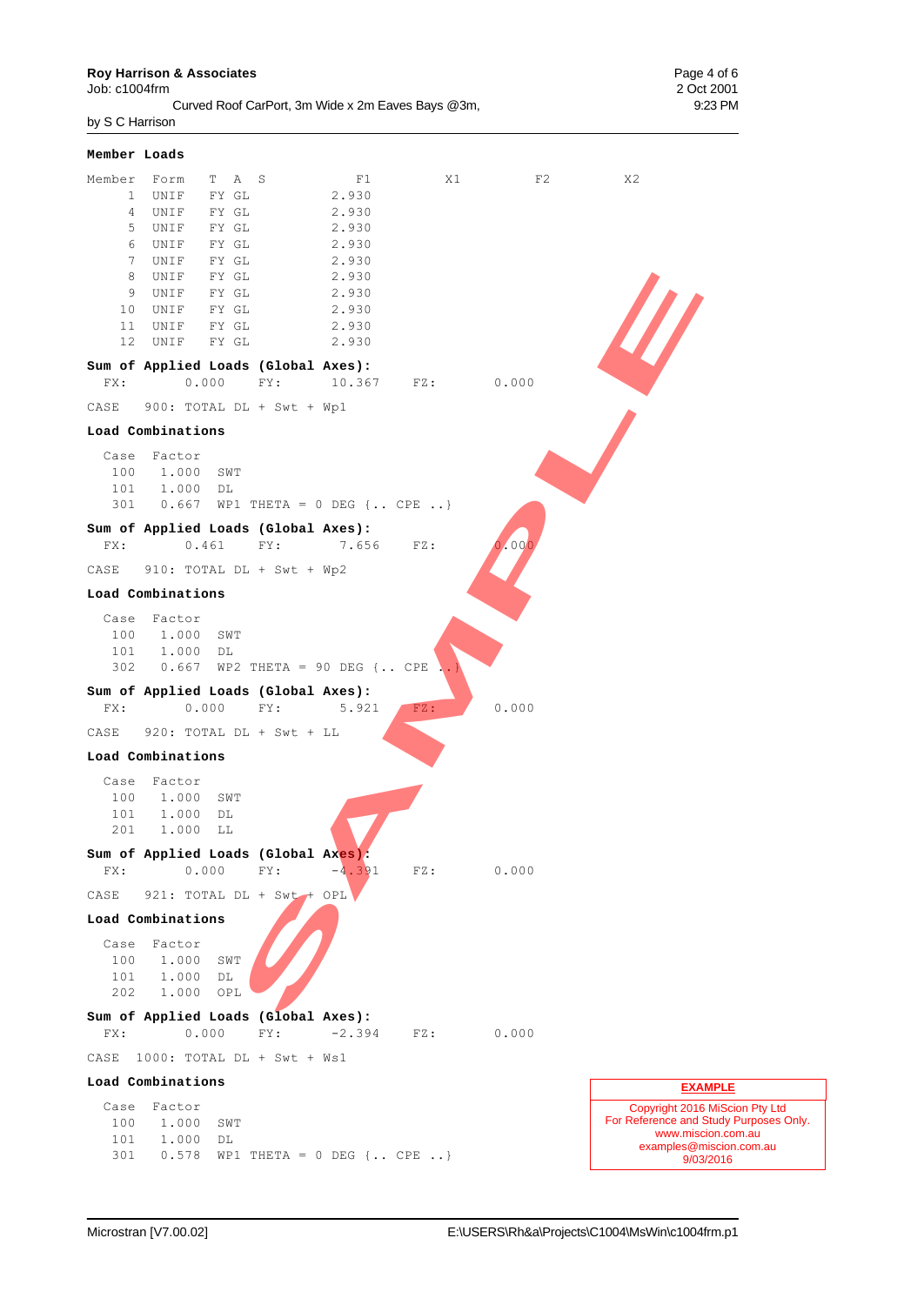#### **Roy Harrison & Associates Page 5 of 6 Page 5 of 6 Page 5 of 6 Page 5 of 6 Page 5 of 6 Page 5 of 6**

Job: c1004frm 2 Oct 2001 Curved Roof CarPort, 3m Wide x 2m Eaves Bays @3m, 9:23 PM by S C Harrison

**Sum of Applied Loads (Global Axes):** FX: 0.400 FY: 6.502 FZ: 0.000 CASE 1010: TOTAL DL + Swt + Ws2 **Load Combinations** Case Factor 100 1.000 SWT 101 1.000 DL 302 0.578 WP2 THETA = 90 DEG {.. CPE ..} **Sum of Applied Loads (Global Axes):** FX: 0.000 FY: 4.999 FZ: 0.000 CASE 1020: TOTAL DL + Swt + LL **Load Combinations** Case Factor 100 1.000 SWT 101 1.000 DL 201 0.700 LL **Sum of Applied Loads (Global Axes):** FX: 0.000 FY: -3.371 FZ: 0.000 CASE 1021: TOTAL DL + Swt + OPL **Load Combinations** Case Factor 100 1.000 SWT 101 1.000 DL 202 0.700 OPL **Sum of Applied Loads (Global Axes):** FX: 0.000 FY: -1.974 FZ: 0.000 CASE 1500: TOTAL 0.8(DL + Swt) + Wu1 **Load Combinations** Case Factor 100 0.800 SWT 101 0.800 DL 301 1.000 WP1 THETA = 0 DEG {.. CPE .. } **Sum of Applied Loads (Global Axes):** FX: 0.692 FY:  $12.173$  FZ: 0.000 CASE 1510: TOTAL  $0.8(DL + Swt) + Wu2$ **Load Combinations** Case Factor 100 0.800 SWT 101 0.800 DL 302 1.000 WP2 THETA = 90 DEG {.. CPE ..} **Sum of Applied Loads (Global Axes):** FX: 0.000 FY: 9.572 FZ: 0.000 CASE 1520: TOTAL 1.25(DL + Swt) + 1.5 LL **Load Combinations** Case Factor 100 1.250 SWT 101 1.250 DL 201 1.500 LL **EXAMPLE** 2 THETA - 90 DEG (.. CPE ...)<br> **SAMPLE CONDENSATION**<br>
FY: 4.999 P2: 0.000<br>
FY: 4.999 P2: 0.000<br>
PY: -3.371 P2: 0.000<br>
PY: -3.371 P2: 0.000<br>
PY: -3.371 P2: 0.000<br>
PY: -1.974 P2: 0.000<br>
SAMPLE P2: 1.974 P2: 0.000<br>
O.8(DL +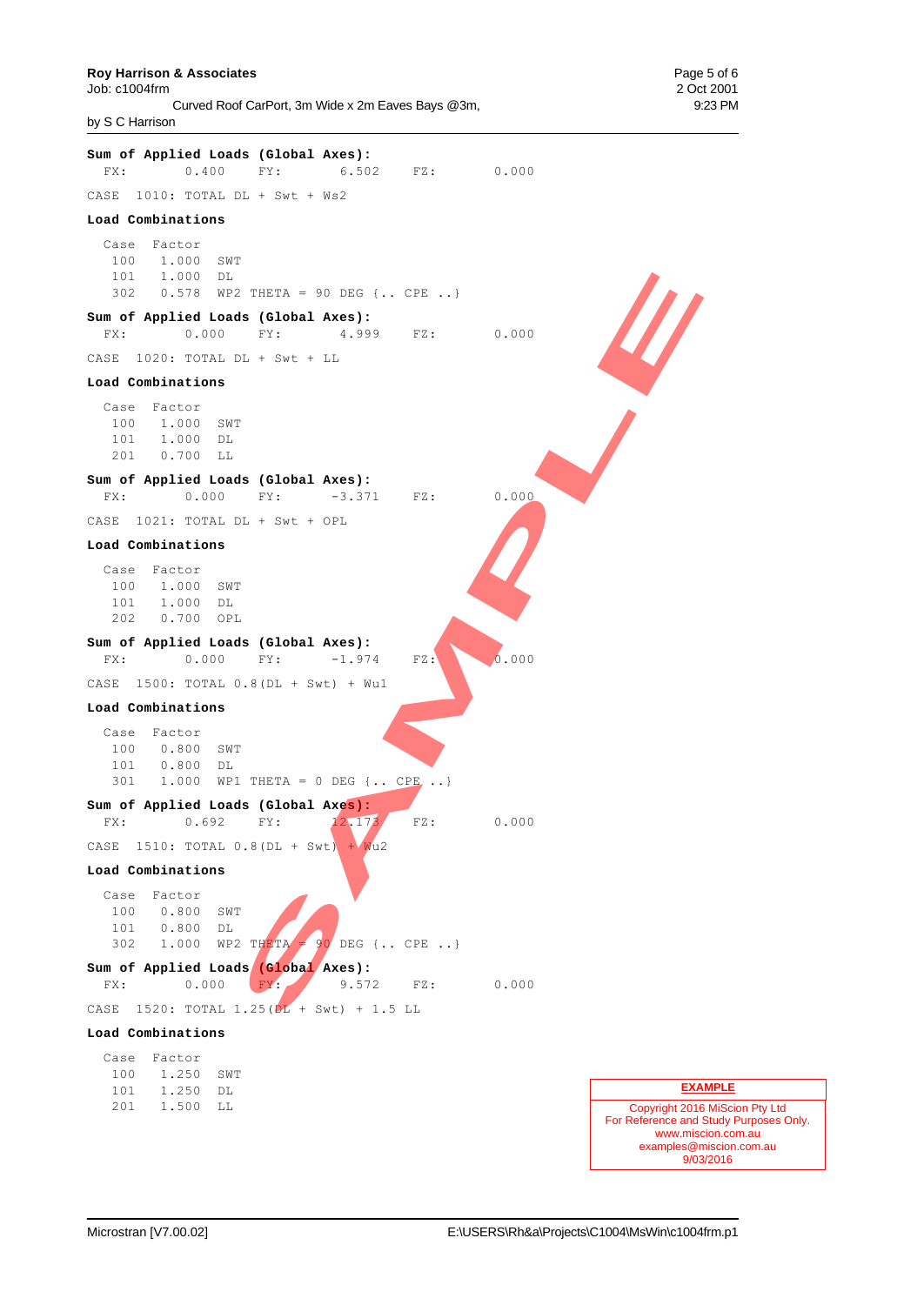## **Roy Harrison & Associates Page 6 of 6**<br> **Page 6 of 6**<br> **Page 6 of 2001**

Job: c1004frm Curved Roof CarPort, 3m Wide x 2m Eaves Bays @3m, 9:23 PM by S C Harrison

# **Sum of Applied Loads (Global Axes):** FX: 0.000 FY: -6.337 FZ: 0.000 CASE 1521: TOTAL 1.25(DL + Swt) + 1.5 OPL **Load Combinations** Case Factor 100 1.250 SWT 101 1.250 DL 202 1.500 OPL **Sum of Applied Loads (Global Axes):** FX: 0.000 FY: -3.342 FZ: 0.000 **SAMPLE**

#### **EXAMPLE**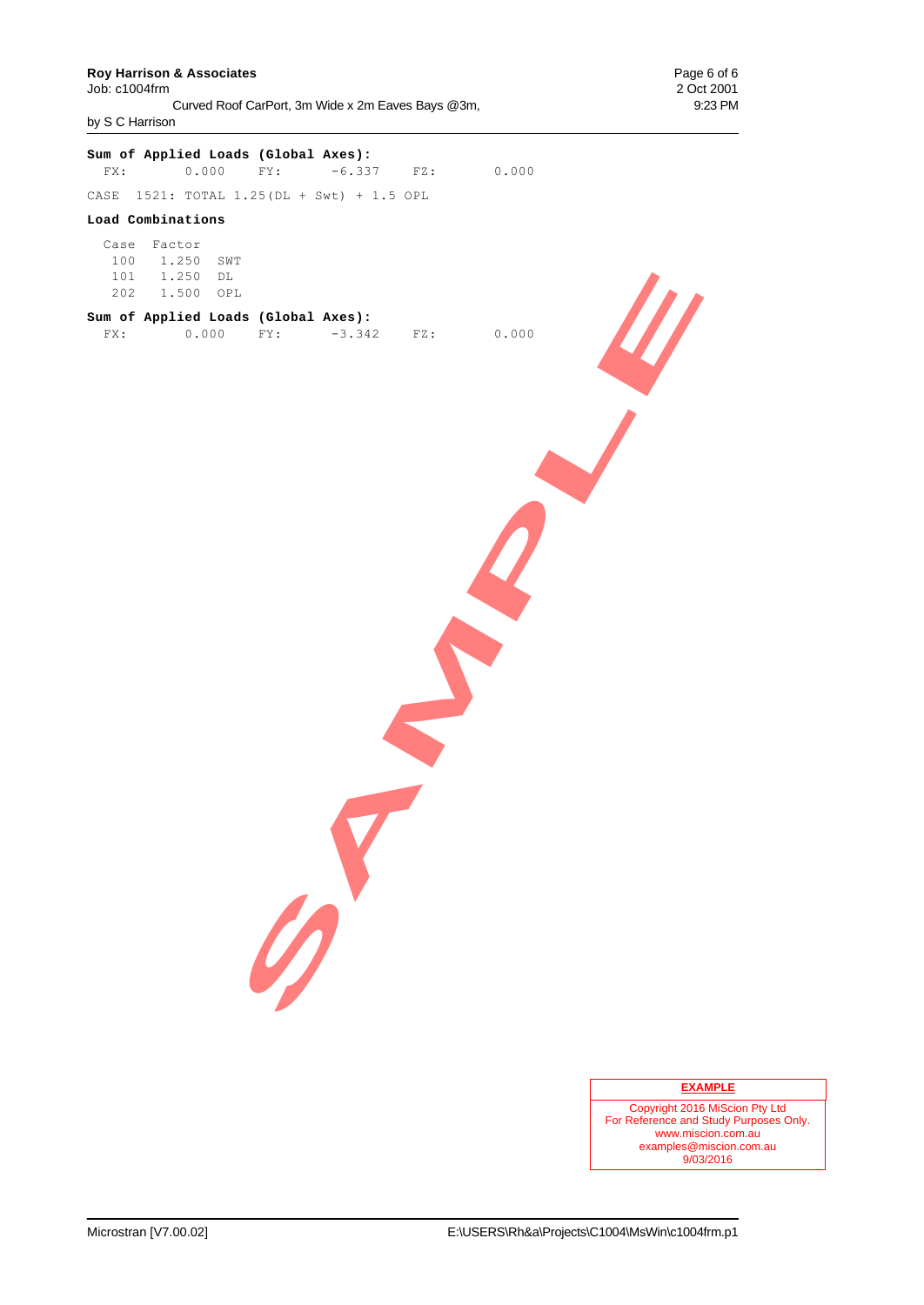![](_page_32_Figure_1.jpeg)

*Queries relating to these computations should be directed to Roy Harrison*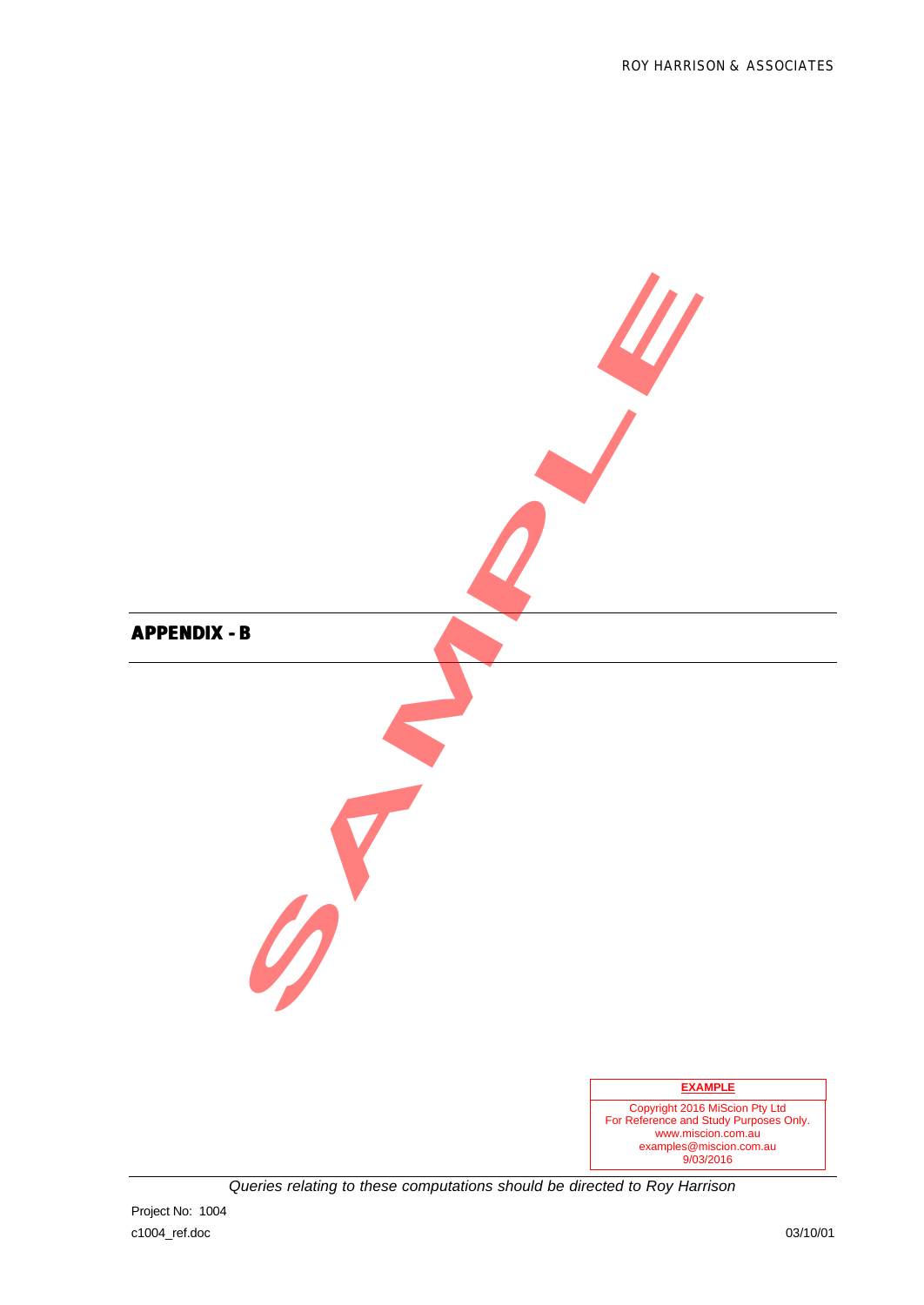**Roy Harrison & Associates** Page 1 of 4<br>
Job: c1004frm 2 Oct 2001  $Job: c1004$ frm Curved Roof CarPort, 3m Wide x 2m Eaves Bays @3m, 9:27 PM by S C Harrison

#### **INPUT/ANALYSIS REPORT**

| Job:                      | $c1004$ frm                    |                                 |                                                      |                                                     |        |          |        |
|---------------------------|--------------------------------|---------------------------------|------------------------------------------------------|-----------------------------------------------------|--------|----------|--------|
| Title:                    |                                |                                 |                                                      | : Curved Roof CarPort, 3m Wide x 2m Eaves Bays @3m, |        |          |        |
|                           | by S C Harrison<br>Plane frame |                                 |                                                      |                                                     |        |          |        |
| Type:<br>Date: 2 Oct 2001 |                                |                                 |                                                      |                                                     |        |          |        |
| Time: 9:27 PM             |                                |                                 |                                                      |                                                     |        |          |        |
|                           |                                |                                 |                                                      |                                                     |        |          |        |
|                           |                                |                                 | Nodes                                                | 13                                                  |        |          |        |
|                           |                                |                                 | Members                                              | 12                                                  |        |          |        |
|                           |                                |                                 | Spring supports                                      | 0                                                   |        |          |        |
|                           |                                |                                 | Sections<br>Materials                                | 1<br>1                                              |        |          |        |
|                           |                                |                                 | Primary load cases                                   | 6                                                   |        |          |        |
|                           |                                |                                 | Combination load cases                               | 12                                                  |        |          |        |
|                           |                                |                                 |                                                      |                                                     |        |          |        |
|                           |                                | Analysis: Non-linear elastic    |                                                      |                                                     |        |          |        |
|                           |                                |                                 | Update node coordinates<br>Small displacement theory | Y<br>Y                                              |        |          |        |
|                           |                                |                                 | Include axial force effects                          | Υ                                                   |        |          |        |
|                           |                                |                                 | Include flexural shortening                          | Ν                                                   |        |          |        |
|                           |                                | Convergence criterion: Residual |                                                      |                                                     |        |          |        |
|                           |                                |                                 | Convergence tolerance  5.000E-04                     |                                                     |        |          |        |
|                           |                                |                                 |                                                      |                                                     |        |          |        |
| LOAD CASES                |                                |                                 |                                                      |                                                     |        |          |        |
|                           |                                | Case Type Analysis Title        |                                                      |                                                     |        |          |        |
| 1500<br>$\overline{C}$    |                                | N                               | TOTAL $0.8$ (DL + Swt) + Wu1                         |                                                     |        |          |        |
|                           | 1510 C N                       |                                 | TOTAL $0.8$ (DL + Swt) + Wu2                         |                                                     |        |          |        |
| 1520 C                    |                                | $\mathbb{N}$                    |                                                      | TOTAL $1.25(DL + Swt) + 1.5LL$                      |        |          |        |
| 1521 C                    |                                | N                               |                                                      | TOTAL $1.25(DL + Swt) + 1.5OPL$                     |        |          |        |
| Analysis Types:           |                                |                                 |                                                      |                                                     |        |          |        |
|                           |                                | S - Skipped (not analysed)      |                                                      |                                                     |        |          |        |
| L - Linear                |                                |                                 |                                                      |                                                     |        |          |        |
|                           | N - Non-linear                 |                                 |                                                      |                                                     |        |          |        |
| NODE TABLE NOT PRINTED    |                                |                                 |                                                      |                                                     |        |          |        |
|                           |                                |                                 |                                                      |                                                     |        |          |        |
|                           |                                | MEMBER TABLE NOT PRINTED        |                                                      |                                                     |        |          |        |
|                           |                                |                                 | SECTION PROPERTY TABLE NOT PRINTED                   |                                                     |        |          |        |
|                           |                                | MATERIAL TABLE NOT PRINTED      |                                                      |                                                     |        |          |        |
|                           |                                |                                 |                                                      |                                                     |        |          |        |
| MEMBER FORCES             |                                |                                 |                                                      |                                                     |        |          |        |
| CASE                      |                                | 1500: TOTAL 0.8 (DL + Swt)      | + Wul                                                |                                                     |        |          |        |
| Member                    | Node                           | Axial                           | Shear-y                                              | Shear-z                                             | Torque | Moment-y | Moment |
|                           |                                | kΝ                              | kΝ                                                   | kΝ                                                  | kNm    | kNm      | k      |
| $\mathbf{1}$              | 3                              | 0.000                           | 0,000                                                | 0.000                                               | 0.000  | 0.000    | 0.0    |
|                           | 5                              | $-0.413$                        | $-0.861$                                             | 0.000                                               | 0.000  | 0.000    | 0.1    |
| $\mathbf{2}$              | $\mathbf 2$                    | 6.163                           | 0.845                                                | 0.000                                               | 0.000  | 0.000    | 0.6    |
|                           | 6                              | 6.226                           | 1.146                                                | 0.000                                               | 0.000  | 0.000    | $-1.4$ |
| 3                         | 1                              | 6.015                           | $-1.520$                                             | 0.000                                               | 0.000  | 0.000    | $-1.2$ |
|                           | 5                              | 6.077                           | $-1.219$                                             | 0.000                                               | 0.000  | 0.000    | 1.6    |

## **MEMBER FORCES**

| Member         | Node | Axial    | Shear-y  | Shear-z | Torque | Moment-y | Moment-z                                      |
|----------------|------|----------|----------|---------|--------|----------|-----------------------------------------------|
|                |      | kN       | kN       | kΝ      | kNm    | kNm      | kNm                                           |
| $\mathbf 1$    | 3    | 0.000    | 0.000    | 0.000   | 0.000  | 0.000    | 0.000                                         |
|                | 5    | $-0.413$ | $-0.861$ | 0.000   | 0.000  | 0.000    | 0.123                                         |
| $\overline{c}$ | 2    | 6.163    | 0.845    | 0.000   | 0.000  | 0.000    | 0.668                                         |
|                | 6    | 6.226    | 1.146    | 0.000   | 0.000  | 0.000    | $-1.471$                                      |
| 3              |      | 6.015    | $-1.520$ | 0.000   | 0.000  | 0.000    | $-1.247$                                      |
|                | 5    | 6.077    | $-1.219$ | 0.000   | 0.000  | 0.000    | 1.695                                         |
| 4              | 11   | 1.407    | $-1.166$ | 0.000   | 0.000  | 0.000    | $-1.305$                                      |
|                | 10   | 1.725    | $-2.735$ | 0.000   | 0.000  | 0.000    | $-0.443$                                      |
| 5              | 7    | 2.563    | 3.988    | 0.000   | 0.000  | 0.000    | 1.215                                         |
|                | 9    | 2.090    | 2.593    | 0.000   | 0.000  | 0.000    | $-0.241$                                      |
| 6              | 9    | 1.746    | 2.836    | 0.000   | 0.000  | 0.000    | <u> EXAMPLE</u>                               |
|                | 12   | 1.453    | 1.392    | 0.000   | 0.000  |          | 0.000Copyright 2016 MiScion Pty Ltd           |
| 7              | 12   | 1.257    | 1.572    | 0.000   | 0.000  |          | 0. From Reference and Study Purposes Only.    |
|                | 13   | 1.157    | 0.102    | 0.000   | 0.000  | 0.000    | www.miscion.com.au<br>examples@miscion.com.au |
| 8              | 13   | 1.133    | 0.256    | 0.000   | 0.000  | 0.000    | <u> 9/03/2016 - </u>                          |
|                | 11   | 1,240    | $-1.342$ | 0.000   | 0.000  | 0.000    | <del>-1.305</del>                             |
| 9              | 10   | 2.059    | $-2.493$ | 0.000   | 0.000  | 0.000    | $-0.443$                                      |
|                |      |          |          |         |        |          |                                               |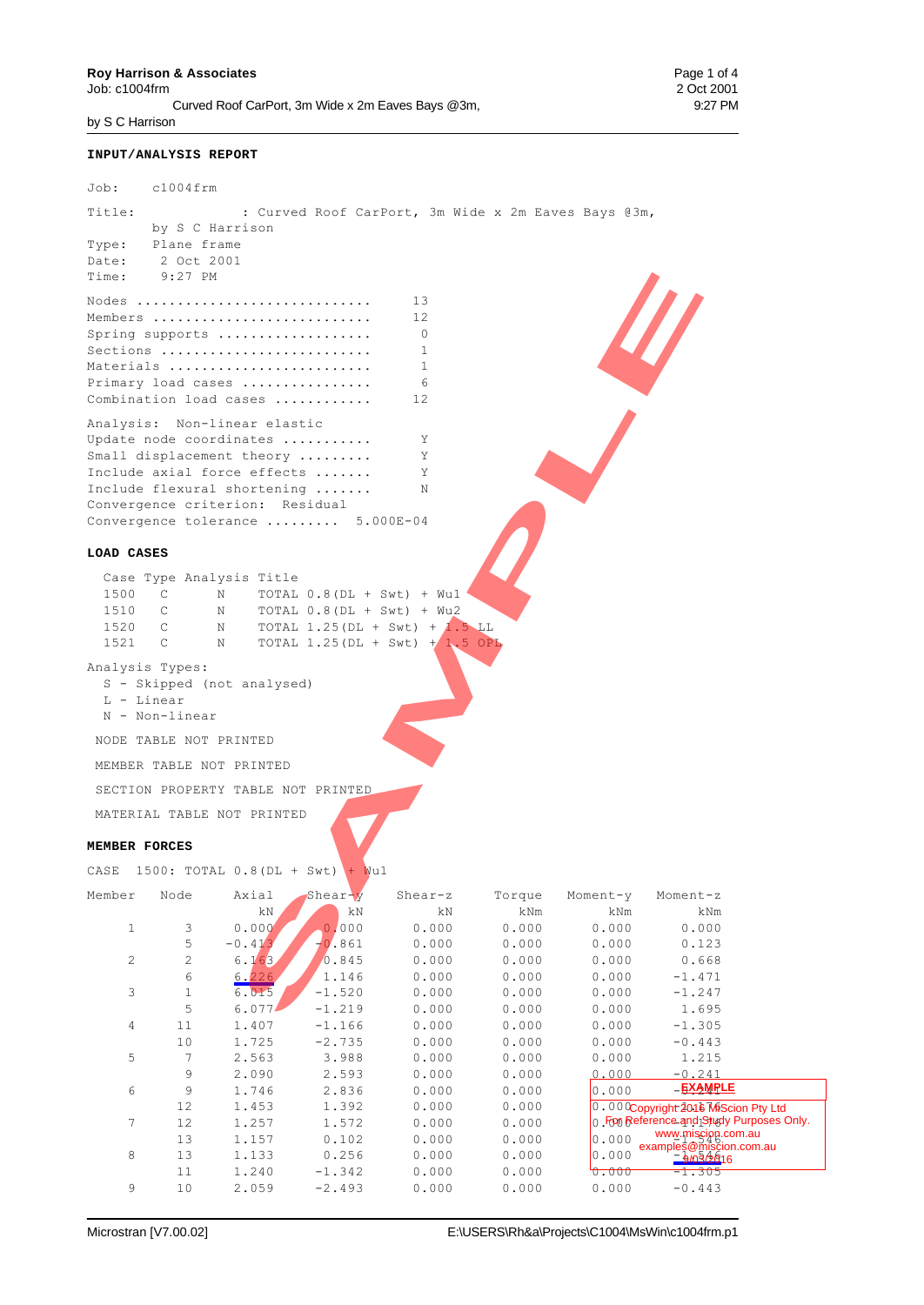Job: c1004frm

Curved Roof CarPort, 3m Wide x 2m Eaves Bays @3m, 9:27 PM by S C Harrison

|                                | 8         | 2.574    | $-4.009$ | 0.000           | 0.000 | 0.000 | 0.995 |
|--------------------------------|-----------|----------|----------|-----------------|-------|-------|-------|
| 10                             | 8         | 3.046    | $-3.664$ | 0.000           | 0.000 | 0.000 | 0.995 |
|                                | 6         | 3.292    | $-4.172$ | 0.000           | 0.000 | 0.000 | 1.605 |
| 11                             | 5         | 3.254    | 4.114    | 0.000           | 0.000 | 0.000 | 1.819 |
|                                | $\tau$    | 3.029    | 3.646    | 0.000           | 0.000 | 0.000 | 1.215 |
| 12                             | 6         | $-0.450$ | 0.935    | 0.000           | 0.000 | 0.000 | 0.134 |
|                                | 4         | 0.000    | 0.000    | 0.000           | 0.000 | 0.000 | 0.000 |
| Positive Forces (Member Axes): |           |          |          |                 |       |       |       |
| Axial                          | - Tension |          | Shear    | - End A sagging |       |       |       |

#### **SUPPORT REACTIONS**

| Node | Force-X  | Force-Y   |       | Force-Z Moment-X Moment-Y Moment-Z |       |          |
|------|----------|-----------|-------|------------------------------------|-------|----------|
|      | kΝ       | kN        | kN    | kNm                                | kNm   | kNm,     |
|      | $-1.538$ | $-6.010$  | 0.000 | 0.000                              | 0.000 | 1.247    |
|      | 0.847    | $-6.163$  | 0.000 | 0.000                              | 0.000 | $-0.668$ |
| SUM: | $-0.692$ | $-12.173$ |       | $0.000$ (all nodes)                |       |          |

#### **MEMBER FORCES**

|                |                                         | Positive Forces (Member Axes):                                   |          |                       |          |              |          |
|----------------|-----------------------------------------|------------------------------------------------------------------|----------|-----------------------|----------|--------------|----------|
|                | Axial - Tension                         |                                                                  |          | Shear - End A sagging |          |              |          |
|                |                                         | Torque - Right-hand twist Moment - Sagging                       |          |                       |          |              |          |
|                | SUPPORT REACTIONS                       |                                                                  |          |                       |          |              |          |
| CASE           |                                         | $1500: TOTAL 0.8(DL + Swt) + Wu1$                                |          |                       |          |              |          |
| Node           | Force-X                                 | Force-Y                                                          | Force-Z  |                       | Moment-Y |              |          |
|                | kΝ                                      | kΝ                                                               | kΝ       | Moment-X<br>kNm       | kNm      | Moment-Z     |          |
| 1              |                                         | $-6.010$                                                         | 0.000    | 0.000                 | 0.000    | kNm<br>1.247 |          |
| $\overline{2}$ | $-1.538$<br>0.847                       | $-6.163$                                                         | 0.000    | 0.000                 | 0.000    | $-0.668$     |          |
|                |                                         |                                                                  |          |                       |          |              |          |
| SUM:           | $-0.692$                                | $-12.173$                                                        |          | $0.000$ (all nodes)   |          |              |          |
|                |                                         | (Reactions act on structure in positive global axis directions.) |          |                       |          |              |          |
| MEMBER FORCES  |                                         |                                                                  |          |                       |          |              |          |
| CASE           |                                         | 1510: TOTAL 0.8 (DL + Swt) + Wu2                                 |          |                       |          |              |          |
| Member         | Node                                    | Axial                                                            | Shear-y  | Shear-z               | Torque   | Moment-y     | Moment-z |
|                |                                         | kN                                                               | kN       | kΝ                    | kNm      | kNm          | kNm      |
| $\mathbf{1}$   | 3                                       | 0.000                                                            | 0.000    | 0.000                 | 0.000    | 0.000        | 0.000    |
|                | 5                                       | $-0.339$                                                         | $-0.709$ | 0.000                 | 0.000    | 0.000        | 0.102    |
| 2              | $\mathbf{2}$                            | 4.787                                                            | 0.930    | 0.000                 | 0.000    | 0.000        | 0.754    |
|                | 6                                       | 4.850                                                            | 0.930    | 0.000                 | 0.000    | 0.000        | $-1.245$ |
| 3              | $\mathbf{1}$                            | 4.787                                                            | $-0.930$ | 0.000                 | 0.000    | 0.000        | $-0.754$ |
|                | 5                                       | 4.850                                                            | $-0.930$ | 0.000                 | 0.000    | 0.000        | 1.245    |
| 4              | 11                                      | 1.156                                                            | $-1.005$ | 0.000                 | 0.000    | 0.000        | $-0.977$ |
|                | 10                                      | 1.394                                                            | $-2.194$ | 0.000                 | 0.000    | 0.000        | $-0.270$ |
| 5              | $7\phantom{.0}$                         | 2.047                                                            | 3.149    | 0.000                 | 0.000    | 0.000        | 0.869    |
|                | 9                                       | 1.660                                                            | 2.000    | 0.000                 | 0.000    | 0.000        | $-0.270$ |
| 6              | 9                                       | 1.394                                                            | 2.194    | 0.000                 | 0.000    | 0.000        | $-0.270$ |
|                | 12                                      | 1.156                                                            | 1.005    | 0.000                 | 0.000    | 0.000        | $-0.977$ |
| 7              | 12                                      | 1.015                                                            | 1.148    | 0.000                 | 0.000    | 0.000        | $-0.977$ |
|                | 13                                      | 0.934                                                            | $-0.062$ | 0.000                 | 0.000    | 0.000        | $-1.217$ |
| 8              | 13                                      | 0.934                                                            | 0.062    | 0.000                 | 0.000    | 0.000        | $-1.217$ |
|                | 11                                      | 1.015                                                            | $-1.148$ | 0.000                 | 0.000    | 0.000        | $-0.977$ |
| 9              | 10                                      | 1.660                                                            | $-2.000$ | 0.000                 | 0.000    | 0.000        | $-0.270$ |
|                | 8                                       | 2.047                                                            | $-3.149$ | 0.000                 | 0.000    | 0.000        | 0.869    |
| 10             | 8                                       | 2.418                                                            | $-2.873$ | 0.000                 | 0.000    | 0.000        | 0.869    |
|                | 6                                       | 2.602                                                            | $-3.258$ | 0.000                 | 0.000    | 0.000        | 1.346    |
| 11             | 5                                       | 2.602                                                            | 3.258    | 0.000                 | 0.000    | 0.000        | 1.346    |
|                | 7                                       | 2.418                                                            | 2.874    | 0.000                 | 0.000    | 0.000        | 0.869    |
| 12             | 6                                       | $-0.339$                                                         | 0.709    | 0.000                 | 0.000    | 0.000        | 0.102    |
|                | $\overline{4}$                          | 0.000.                                                           | 0.000    | 0.000                 | 0.000    | 0.000        | 0.000    |
|                |                                         | Positive Forces (Member Axes):                                   |          |                       |          |              |          |
|                | $T_{\text{total}}$ $T_{\text{initial}}$ |                                                                  | Chan     | End 1 common          |          |              |          |

| POSILIVE FOLCES (MEMDEL AXES): |                         |
|--------------------------------|-------------------------|
| Axial - Tension                | Shear $-$ End A sagging |
| Torque - Right-hand twist      | Moment - Sagging        |

#### **SUPPORT REACTIONS**

| CASE |               | $1510: TOTAL 0.8(DL + Swt) + Wu2$ |               |                 |       |          | <b>EXAMPLE</b>                                                                                                                |
|------|---------------|-----------------------------------|---------------|-----------------|-------|----------|-------------------------------------------------------------------------------------------------------------------------------|
| Node | Force-X<br>kN | Force-Y<br>kN                     | Force-Z<br>kΝ | Moment-X<br>kNm | kNm   | kNm      | Moment-Y Moment <sub>For</sub> Copyright 2016 MiScion Pty Ltd<br>For Reference and Study Purposes Only.<br>www.miscion.com.au |
|      | $-0.937$      | $-4.786$                          | 0.000         | 0.000           | 0.000 | 0.754    | examples@miscion.com.au                                                                                                       |
|      | 0.937         | $-4.786$                          | 0.000         | 0.000           | 0.000 | $-0.754$ | 9/03/2016                                                                                                                     |
| SUM: | 0.000         | $-9.572$                          | 0.000         | (all nodes)     |       |          |                                                                                                                               |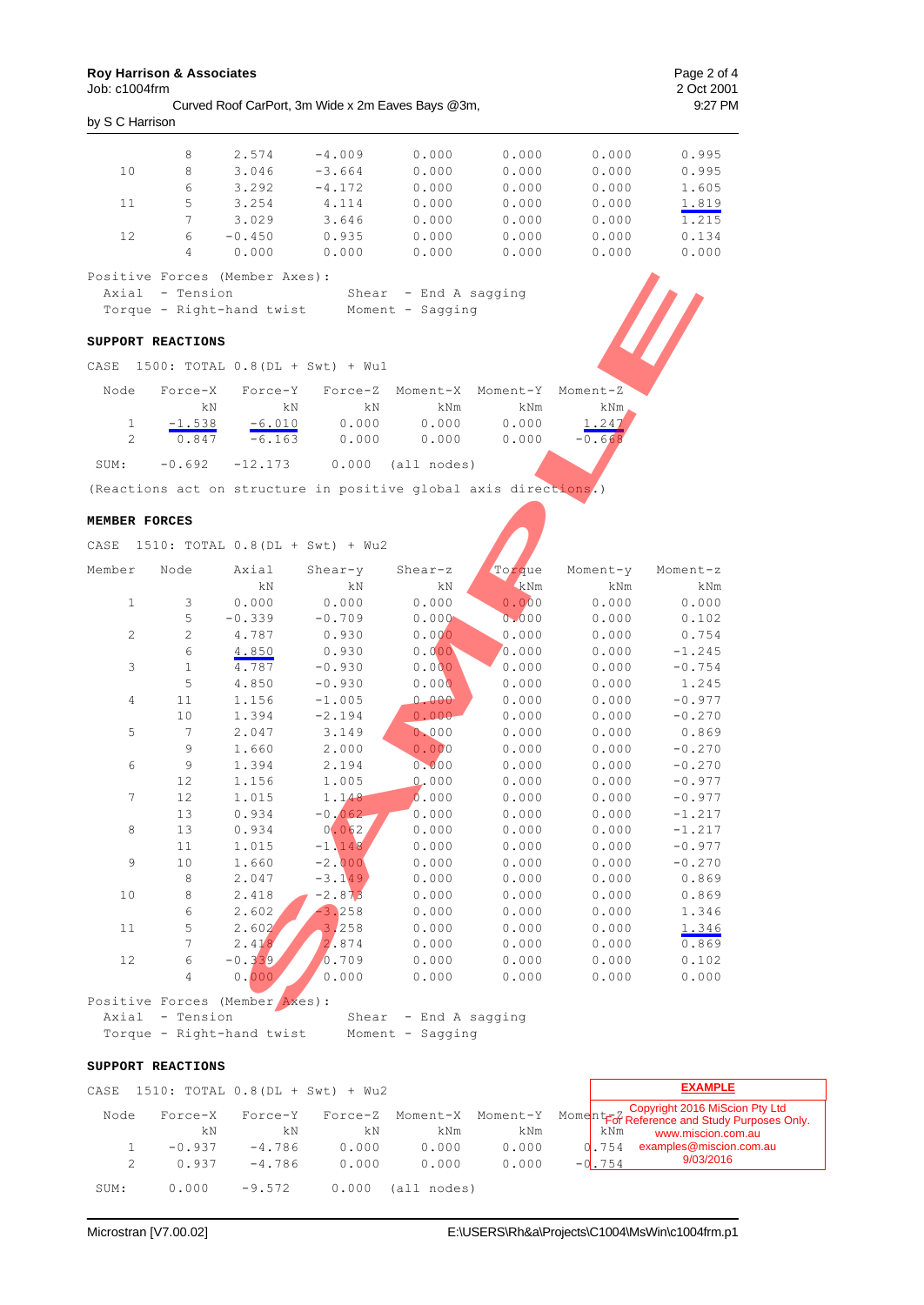**Roy Harrison & Associates**  Page 3 of 4

by S C Harrison

(Reactions act on structure in positive global axis directions.)

#### **MEMBER FORCES**

| CASE             |                   | 1520: TOTAL 1.25 (DL + Swt) + 1.5 LL      |           |                                                                  |          |          |          |
|------------------|-------------------|-------------------------------------------|-----------|------------------------------------------------------------------|----------|----------|----------|
| Member           | Node              | Axial                                     | $Shear-y$ | Shear-z                                                          | Torque   | Moment-y | Moment-z |
|                  |                   | kN                                        | kN        | kΝ                                                               | kNm      | kNm      | kNm      |
| $\mathbf{1}$     | 3                 | 0.000                                     | 0.000     | 0.000                                                            | 0.000    | 0.000    | 0.000    |
|                  | 5                 | 0.210                                     | 0.451     | 0.000                                                            | 0.000    | 0.000    | $-0.065$ |
| $\mathbf{2}$     | $\mathbf{2}$      | $-3.168$                                  | $-0.596$  | 0.000                                                            | 0.000    | 0.000    | $-0.487$ |
|                  | 6                 | $-3.070$                                  | $-0.596$  | 0.000                                                            | 0.000    | 0.000    | 0.794    |
| $\mathsf 3$      | $\mathbf{1}$      | $-3.168$                                  | 0.596     | 0.000                                                            | 0.000    | 0.000    | 0.487    |
|                  | 5                 | $-3.070$                                  | 0.596     | 0.000                                                            | 0.000    | 0,000    | $-0.794$ |
| 4                | 11                | $-0.723$                                  | 0.647     | 0.000                                                            | 0.000    | 0.000    | 0.630    |
|                  | 10                | $-0.862$                                  | 1.402     | 0.000                                                            | 0.000    | 0.000    | 0.177    |
| 5                | $\tau$            | $-1.261$                                  | $-2.016$  | 0.000                                                            | 0.000    | 0.000    | $-0.553$ |
|                  | 9                 | $-1.029$                                  | $-1.284$  | 0.000                                                            | 0.000    | 0.000    | 0.177    |
| $\epsilon$       | $\mathsf 9$       | $-0.862$                                  | $-1.402$  | 0.000                                                            | 0.000    | 0.000    | 0.177    |
|                  | 12                | $-0.723$                                  | $-0.647$  | 0.000                                                            | 0.000    | 0,000    | 0.630    |
| $\boldsymbol{7}$ | 12                | $-0.638$                                  | $-0.730$  | 0.000                                                            | 0.000    | 0.000    | 0.630    |
|                  | 13                | $-0.592$                                  | 0.036     | 0.000                                                            | 0.000    | 0.000    | 0.784    |
| 8                | 13                | $-0.592$                                  | $-0.036$  | 0.000                                                            | 0.000    | 0.000    | 0.784    |
|                  | 11                | $-0.638$                                  | 0.730     | 0.000                                                            | 0.000    | 0.000    | 0.630    |
| 9                | 10                | $-1.029$                                  | 1.284     | 0.000                                                            | 0.000    | 0.000    | 0.177    |
|                  | 8                 | $-1.261$                                  | 2.016     | 0.000                                                            | 0.000    | 0.000    | $-0.553$ |
| 10               | $\,8\,$           | $-1.506$                                  | 1.840     | 0.000                                                            | 0.000    | 0.000    | $-0.553$ |
|                  | 6                 | $-1.620$                                  | 2.085     | 0.000                                                            | 0.000    | 0.000    | $-0.858$ |
| 11               | 5                 | $-1.620$                                  | $-2.085$  | 0.000                                                            | 0.000    | 0.000    | $-0.858$ |
|                  | 7                 | $-1.506$                                  | $-1.840$  | 0.000                                                            | 0.000    | 0.000    | $-0.553$ |
| 12               | 6                 | 0.210                                     | $-0.451$  | 0.000                                                            | 0.000    | 0.000    | $-0.065$ |
|                  | $\overline{4}$    | 0.000                                     | 0.000     | 0.000                                                            | 0.000    | 0.000    | 0.000    |
|                  |                   | Positive Forces (Member Axes):            |           |                                                                  |          |          |          |
|                  | Axial - Tension   |                                           | Shear     | - End A sagging                                                  |          |          |          |
|                  |                   | Torque - Right-hand twist                 | Moment,   | Sagging                                                          |          |          |          |
|                  |                   |                                           |           |                                                                  |          |          |          |
|                  | SUPPORT REACTIONS |                                           |           |                                                                  |          |          |          |
|                  |                   | CASE 1520: TOTAL 1.25 (DL + Swt) + 1.5 LL |           |                                                                  |          |          |          |
| Node             | Force-X           | Force-Y                                   | Force-Z   | Moment-X                                                         | Moment-Y | Moment-Z |          |
|                  | kΝ                | kΝ                                        | kN        | kNm                                                              | kNm      | kNm      |          |
| $\mathbf{1}$     | 0.593             | 3.169                                     | 0.000     | 0.000                                                            | 0.000    | $-0.487$ |          |
| 2                | $-0.593$          | 3.169                                     | 0.000     | 0.000                                                            | 0.000    | 0.487    |          |
| SUM:             | 0.000             | 6.337                                     | 0.000     | (all nodes)                                                      |          |          |          |
|                  |                   |                                           |           | (Reactions act on structure in positive global axis directions.) |          |          |          |
| MEMBER FORCES    |                   |                                           |           |                                                                  |          |          |          |
| CASE             |                   | 1521: TOTAL 1.25 (DL + Swt) + 1.5 OPL     |           |                                                                  |          |          |          |
| Member           | Node              | Axial                                     | Shear-y   | Shear-z                                                          | Torque   | Moment-y | Moment-z |
|                  |                   | kN                                        | kΝ        | kN                                                               | kNm      | kNm      | kNm      |
| $\mathbf{1}$     | 3                 | 0.000                                     | 0.000     | 0.000                                                            | 0.000    | 0.000    | 0.000    |
|                  | 5                 | 0.036                                     | 0.077     | 0.000                                                            | 0.000    | 0.000    | $-0.011$ |
|                  |                   |                                           |           |                                                                  |          |          |          |

 2 2 -1.671 -0.494 0.000 0.000 0.000 -0.406 6 -1.573 -0.494 0.000 0.000 0.000 0.656 3 1 -1.671 0.494 0.000 0.000 0.000 0.406 5 -1.573 0.494 0.000 0.000 0.000 -0.656 4 11 -0.699 1.072 0.000 0.000 0.000 0.525 10  $-0.723$  1.200 0.000 0.000 0.000 0.000 0.000 5 7 −0.907 −1.225 0.000 0.000 0.**000 F000Reference.amd.<u>A</u>3tw**  $9 -0.867 -1.100$   $0.000$   $0.000$   $0.000$   $0.000$   $0.000$   $0.000$   $0.000$   $0.000$   $0.000$   $0.000$   $0.000$   $0.000$   $0.000$   $0.000$   $0.000$   $0.000$   $0.000$   $0.000$   $0.000$   $0.000$   $0.000$   $0.000$   $0.000$   $0.000$   $0.000$   $0.00$  $6$  9 -0.723 -1.200 0.000 0.000 0.000 0.000 0.000 12 -0.699 -1.072 0.000 0.000 0.000 0.525 7 12 -0.563 -1.149 0.000 0.000 0.000 0.525 0.000Copyright 2016 MAScion Pty Ltd o. For Reference and Study Purposes Only. www.miscion.com.au examples@miscion.com.au 9/03/2016 **EXAMPLE**